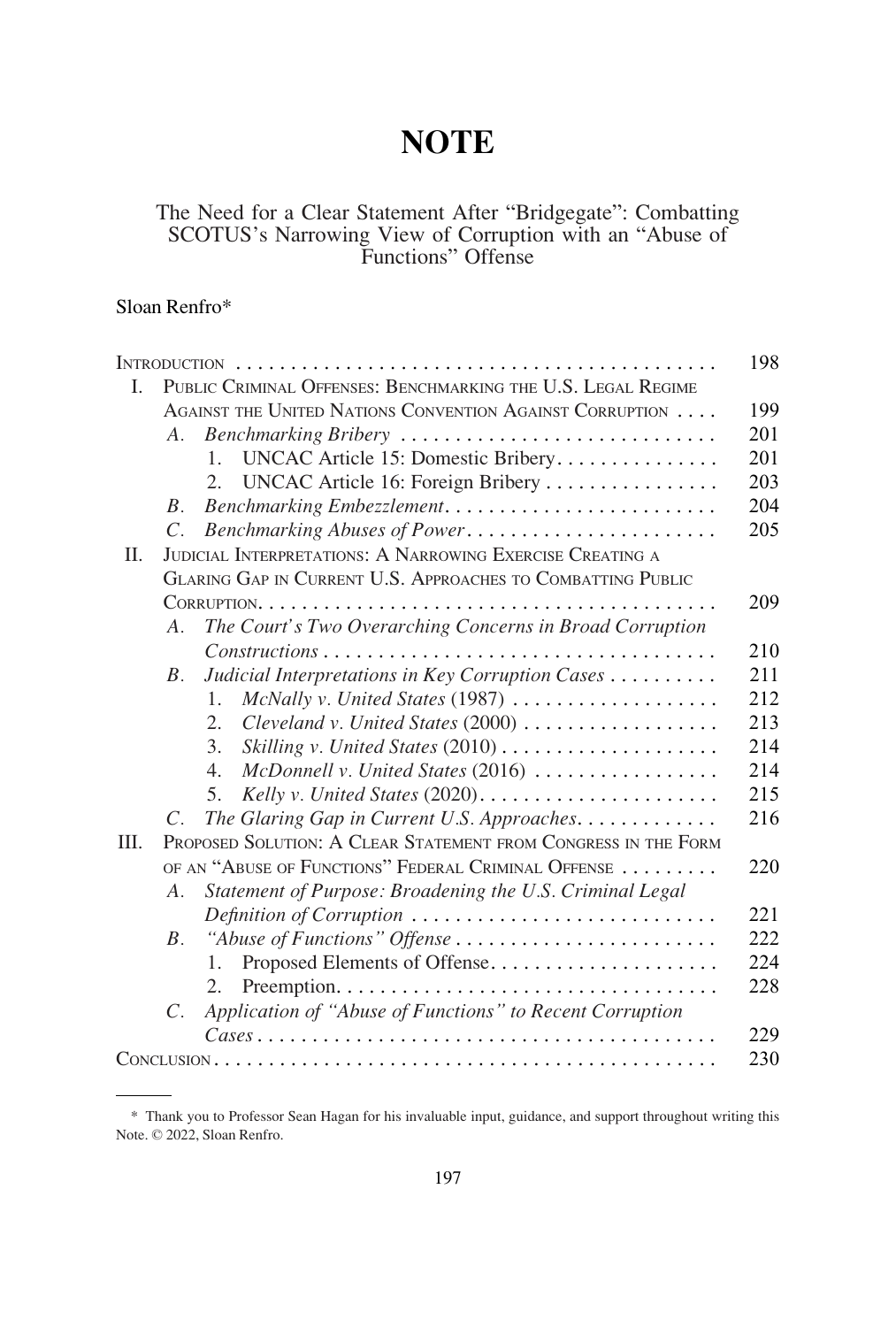#### **INTRODUCTION**

<span id="page-1-0"></span>Consider the following:

A wealthy businessman looking to develop an experimental health product pays over \$175,000 in gifts to his state's highest-ranking official in exchange for meetings and social gatherings with other high-ranking officials about acquiring coveted research studies for his product.

High-ranking officials of a state probation agency conspire to cater to hiring requests from members of the state legislature with the hope of obtaining favorable legislation for their agency. They do so by circumventing state hiring protocols and using an elaborate scheme to inflate candidate ranking scores to secure positions in the agency for pre-selected candidates.

A senior state official's right-hand aid coordinates with the local transportation agency to inflict retribution on a political foe by denying the foe's constituents access to a key bridge for several days under the guise of a government program. It causes complete chaos, as people get stuck in traffic gridlock for hours on their way to work and school.

What do these public scandals have in common? They all occurred in the United States, and none of them resulted in criminal convictions for corruption.<sup>1</sup>

Over the past forty years, the Supreme Court has consistently narrowed the federal judicial interpretation of criminal corruption, in direct conflict with the broadened understanding of the term in the international legal community, the U.S. Congress, and the general public.<sup>2</sup> The Court's latest decision in this area, *Kelly v*. *United States*, which involves an event commonly known as "Bridgegate,"<sup>3</sup> reaffirms its narrow view of what constitutes public corruption and lets evidently corrupt public officials off the hook for abuses of their power and official functions.<sup>4</sup>

Public corruption is traditionally defined as "the abuse of an entrusted power for private gain."5 Over the past several years, anti-corruption scholars have debated whether recent federal court decisions, as well as current U.S. federal laws in combination with state laws, provide effective legal tools to combat public corruption at federal, state, and local levels.<sup>6</sup> This Note contributes to

<sup>1.</sup> *See* (in order of appearance above) McDonnell v. United States, 136 S. Ct. 2355 (2016); United States v. Tavares, 844 F.3d 46 (1st Cir. 2016); Kelly v. United States, 140 S. Ct. 1565 (2020) (involving the event known as "Bridgegate").

<sup>2.</sup> *See* detailed discussion of the Court's anti-corruption jurisprudence *infra* Part II.B.

<sup>3.</sup> *See* discussion of this case *infra* Part II.B.

<sup>4.</sup> *Kelly,* 140 S. Ct. at 1568–69 (2020).

<sup>5.</sup> SUSAN ROSE-ACKERMAN & BONNIE PALIFKA, CORRUPTION AND GOVERNMENT: CAUSES, CONSEQUENCES, AND REFORM 9 (2nd ed. 2016) (citing Transparency International's definition of corruption).

*See, e.g.*, George D. Brown, *Defending Bridgegate*, 77 WASH. & LEE L. REV. ONLINE 141 (2020); Nicole 6. M. Argentieri & Matt Cowan, *Federal Public Corruption Prosecution After 'Bridgegate'*, N.Y.L.J. (June 16, 2020), [https://www.law.com/newyorklawjournal/2020/06/16/federal-public-corruption-prosecution-after](https://www.law.com/newyorklawjournal/2020/06/16/federal-public-corruption-prosecution-after-bridgegate/?slreturn=20201009181827)[bridgegate/?slreturn=20201009181827.](https://www.law.com/newyorklawjournal/2020/06/16/federal-public-corruption-prosecution-after-bridgegate/?slreturn=20201009181827)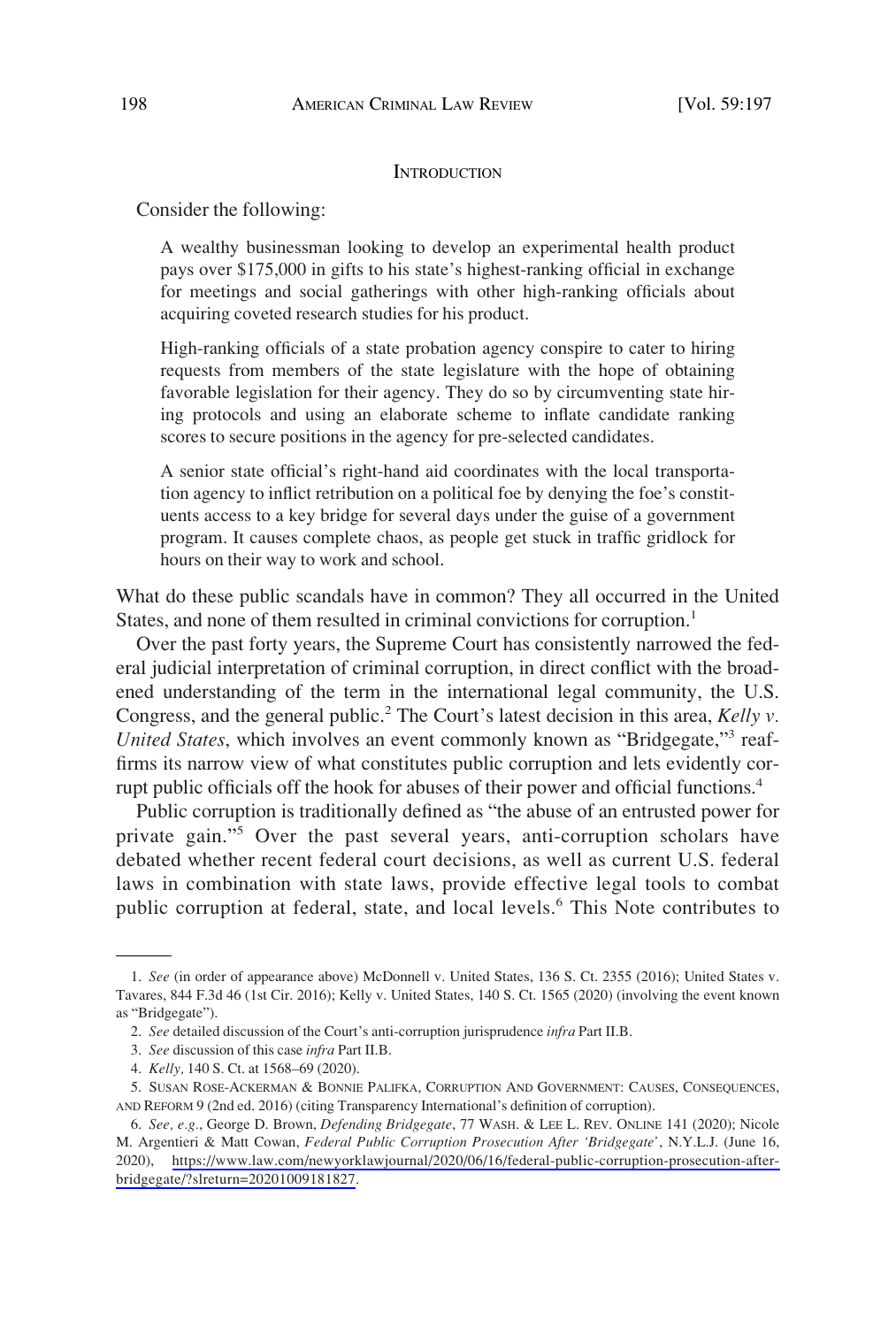<span id="page-2-0"></span>this debate by arguing that—because of the Court's narrow interpretation of criminal corruption offenses—current U.S. laws, when benchmarked against international standards, do not sufficiently guard against certain internationally recognized forms of public corruption that Congress has intended to criminalize. Specifically, this Note contends that the Court has made it nearly impossible to prosecute officials who abuse their power without *quid pro quo* bribery, theft, or a fraudulent scheme to obtain money or property for personal advantage.<sup>7</sup> It further argues that a new abuse of functions federal criminal offense is required to address the gap in U.S. anti-corruption laws created by the Court's jurisprudence, which currently fails to punish many of the more sophisticated forms of political corruption witnessed today.<sup>8</sup>

Part I of this Note defines public corruption and identifies internationally recognized public criminal offenses under the United Nations Convention Against Corruption ("UNCAC"). The Note then benchmarks the several U.S. criminal offenses against the UNCAC criminal offenses, revealing that because Congress has not recognized an "abuse of functions" offense, a legal gap could emerge, allowing conduct the UNCAC seeks to criminalize to go unpunished in the United States. Part II argues that in narrowly construing these federal corruption statutes, the Court turned the risk of a legal gap into reality, hindering U.S. efforts to criminalize public corruption, particularly political corruption, at the state and local levels. It then details this gap's problematic impact on the broader political process. Part III proposes that the United States remedy this gap in the form of an abuse of functions federal criminal offense. It does so by considering the emerging standard reflected in the principles of UNCAC Article 19, the United Kingdom's recent Law Commission ("Law Commission") proposal to establish a new statutory offense of corruption in public office, and certain U.S. state laws. Part IV concludes.

# I. PUBLIC CRIMINAL OFFENSES: BENCHMARKING THE U.S. LEGAL REGIME AGAINST THE UNITED NATIONS CONVENTION AGAINST CORRUPTION

This Part identifies the internationally agreed-upon understandings of corruption reflected in the UNCAC. It discusses the UNCAC's broad understanding of public corruption and benchmarks U.S. federal statutes against the UNCAC's model corruption legislation. This benchmarking reveals that the United States' complex approach to criminalizing public corruption creates the possibility of a legal gap in combatting behavior the UNCAC intends to address—specifically abuses of functions for undue political advantage on the state and local levels.<sup>9</sup>

*See, e.g.*, Leah Litman, *Prosecuting political corruption cases like Bridgegate is nearly impossible*; WASH. 7. POST (May 8, 2020), <https://perma.cc/HU79-EXD9>.

<sup>8.</sup> See discussion *infra* Part II.

<sup>9.</sup> *See* discussion *infra* Part I.C.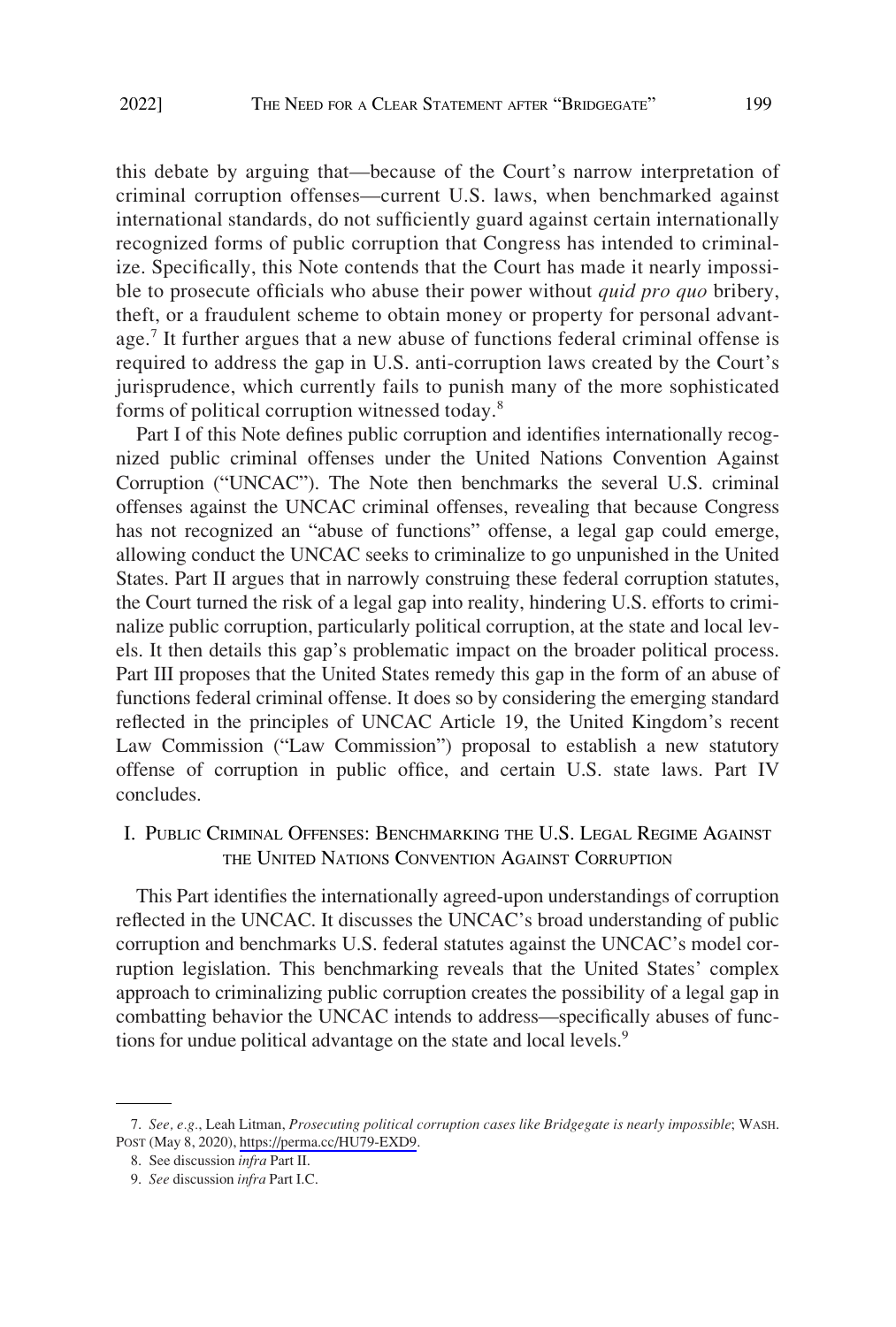The UNCAC is the only legally binding,<sup>10</sup> international anti-corruption tool ratified by the vast majority of United Nations Member States ("Member States"), including the United States.<sup>11</sup> Its mandatory nature makes it a unique tool for developing a global response to corruption.<sup>12</sup> This Note focuses on UNCAC Chapter Three, which highlights intentional acts that Member States either must criminalize or must consider criminalizing under national legislation or other measures.<sup>13</sup> It generally recognizes three types of public corruption: bribery, embezzlement, and abuse of power. $14$  Although this Note focuses on the public sector, the UNCAC also criminalizes private corruption.<sup>15</sup>

When ratifying the UNCAC, the United States "reserved the right to assume obligations under the [UNCAC] in a manner consistent with its fundamental principles of federalism."<sup>16</sup> Therefore, both federal and state criminal laws must be considered in relation to the conduct addressed in the UNCAC. Although the United States does not have a general federal corruption statute, several federal statutes criminalize corrupt acts in both the public and private sectors.<sup>17</sup> Many of these statutes reach state and local corruption through jurisdictional hooks created by Constitutional provisions,<sup>18</sup> as discussed further below. The states also have corruption laws, though these vary greatly in their interpretations and scope.<sup>19</sup> Nevertheless, benchmarking the U.S. federal statutes against the UNCAC Articles reveals that this federal-state statutory regime leaves open the possibility for gaps in prosecuting public officials' abuses of power, particularly in the political sphere.

<sup>10.</sup> This Note uses the word "binding" because the United States has ratified this multilateral treaty; it therefore has become part of federal and international law and is binding between nation parties. *See About Treaties*, SENATE.GOV,<https://www.senate.gov/about/powers-procedures/treaties.htm>.

U.N. Convention Against Corruption, *opened for signature* Oct. 31, 2003, 2349 U.N.T.S. 41 (entered into 11. force Dec. 14, 2005); United Nations Office on Drugs and Crime, *United Nations Convention against Corruption*, <https://www.unodc.org/unodc/en/treaties/CAC/> (noting the UNCAC's mandatory nature for those countries that have ratified the treaty).

<sup>12.</sup> U.N. Convention Against Corruption, opened for signature Oct. 31, 2003, 2349 U.N.T.S. 41 (entered into force Dec. 14, 2005). The UNCAC addresses five main areas: preventative measures, criminalization and law enforcement, international cooperation, asset recovery, and technical assistance and information exchange.

<sup>13.</sup> *Id.* at Ch. III.

<sup>14.</sup> *Id.* 

<sup>15.</sup> *See id.* at arts. 21–23.

U.N. Office on Drugs and Crime, *Country Review Report of the United States of America: Review by*  16. *Sweden and the Former Yugoslav Republic of the implementation by the United States of America of Articles 15– 42 of Chapter III. "Criminalization and law enforcement" and Articles 44–50 of Chapter IV. "International cooperation" of the United Nations Convention against Corruption for the Review Cycle 2010–2015*, at 4, 23 (Nov. 19, 2013) [hereinafter *UNCAC U.S. Country Review*], [https://www.unodc.org/documents/treaties/](https://www.unodc.org/documents/treaties/UNCAC/CountryVisitFinalReports/2013_11_19_USA_Final_Country_Report.pdf) [UNCAC/CountryVisitFinalReports/2013\\_11\\_19\\_USA\\_Final\\_Country\\_Report.pdf](https://www.unodc.org/documents/treaties/UNCAC/CountryVisitFinalReports/2013_11_19_USA_Final_Country_Report.pdf).

<sup>17.</sup> *See* discussion *infra* Parts I.A, I.B, I.C.

<sup>18.</sup> Brown, *supra* note 6, at 173–75 (internal citations omitted).

<sup>19.</sup> For a survey of state corruption statutes, see Mark Quiner, *Ethics and Public Corruption Laws: Penalties*, NATI'L CONF. OF ST. LEGISLATURES (Sept. 15, 2021), [https://www.ncsl.org/research/ethics/50-state-chart](https://www.ncsl.org/research/ethics/50-state-chart-criminal-penalties-for-public-corr.aspx)[criminal-penalties-for-public-corr.aspx.](https://www.ncsl.org/research/ethics/50-state-chart-criminal-penalties-for-public-corr.aspx)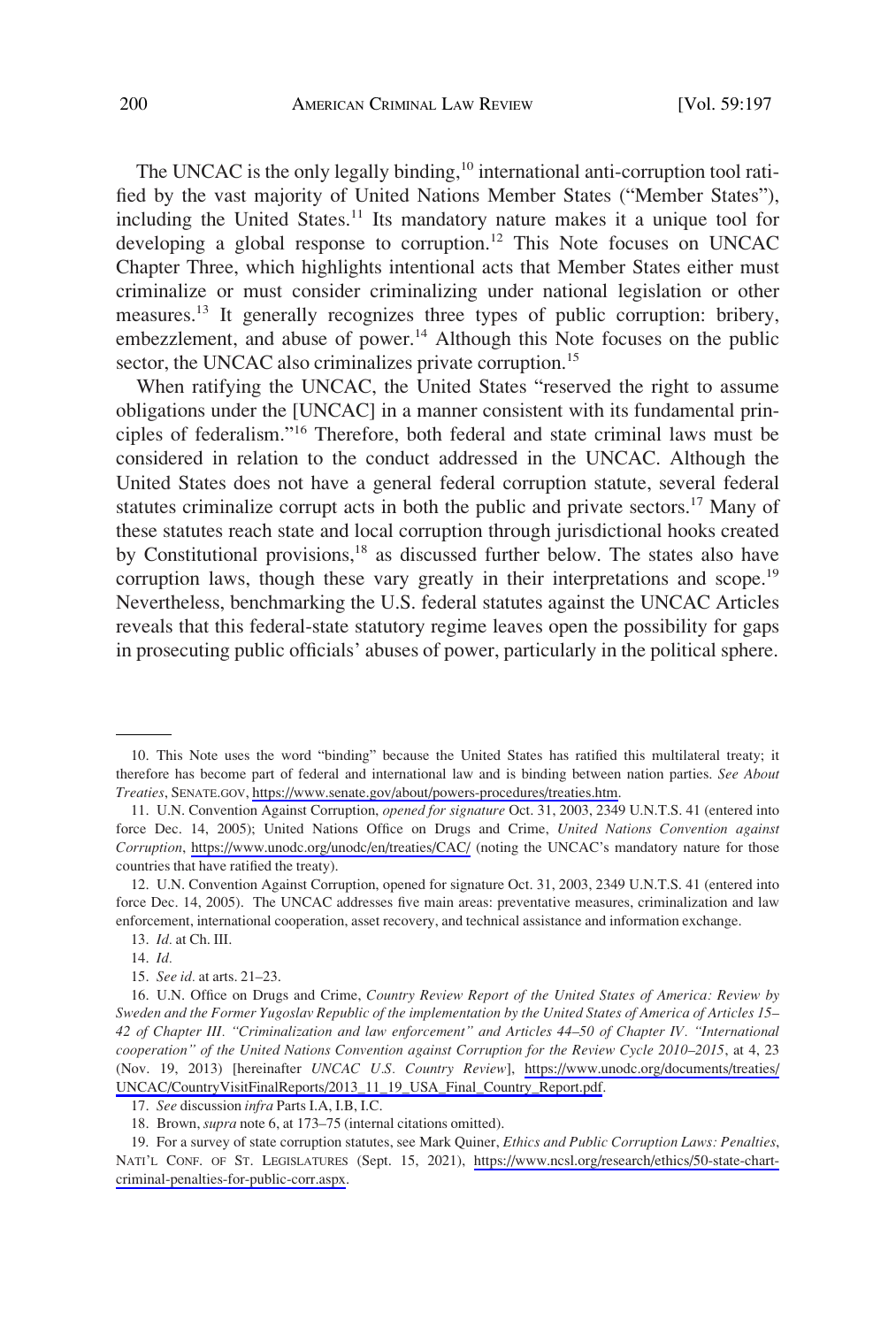#### <span id="page-4-0"></span>2022] THE NEED FOR A CLEAR STATEMENT AFTER "BRIDGEGATE" 201

## *A. Benchmarking Bribery*

UNCAC Articles 15 and 16 address bribery of national public officials, bribery of foreign public officials, and officials of public international organizations. Under Article 15, each Member State is required to adopt legislative and other measures as may be necessary to establish, as criminal offenses, when committed intentionally:

The promise, offering or giving, to a public official . . . [or] [t]he solicitation or acceptance by a public official, directly or indirectly, of an undue advantage, for the official himself or herself or another person or entity, in order that the official act or refrain from acting in the exercise of his or her official duties.<sup>20</sup>

Under Article 16, each Member State is required to adopt legal and other measures necessary to prevent the "promise, offering, or giving" to a foreign public official or an official of a public international organization:

[O]f an undue advantage . . . in order that the official act or refrain from acting in the exercise of his or her official duties, in order to obtain or retain business or other undue advantage in relation to the conduct of international business.<sup>21</sup>

In the United States, several federal statutes criminalize domestic and foreign bribery and kickbacks, as well as extortion, sufficiently covering the required elements of UNCAC Articles 15 and 16.22

1. UNCAC Article 15: Domestic Bribery

In relation to Article 15, the federal bribery statute<sup>23</sup> states that whoever, "directly or indirectly, corruptly gives, offers, or promises anything of value to any public official . . . to influence any official act"; or "to influence such public official . . . to commit or aid in committing . . . any fraud"; or "to induce such public official . . . to do or omit to do any act in violation of the lawful duty of such official or person" shall face fines or imprisonment or both.<sup>24</sup> It also prohibits an official from "directly or indirectly" corruptly demanding, seeking, receiving, or agreeing to receive or accept anything of value "personally or for any other person or entity" in return for influence or inducement in committing these acts.<sup>25</sup> The public contracts anti-kickback statute<sup>26</sup> criminalizes kickbacks in federal public

<sup>20.</sup> U.N. Convention Against Corruption art. 15, *opened for signature* Oct. 31, 2003, 2349 U.N.T.S. 41 (entered into force Dec. 14, 2005).

<sup>21.</sup> *Id.* at art. 16.

<sup>22.</sup> *See UNCAC U.S. Country Review*, *supra* note 16, at 37, 41–42 (indicating that the four required elements of Art. 15(a) are: "a public official; giving, offering, or promising anything of value; directly or indirectly; with intention; any other person or entity; to do or omit to do any act in violation of the lawful duty").

<sup>23.</sup> Bribery of public officials and witnesses, 18 U.S.C. § 201.

<sup>24. 18</sup> U.S.C. § 201(b).

<sup>25.</sup> *Id.* 

<sup>26.</sup> Prohibited conduct, 41 U.S.C. § 8702 (formerly codified as 41 U.S.C. § 53).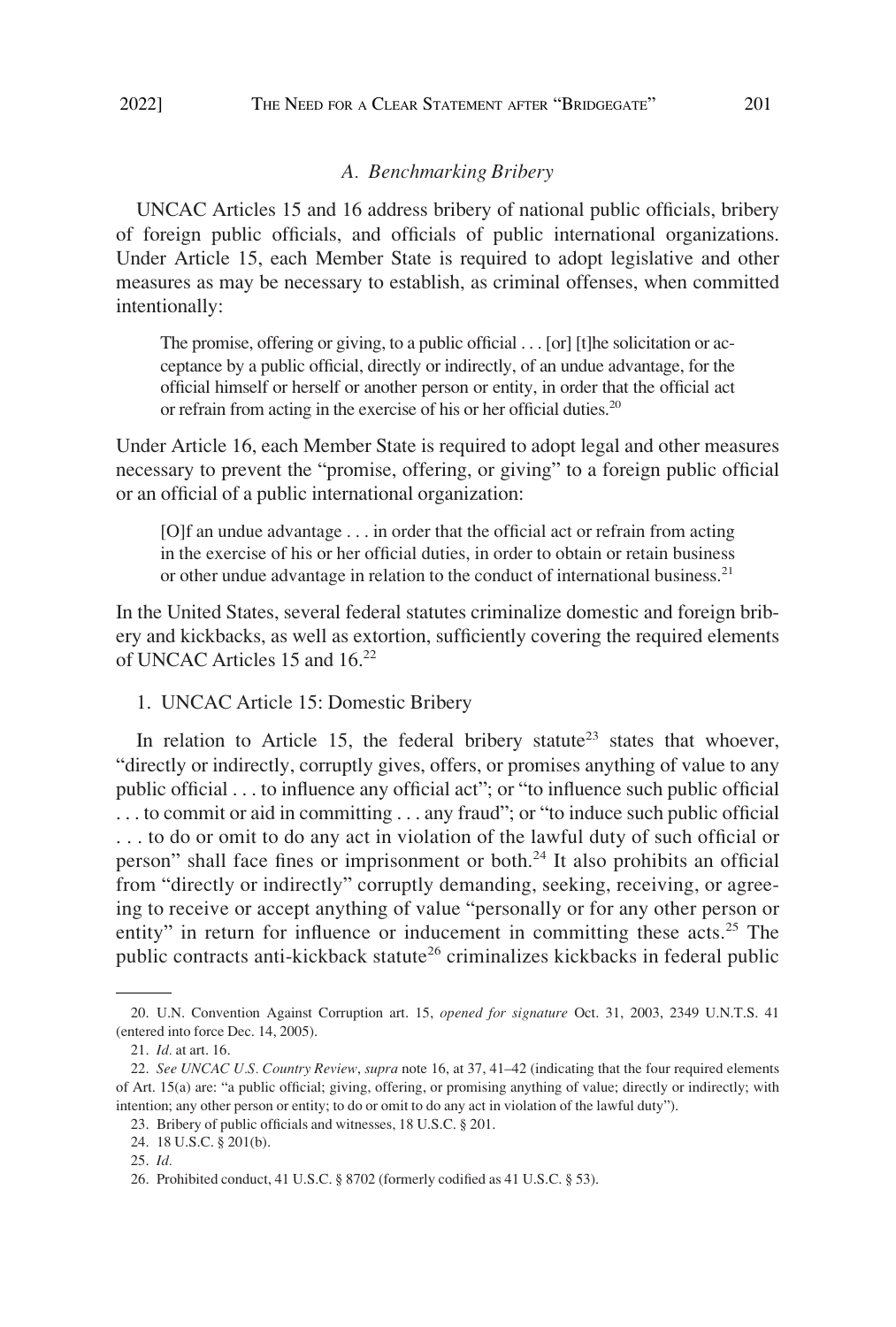contracting.<sup>27</sup> Finally, 18 U.S.C. §§ 872–73 and 875–77 address extortion by federal officials and various forms of blackmail.28 All of these statutory offenses require evidence of a quid pro  $q\omega^{29}$  or an intent to act for personal financial or proprietary gain.<sup>30</sup>

Congress passed several additional federal statutes to reach state and local public corruption, including bribery and extortion, using constitutional provisions to establish jurisdiction. First, the wire, mail and honest services fraud statutes $31$  criminalize several forms of fraud, including bribery and kickbacks, as defined by the federal statutes. They do so by using the Commerce Clause to reach mail and wire or radio communications, which encompass almost all forms of interstate communication.32 To secure a mail or wire fraud conviction, prosecutors must prove four elements: (1) a scheme to defraud involving a material deception; (2) foreseeable use of the mail, a private commercial carrier, or a wire or radio communication in furtherance of said scheme; and (3) an intent to defraud another of (4) money, property, or the intangible right to honest services.<sup>33</sup> Congress added the "honest" services" language to protect an individual's intangible right to honest services from public officials, as discussed *infra* Part II, but the Court has since narrowed the federal government's ability to prosecute this type of corrupt, fraudulent conduct.34

Second, 18 U.S.C. § 666 reaches state and local corruption by criminalizing theft or bribery concerning programs receiving federal funds in excess of \$10,000 a year.<sup>35</sup> Specifically, it targets any "agent of an organization, or of a State, local, or Indian tribal government, or any agency thereof" who:

<sup>27.</sup> *Id.*; Definitions, 41 U.S.C. § 8701 (defining the term "kickback" as "any money, fee, commission, credit, gift, gratuity, thing of value, or compensation of any kind that is provided to a prime contractor, prime contractor employee, subcontractor, or subcontractor employee to improperly obtain or reward favorable treatment in connection with a prime contract or a subcontract relating to a prime contract").

<sup>28. 18</sup> U.S.C. §§ 872–73, 875–77.

<sup>29.</sup> Latin for "something for something." An exchange of acts or things of approximately equal value. *Quid Pro Quo*, CORNELL LAW SCHOOL LEGAL INFORMATION INSTITUTE, [https://www.law.cornell.edu/wex/quid\\_pro\\_quo](https://www.law.cornell.edu/wex/quid_pro_quo)  (last visited Jan. 1, 2020).

<sup>30.</sup> *See, e.g.*, 18 U.S.C. § 873 (defining the standard for blackmail as "[w]hoever, under a threat of informing, or as consideration for not informing, against any violation of any law of the United States*, demands or receives any money or other valuable thing* . . . .") (emphasis added).

<sup>31. 18</sup> U.S.C. §§ 1341, 1343, 1346.

<sup>32.</sup> *See* MICHAEL FOSTER, CONG. RSCH. SERV., R45479, BRIBERY, KICKBACKS, AND SELF-DEALING: AN OVERVIEW OF HONEST SERVICES FRAUD AND ISSUES FOR CONGRESS 2–3 (2020) (noting that because the two statutes essentially mirror each other (save for the medium used in connection with the offense), interpretations and analyses of one statute will typically apply to the other).

<sup>33.</sup> *Id.* at 3; *see* United States v. Faulkenberry, 614 F.3d 573, 581–84 (6th Cir. 2010) (discussing elements); *see also* Pereira v. United States, 347 U.S. 1, 8–9 (1954) (requiring that use of the mails be "reasonably . . . foreseen"); Neder v. United States, 527 U.S. 1, 25 (holding that materiality is an element).

<sup>34.</sup> *See* 18 U.S.C. § 1346; McNally v. United States, 483 U.S. 350 (1987), *superseded by statute*, 18 U.S.C. § 1346, *as recognized in* Kelly v. United States, 140 S. Ct. 1565, 1571 (2020) (citing Skilling v. United States, 561 U.S. 358 (2010)).

<sup>35. 18</sup> U.S.C. § 666.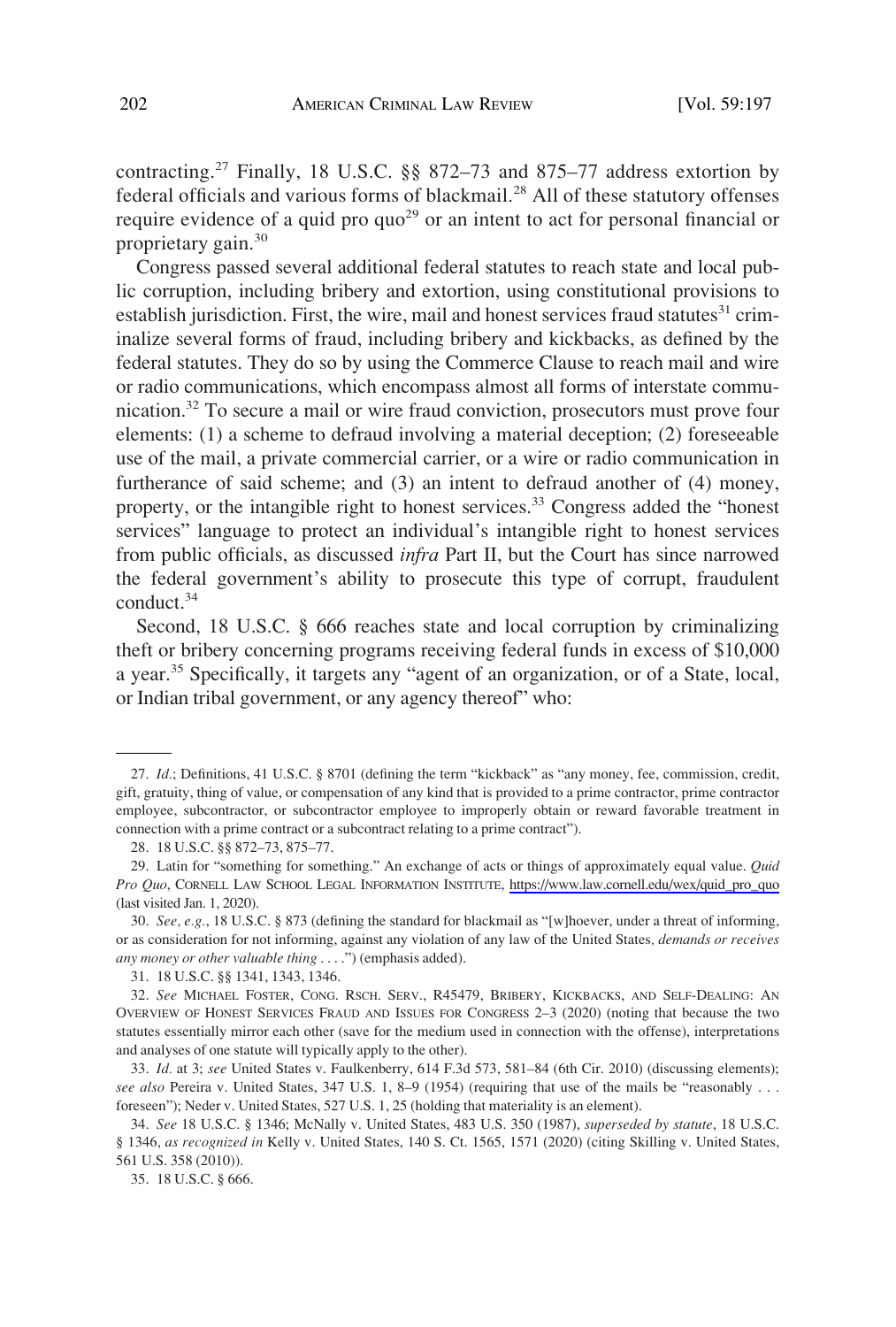<span id="page-6-0"></span>(A) embezzles, steals, obtains by fraud, or otherwise without authority knowingly converts to the use of any person other than the rightful owner or intentionally misapplies, property that . . . is valued at \$5,000 or more, and is owned by, or is under the care, custody, or control of such organization, government, or agency; or

(B) *corruptly solicits or demands* for the benefit of any person, or accepts or agrees to accept, *anything of value* from any person, intending to be influenced or rewarded in connection with any business, transaction, or series of transactions of such organization, government, or agency involving anything of value of \$5,000 or more.<sup>36</sup>

This statute is therefore a powerful tool to reach state and local governments for financially focused public corruption.

Third, the Racketeer Influenced and Corrupt Organizations Act ("RICO Act") uses the mail and wire fraud statutes as predicate crimes to penalize criminal organizations at federal, state, and local levels.<sup>37</sup>

Fourth, 18 U.S.C. § 371 criminalizes conspiracy to commit an offense against or defraud the United States, which could include bribery.<sup>38</sup>

Fifth, the Travel Act,<sup>39</sup> 18 U.S.C. § 1952, forbids the use of the U.S. mail, or interstate or foreign travel, for the purpose of engaging in certain criminal acts, including bribery and extortion.<sup>40</sup>

Finally, the Hobbs Act, 18 U.S.C. § 1951, reaches extortion at federal, state, and local levels via the Commerce Clause by penalizing "[w]hoever in any way or degree obstructs, delays, or affects commerce . . . by robbery or extortion or attempts or conspires so to do."<sup>41</sup>

## 2. UNCAC Article 16: Foreign Bribery

The Foreign Corrupt Practices Act ("FCPA") satisfies UNCAC Article 16 in that it incorporates the elements of foreign bribery by prohibiting giving anything of value for an improper advantage.42 It specifically prohibits:

[T]he willful use of the mails or any means of instrumentality of interstate commerce corruptly in furtherance of any offer, payment, promise to pay, or

<sup>36.</sup> *Id.* (emphasis added); *see* Sabri v. United States, 541 U.S. 600, 605–07 (2004) (indicating that statute prohibiting bribery intended to influence an organization that received federal funds in excess of \$10,000 in a one-year period was a law necessary and proper to execution of Congress's spending power).

<sup>37. 18</sup> U.S.C. § 1961; *see generally* Racketeer Influenced and Corrupt Organizations Act ("RICO Act"), 18 U. S.C. §§ 1961–68.

<sup>38. 18</sup> U.S.C. § 371.

<sup>39.</sup> This refers to the statute titled, "Interstate and foreign travel or transportation in aid of racketeering enterprises."

<sup>40.</sup> Interstate and foreign travel or transportation in aid of the racketeering enterprises, 18 U.S.C. § 1952.

<sup>41.</sup> Interference with commerce by threats or violence, 18 U.S.C. § 1951; *see* Timothy P. O'Toole, *The Honest-Services Surplus: Why There's No Need (or Place) for a Federal Law Prohibiting "Criminal-esque" Conduct in the Nature of Bribes and Kickbacks*, 63 VAND. L. REV. EN BANC 49, 61 (2010).

<sup>42.</sup> U.S. Foreign Corrupt Practices Act, 15 U.S.C. §§ 78(m), 78(dd-1), 78(ff).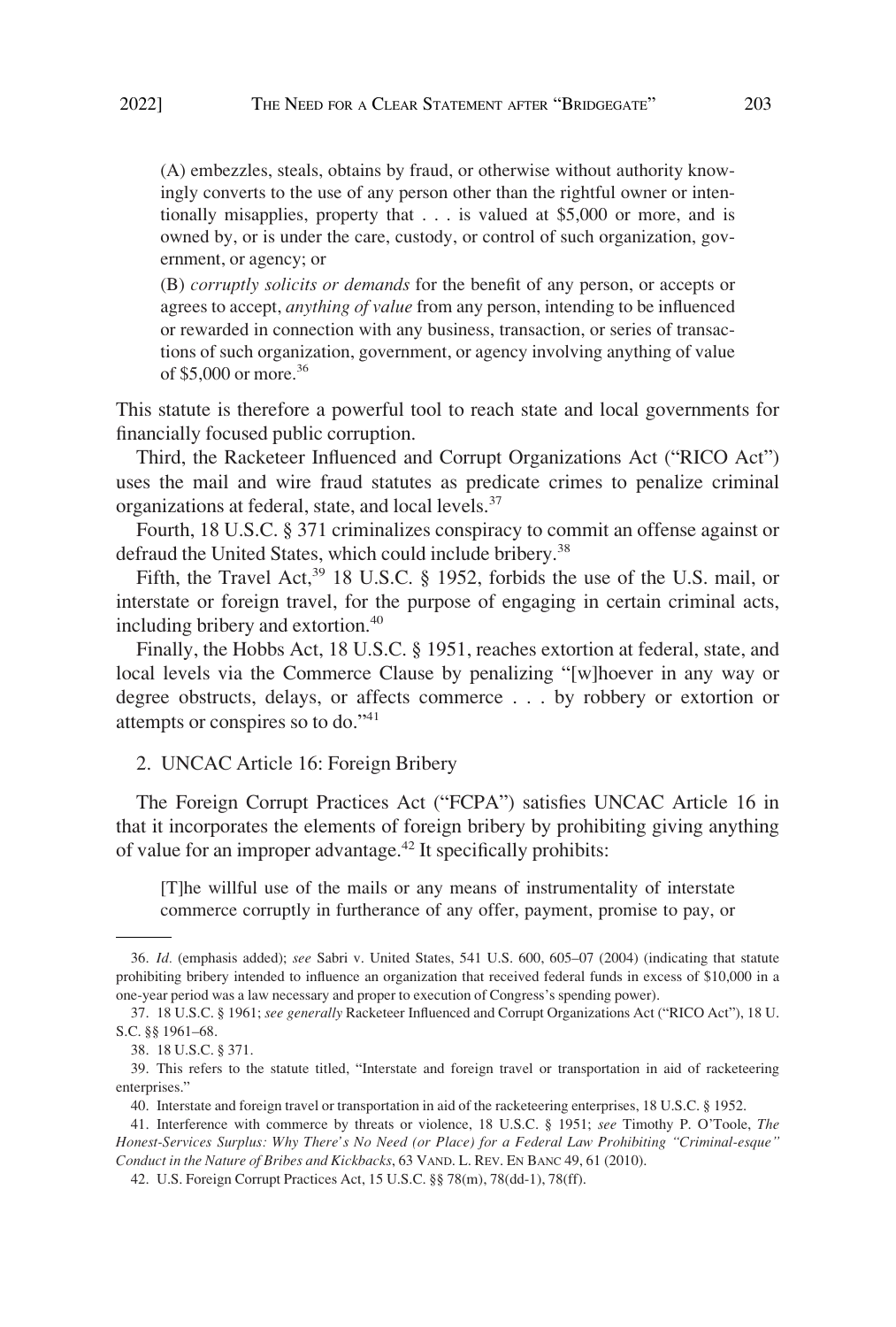<span id="page-7-0"></span>authorization of the payment of money or anything of value to any person, while knowing that all or a portion of such money or thing of value will be offered, given or promised, directly or indirectly, to a foreign official to influence the foreign official in his or her official capacity, induce the foreign official to do or omit to do an act in violation of his or her lawful duty, or to secure any improper advantage in order to assist in obtaining or retaining business for or with, or directing business to, any person.<sup>43</sup>

Notably, the FCPA's "improper advantage" language can be used to capture foreign public corruption broadly, but the FCPA does not apply to domestic public corruption, creating the potential that certain behavior may be punishable if committed abroad but not punishable if committed domestically.<sup>44</sup>

## *B. Benchmarking Embezzlement*

UNCAC Article 17 addresses embezzlement, misappropriation, or other diversions of property by a public official.<sup>45</sup> It states that each Member State must adopt legislative and other measures to establish as criminal offenses, when committed intentionally, "the embezzlement, misappropriation, or other diversion by a public official for his or her benefit or for the benefit of another person or entity, of any property, public or private funds or securities or any other thing of value entrusted to the public official by virtue of his or her position."<sup>46</sup>

U.S. laws sufficiently incorporate the prescribed elements of UNCAC Article 17. The main anti-embezzlement statute applicable to federal officials, 18 U.S.C. § 654, criminalizes embezzlement or wrongful conversion of property in the execution of their offices or employment, or under color or claim of the authority of their positions.47 Other embezzlement statutes include 18 U.S.C. § 641 (embezzlement of public money, property, or records by any person),<sup>48</sup> 18 U.S.C. § 645

47. U.S.C. § 654.

<sup>43.</sup> U.S. Dep't of Just., *Foreign Corrupt Practices Act: An Overview*, JUSTICE.GOV (last updated Feb. 3, 2017),<https://www.justice.gov/criminal-fraud/foreign-corrupt-practices-act>.

*See* United States v. Seng, 934 F.3d 110, 129–38 (2d Cir. 2019) (holding that the *McDonnell* holding 44. narrowly defining an "official act" for bribery under 18 U.S.C. § 201(b)(1), the domestic bribery statute, does not define bribery as proscribed by the FCPA); *see also* David Bitkower, Nicholas Barnaby & Karthik Reddy, *Will the FCPA Be Used to Prosecute Domestic Bribery Cases*, THE ANTI-CORRUPTION REPORT 1–2 (Oct. 31, 2018), <https://perma.cc/73TV-5SFF>, ("[C]ourt watchers and commentators noted a tension between *McDonnell's*  restrictive approach to domestic bribery and the more expansive view of foreign bribery charged by federal prosecutors enforcing the FCPA or set forth in resolutions between DOJ and companies that are the subject of FCPA investigations . . . [T]here are signs that the DOJ is envisioning a shift . . . using the FCPA to more aggressively prosecute *domestic* bribery cases. If that maneuver . . . is successful, it could circumvent some of the limits that the Supreme Court has placed on prosecutions of domestic bribery, at least in cases involving public companies.").

<sup>45.</sup> U.N. Convention Against Corruption art. 17, *opened for signature* Oct. 31, 2003, 2349 U.N.T.S. 41 (entered into force Dec. 14, 2005).

<sup>46.</sup> *Id.* 

<sup>48.</sup> The statute criminalizes "[w]hoever embezzles, steals, purloins, or knowingly converts to his use or the use of another, or without authority, sells, conveys or disposes of any record, voucher, money, or thing of value of the United States or of any department or agency thereof, or any property made or being made under contract for the United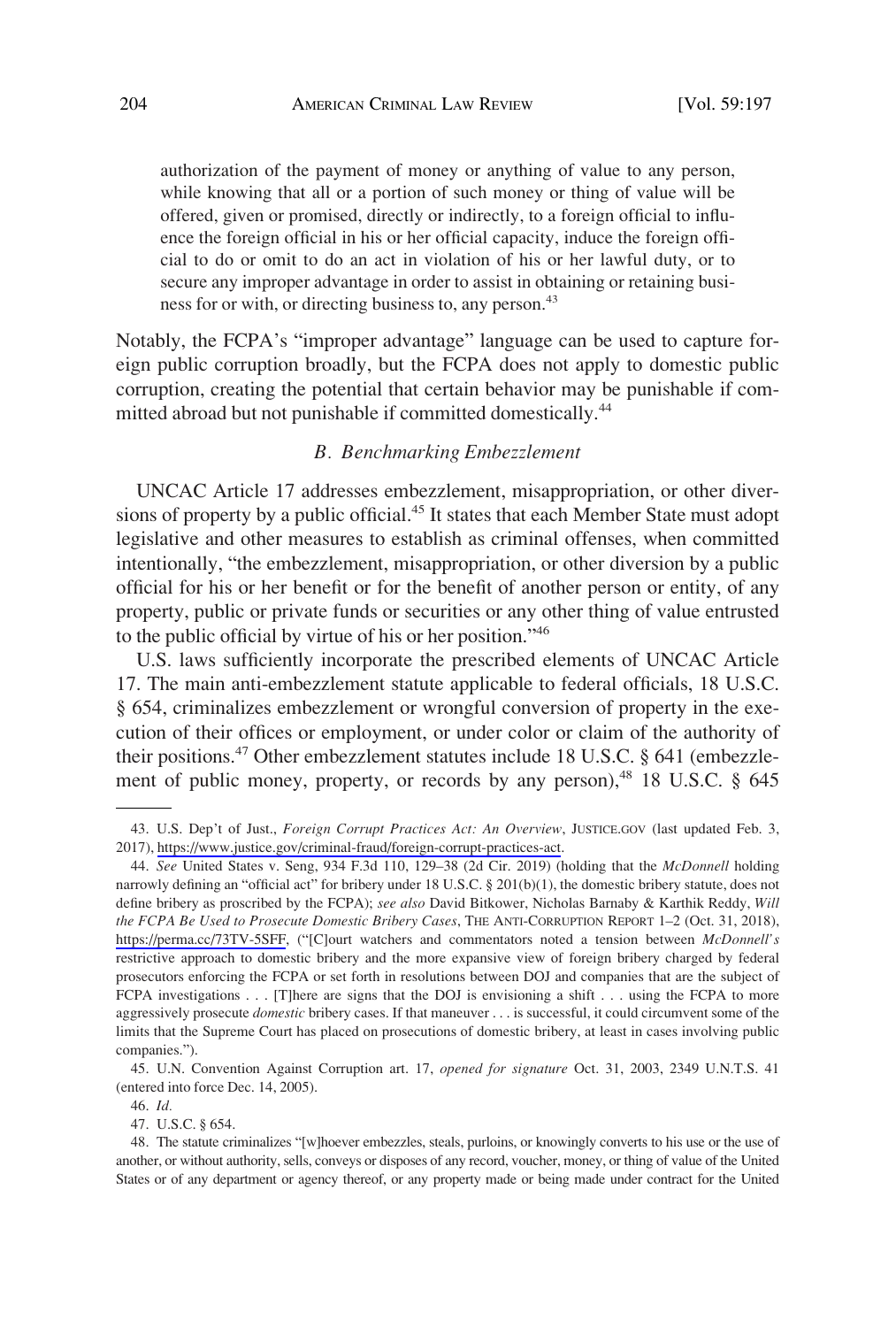<span id="page-8-0"></span>(embezzlement by federal court officers),<sup>49</sup> and 18 U.S.C. § 666 (theft or bribery concerning programs receiving federal funds).<sup>50, 51</sup>

Like bribery, separate federal laws that incorporate embezzlement as an element or a predicate offense, as defined by these federal statutes, can be used to reach state and local embezzlement. These significantly overlap with those discussed in the bribery section above; they include the mail, wire, and honest services fraud statutes, 18 U.S.C. § 371, and the RICO Act, among many others.<sup>52</sup>

## *C. Benchmarking Abuses of Power*

UNCAC Article 19 addresses "abuse of functions," criminalizing a broader range of behavior involving abuses of power. Member States are only required to "consider adopting" this provision.<sup>53</sup> Nevertheless, most Member States, through national legislation or, in rare cases, common law, have adopted a general criminal offense that contains the main elements of Article 19.54 However, others have raised concerns about the feasibility of formulating a definitive, recognizable, abuse of functions general criminal offense.<sup>55</sup>

Article 19 creates a broad offense intended to protect the integrity of public service by capturing abuses of power by public officials.<sup>56</sup> It states:

Each State Party shall consider adopting such legislative and other measures as may be necessary to establish as a criminal offence, when committed

50. 18 U.S.C. § 666 (Punishing "[w]hoever . . . being an agent of an organization, or of a State, local or Indian tribal government . . . embezzles, steals, obtains by fraud, or otherwise without authority knowingly converts to the use of any person other than the rightful owner or intentionally misapplies, property . . . [or] corruptly solicits or demands [or gives] for the benefit of any person, or accepts or agrees to accept, anything of value from any person, intending to be influenced or rewarded in connection with any business, transaction, or series of transactions").

States or any department or agency thereof; or [w]hoever receives, conceals, or retains the same with intent to convert it to his use or gain, knowing it to have been embezzled, stolen, purloined or converted . . . ." Public money, property or records, 18 U.S.C. § 641 (defining "value" as "face, par, or market value, or cost price, either wholesale or retail, whichever is greater").

<sup>49.</sup> Court officers generally, 18 U.S.C. § 645 ("Whoever, being . . . [an] officer of a United States court, or any deputy, assistant, or employee of any such officer, retains or converts to his own use or to the use of another or after demand by the party entitled thereto, unlawfully retains any money coming into his hands by virtue of his official relation, position or employment, is guilty of embezzlement.").

<sup>51.</sup> *UNCAC U.S. Country Review*, *supra* note 16, at 50.

<sup>52.</sup> *See id.*; 18 U.S.C. § 1961.

<sup>53.</sup> U.N. Convention Against Corruption art. 18–19, *opened for signature* Oct. 31, 2003, 2349 U.N.T.S. 41 (entered into force Dec. 14, 2005).

<sup>54.</sup> U.N. Office on Drugs and Crime, *State of Implementation of the United Nations Convention Against Corruption: Criminalization, Law Enforcement, and International Cooperation, Second Edition*, at 48–49 (October 2017) [hereinafter *UNCAC State of Implementation*], [https://www.unodc.org/documents/treaties/](https://www.unodc.org/documents/treaties/UNCAC/COSP/session7/V.17-04679_E-book.pdf) [UNCAC/COSP/session7/V.17-04679\\_E-book.pdf](https://www.unodc.org/documents/treaties/UNCAC/COSP/session7/V.17-04679_E-book.pdf) (noting that titles of these offenses include "abuse of power or authority," "abuse of authority and failure to discharge official duties," "abuse of public office," "criminal breach of trust," "abuse of official position," or "misconduct in public office").

<sup>55.</sup> *See* U.N. Office on Drugs and Crime, *Travaux Préparatoires of the negotiations for the elaboration of the United Nations Convention against Corruption*, at 192 n.5 (November 2010) [hereinafter *UNCAC Travaux*].

<sup>56.</sup> *UNCAC State of Implementation*, *supra* note 54, at 48–49.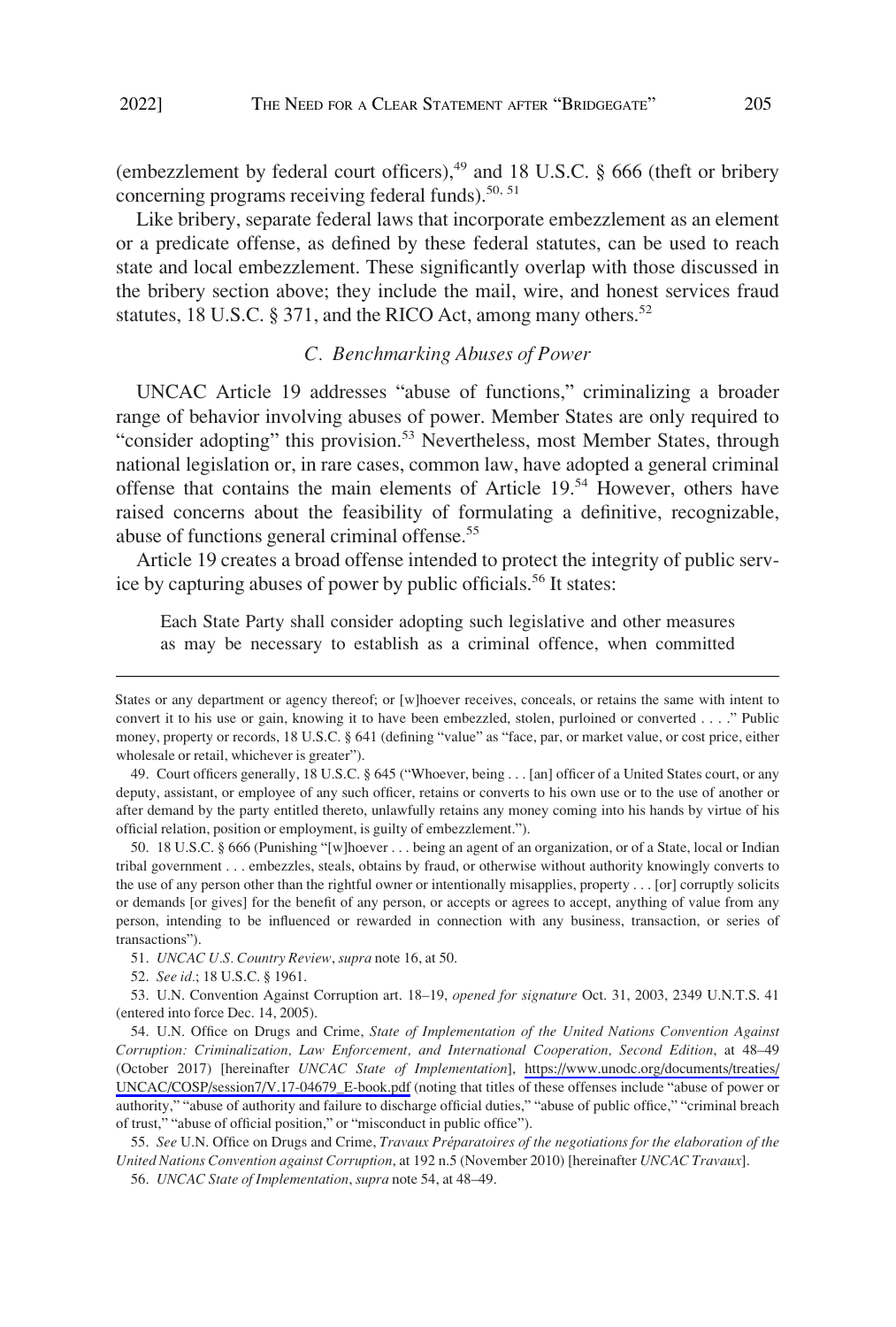intentionally, the abuse of functions or position, that is, the performance of or failure to perform an act, in violation of laws, by a public official in the discharge of his or her functions, for the purpose of obtaining an undue advantage for himself or herself or for another person or entity.<sup>57</sup>

The 2017 U.N. State of Implementation Report ("Implementation Report") indicates that an act can be corrupt as a result of political interference, even if it does not result in financial gain for the public official.<sup>58</sup>

To qualify as an "abuse of functions," the act or refusal to act must be in order "to obtain an undue advantage" and "in violation of laws."59 In most jurisdictions implementing this provision, criminal liability can be established if the public official acts with the special purpose of "obtaining an undue advantage" for himself or herself or another—as contemplated by the UNCAC's text—*or* with the purpose of causing harm to another person.<sup>60</sup> Consequently, an official who seeks to cause harm to another person can be held liable even if he or she did not seek to secure an undue advantage, or any advantage at all.<sup>61</sup>

An official is "in violation of laws" if he or she commits an unlawful act or fails to perform his or her prescribed duty, even if the specific evidentiary elements of a different, more particular criminal act, like bribery, may not be met.<sup>62</sup> According to the Implementation Report, an official's act can be unlawful when he or she uses legal power for an unauthorized, improper purpose (obstructing the implementation of a law, misappropriation, unlawful taking of interests,  $63$  favoritism, neglecting or refusing to act within a reasonable time, etc.), thereby breaching a legal duty to the public and failing to protect the integrity and impartiality of public service.<sup>64</sup> Accordingly, a key determinant in recognizing an abuse of functions is whether the public official's decision is made for reasons other than those identified as relevant

62. *Id.* at 47–49.

<sup>57.</sup> U.N. Convention Against Corruption art. 19, *opened for signature* Oct. 31, 2003, 2349 U.N.T.S. 41 (entered into force Dec. 14, 2005).

*See UNCAC State of Implementation*, *supra* note 54, at 50–51; *see also* IMF, *Corruption: Costs and*  58. *Mitigating Strategies* 3–4 (May 2016), [https://www.imf.org/en/Publications/Staff-Discussion-Notes/Issues/](https://www.imf.org/en/Publications/Staff-Discussion-Notes/Issues/2016/12/31/Corruption-Costs-and-Mitigating-Strategies-43888) [2016/12/31/Corruption-Costs-and-Mitigating-Strategies-43888.](https://www.imf.org/en/Publications/Staff-Discussion-Notes/Issues/2016/12/31/Corruption-Costs-and-Mitigating-Strategies-43888)

<sup>59.</sup> U.N. Convention Against Corruption art. 19, *opened for signature* Oct. 31, 2003, 2349 U.N.T.S. 41 (entered into force Dec. 14, 2005).

<sup>60.</sup> *UNCAC State of Implementation*, *supra* note 54, at 49–50.

<sup>61.</sup> *Id.* (noting that in some jurisdictions, the law goes even further—the perpetrator can be considered criminally liable independently of whether he or she acted for one of the above purposes, as long as he or she acted arbitrarily or violated his or her official duties).

<sup>63.</sup> *See id.* at 48 (indicating that one State party defined the action of "becoming interested" as "seeking a benefit different to the one established by the public service, that is to say, a benefit contrary to the proper performance of official duties" and noting that its provision did not require demonstrating damage to the State or the perpetrator's personal gain; the perpetrator's interest is enough to charge him or her with "abuse of functions").

<sup>64.</sup> *Id.* at 50.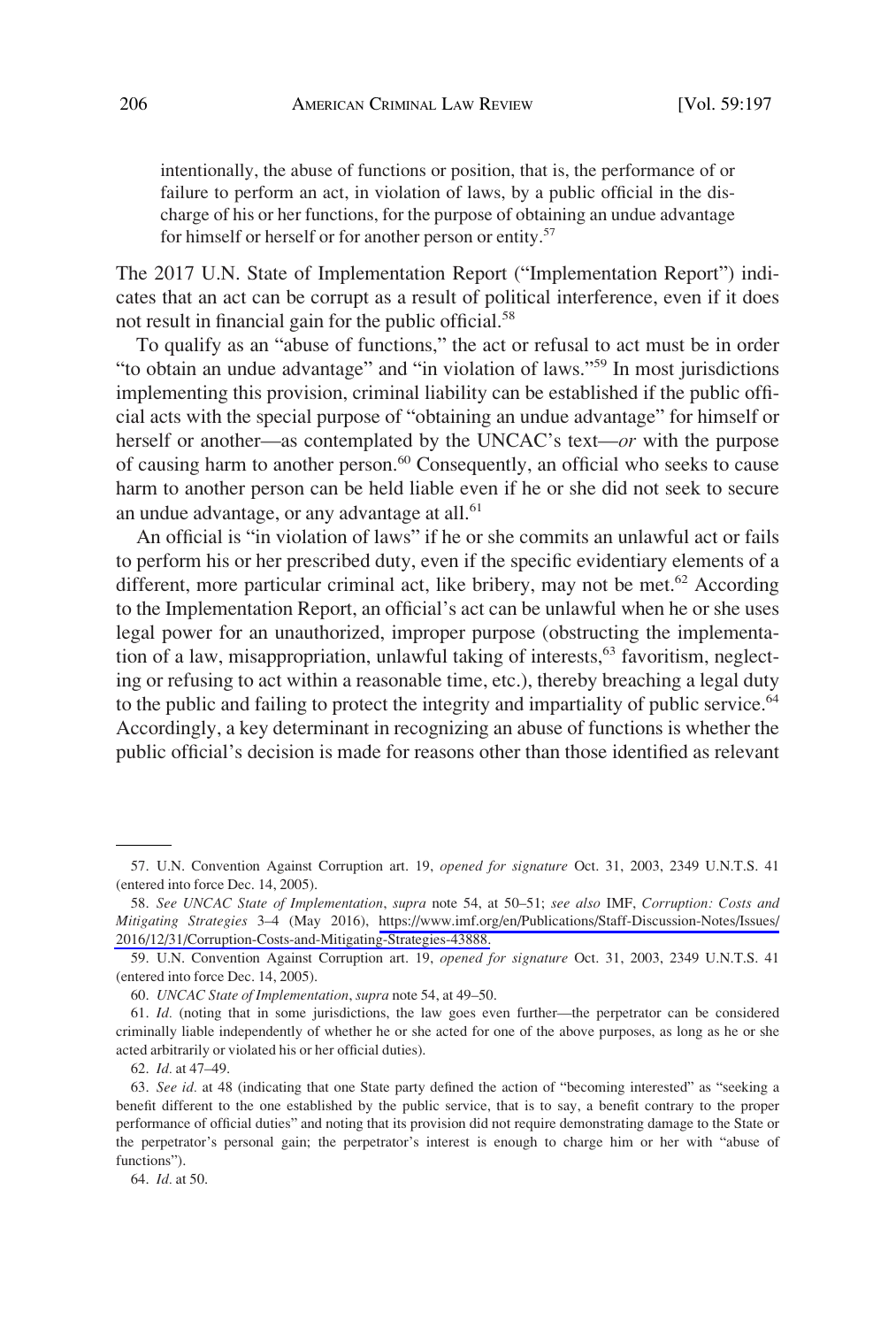by the legal or administrative framework that the public official is responsible for administering.<sup>65</sup>

As a result, this provision covers corruption potentially not covered by the other UNCAC criminal offenses in two ways: (1) it does not require proof that the official acted for personal financial reasons, (2) nor does it require evidentiary proof of *quid pro quo* bribery or theft.<sup>66</sup> It, therefore, plays an auxiliary role to other, narrower corruption offenses and may encompass a broader range of conduct.<sup>67</sup> Several Member States use it as an alternative to prosecution for offenses such as bribery or embezzlement when there is not sufficient evidence to meet all the necessary elements of those particular offenses.<sup>68</sup>

Unlike most Member States, the United States has not established a general abuse of functions federal criminal act; rather, it reports that it has implemented this provision through other anti-corruption statutes criminalizing specific abuse of functions acts like bribery and embezzlement. Specifically, the United States has officially reported that the federal bribery statute;<sup>69</sup> the honest services, wire, and mail fraud statutes;<sup>70</sup> the federal program bribery statute;<sup>71</sup> and the public contracts anti-kickback statute,72 among several others,73 sufficiently cover the behavior Article 19 seeks to criminalize.<sup>74</sup> Yet, as will be shown in Part II, these statutes do not currently address all the behavior Article 19 intends to criminalize.

In contrast, some U.S. states have implemented general abuse of functions offenses that meet, or go further than, Article 19's provisions, while other states have no such offenses.<sup>75</sup> For example, New Jersey, where "Bridgegate" occurred, has an "official misconduct" criminal offense that satisfies Article 19's recommended provisions. The statute provides that a public official is guilty of "official misconduct" when he, to obtain a benefit or to harm another, (i) knowingly commits an act constituting an unauthorized exercise of his official functions, or (ii) knowingly refrains from performing a legal duty or a duty inherent in the nature of

72. Prohibited conduct, 41 U.S.C. § 53.

73. *See, e.g.*, Hobbs Act, 18 U.S.C. § 1951 (prohibiting extortion under color of official right by Federal, State, and local officials); 18 U.S.C. § 208 (addressing conflicts of interest for federal officials).

*See* IMF, *Corruption: Costs and Mitigating Strategies* 3–4 (May 2016), [https://www.imf.org/en/](https://www.imf.org/en/Publications/Staff-Discussion-Notes/Issues/2016/12/31/Corruption-Costs-and-Mitigating-Strategies-43888)  65. [Publications/Staff-Discussion-Notes/Issues/2016/12/31/Corruption-Costs-and-Mitigating-Strategies-43888.](https://www.imf.org/en/Publications/Staff-Discussion-Notes/Issues/2016/12/31/Corruption-Costs-and-Mitigating-Strategies-43888)

<sup>66.</sup> *See UNCAC State of Implementation*, *supra* note 54, at 55 (explaining that this optional requirement may encompass conduct such as improper disclosure of classified or privileged information by a public official).

<sup>67.</sup> *UNCAC State of Implementation*, *supra* note 54, at 55; *UNCAC Travaux*, *supra* note 55, at 194.

<sup>68.</sup> *UNCAC State of Implementation*, *supra* note 54, at 47–48.

<sup>69.</sup> Bribery of public officials and witnesses, 18 U.S.C. § 201.

<sup>70. 18</sup> U.S.C. §§ 1341, 1343, 1346.

<sup>71.</sup> Theft or bribery concerning programs receiving federal funds, 18 U.S.C. § 666.

*See UNCAC U.S. Country Review*, *supra* note 16, at 55–56; S. EXEC. REP. NO. 109-18, COMM. ON 74. FOREIGN RELATIONS, UNITED NATIONS CONVENTION AGAINST CORRUPTION (S. TREATY DOC. 109-6), at 53–54 (2006), <https://www.govinfo.gov/content/pkg/CRPT-109erpt18/html/CRPT-109erpt18.htm>(stating that "U.S. law criminalizes 'abuse of functions' in various ways").

<sup>75.</sup> *See, e.g.,* N.J. REV. STAT. § 2C:30-2 (2013); DEL. CODE ANN. tit. 11, § 1211 (2020); ARK. CODE ANN. § 5- 52-107 (2017); LA. STAT. ANN. § 14:134.3 (2017).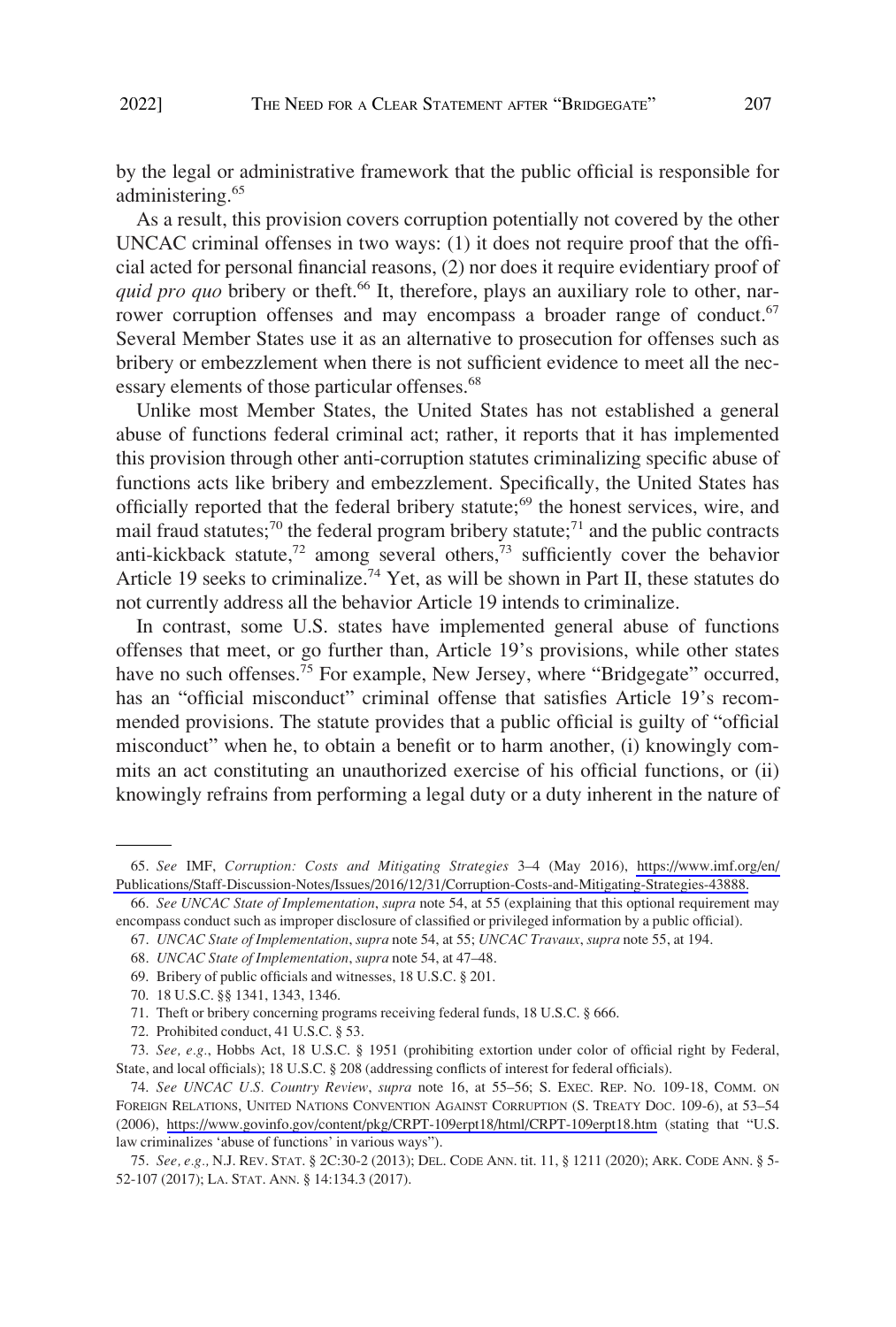his office.<sup>76</sup> Delaware has gone a step further: it has established an "official misconduct" offense that criminalizes several different types of official misconduct intended for personal gain or to cause harm to another, and unlike Article 19, it does not require that an official necessarily violate another law to establish liability.<sup>77</sup>

While the current U.S. approach generally received high praise during the 2013 UNCAC review of the United States, the UNCAC review team raised questions about potential legal gaps in criminalizing certain conduct.<sup>78</sup> It observed that, depending on the construction and use of anti-corruption statutes, the structure of the federal and state system created the potential for legal gaps<sup>79</sup> in the UNCAC's implementation at the state and local levels.<sup>80</sup>

The team specifically raised questions about whether the federal statutes incorporate Article 19, and the U.S. authorities responded that "in all of these [existing] provisions, there are elements that could also be considered as abuse of power/ functions by state officials."81 The United States then cited the honest services statute as an example of such a provision, and the review team was satisfied at the time with this explanation.<sup>82</sup> Nevertheless, the Implementation Report indicates that although other criminal offenses, such as those covering bribery and

77. *See* discussion of U.S. state laws *infra* Part III; DEL. CODE ANN. tit. 11, § 1211 (2020) states as follows:

(2) The public servant knowingly refrains from performing a duty which is imposed by law or is clearly inherent in the nature of the office; *or* 

(3) The public servant performs official functions in a way intended to benefit the public servant's own property or financial interests under circumstances in which the public servant's actions would not have been reasonably justified in consideration of the factors which ought to have been taken into account in performing official functions; *or* 

(4) The public servant knowingly performs official functions in a way intended to practice discrimination on the basis of race, creed, color, sex, age, handicapped status or national origin."

(emphasis added to note the disjunctive nature of this statute compared to Article 19's conjunctive nature requiring an "abuse of functions" *and* a "violation of laws").

78. *UNCAC U.S. Country Review*, *supra* note 16, at 4, 23-24.

79. The reviewing experts concluded that there was no evidence of gaps, but that the complexity of the federal and state system may create the possibility for some criminal conduct not to be covered. *UNCAC U.S. Country Review*, *supra* note 16, at 4. In response, the United States asserted that there are no gaps, stating that "most corruption cases pursued by the Justice Department are against state and local officials." *Id.* Specifically, the United States asserted that "[w]ith the U.S. [federalism] reservation and understanding . . . gaps arise only in provisions that are non-obligatory, e.g. . . . the entirety of Articles 18-22." *Id.* at 24 (noting that "gaps arise only in provisions that are non-obligatory, e.g., portions of Articles 16, 27, 30-32, 37 and 39, as well as the entirety of Articles 18-22, 24, 33, and 41."). *Id.* 

80. *UNCAC U.S. Country Review*, *supra* note 16, at 4, 23-24.

81. *Id.* at 56 (citing the federal bribery statute, the honest services statute, and the public contracts antikickback statute).

82. *Id.* 

<sup>76.</sup> N.J. REV. STAT. § 2C:30-2 (2013); *see also* discussion of U.S. state laws *infra* Part III .

<sup>&</sup>quot;A public servant is guilty of official misconduct when, intending to obtain a personal benefit or to cause harm to another person:

<sup>(1)</sup> The public servant commits an act constituting an unauthorized exercise of official functions, knowing that the act is unauthorized; *or*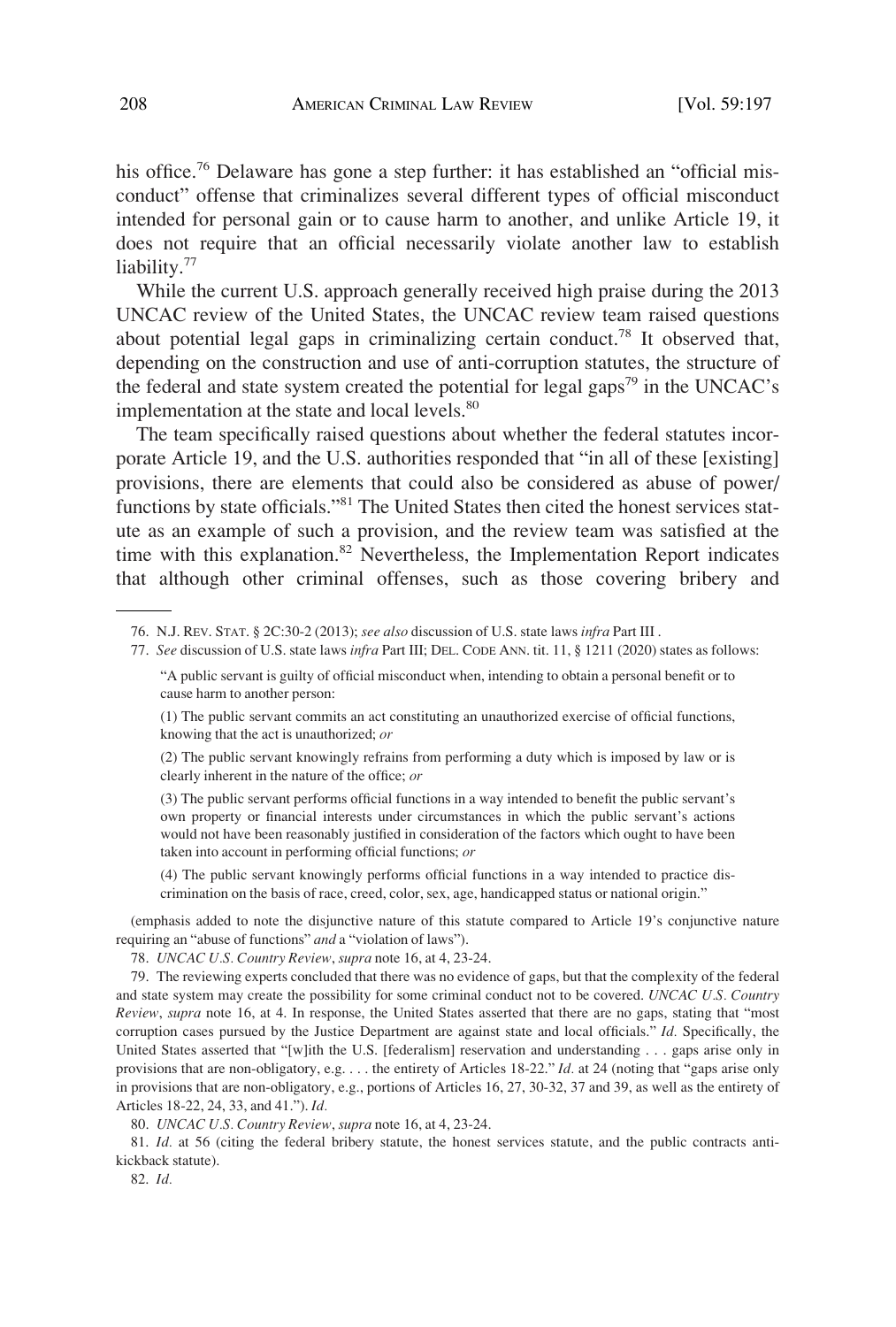<span id="page-12-0"></span>embezzlement, "may indeed address to a certain extent the behaviour described in [A]rticle 19, they remain bound by significant limitations and cannot be considered as entirely satisfactory for the purposes of the Convention, which calls for a much wider offence protecting the integrity of public service."<sup>83</sup> Therefore, as the UNCAC review team predicted, the existence of legal gaps, specifically in addressing abuses of functions, would depend on how the federal courts interpreted these existing anti-corruption statutes.

# II. JUDICIAL INTERPRETATIONS: A NARROWING EXERCISE CREATING A GLARING GAP IN CURRENT U.S. APPROACHES TO COMBATTING PUBLIC CORRUPTION

Over the past forty years, the Supreme Court has exposed a legal gap in federal anti-corruption law that excuses from criminal liability certain types of public, often political, corruption. As evinced in Part I, Congress has passed several statutes aimed at broadly curtailing public corruption, indicating its desire to legislate in the area.<sup>84</sup> Nevertheless, the Court has consistently stymied legislative efforts to combat certain abuses of power by narrowing several federal offenses.<sup>85</sup>

In multiple doctrinal spheres, the Court has indicated that it views a corrupt act narrowly.<sup>86</sup> Specifically, it recognizes a corrupt act as one that requires an explicit *quid pro quo* or a scheme for money or property.<sup>87</sup> In doing so, it does not capture the broader public corruption Article 19 intends to reach.<sup>88</sup> The Court bases its decisions on two chief concerns: (1) avoiding void-for-vagueness criminal statutes, and (2) respecting federalism in prosecuting state and local public corruption. This Note does not intend to challenge or disagree with the Court's legal reasoning. Rather, it intends to show the effects of this reasoning on U.S. anti-corruption

<sup>83.</sup> *UNCAC State of Implementation*, *supra* note 54, at 49 (indicating that "[i]n one particular case, the national authorities argued (and the reviewing experts agreed with them) that the definition of the acts covered by article 19 was already largely covered under the forms of bribery to be made a punishable offence pursuant to article 15 . . . . [I]t was [also] argued that, under certain circumstances, the questionable behaviour falls within the scope of offences against property, such as embezzlement and theft").

<sup>84.</sup> *See* FOSTER, CONG. RSCH. SERV., *supra* note 32, at 1 ("While Congress has manifested its intent that the mail and wire fraud statutes should broadly cover the self-interested actions of federal, state, local, and privatesector officials, the Supreme Court and lower federal courts have repeatedly limited the scope of 18 U.S.C. § 1346 . . . .") (citing H.R. 1, 116th Cong. (2019) (proposing various ethics and conflict-of-interest reforms for federal officials)).

<sup>85.</sup> *See* cases discussed *infra* Part II.B.

<sup>86.</sup> *See generally* Kelly v. United States, 140 S. Ct. 1565, 1568 (2020) (finding that although the jury heard evidence of corruption and abuse of power, federal fraud statutes do not criminalize all such conduct); Citizens United v. Fed. Election Comm'n, 558 U.S. 310, 361 (2010) (recognizing that when officials succumb to improper influence, there is cause for concern, but nevertheless emphasizing that banning corporate political speech is not a permissible remedy). This Note does not address, in detail, the campaign finance jurisprudence as it relates to constitutional law doctrine rather than criminal law doctrine.

<sup>87.</sup> *See, e.g.*, Skilling v. United States, 561 U.S. 358, 408–09 (2010) (limiting 18 U.S.C § 1346 to "bribe-andkickback" offenses); Citizens United, 558 U.S. at 361 (stating that in enacting 2 U.S.C. § 441(b) and the Bipartisan Campaign Reform Act of 2002, Congress created "categorical bans on speech that are asymmetrical to preventing *quid pro quo* corruption").

<sup>88.</sup> *See* discussion *supra* Part I.C.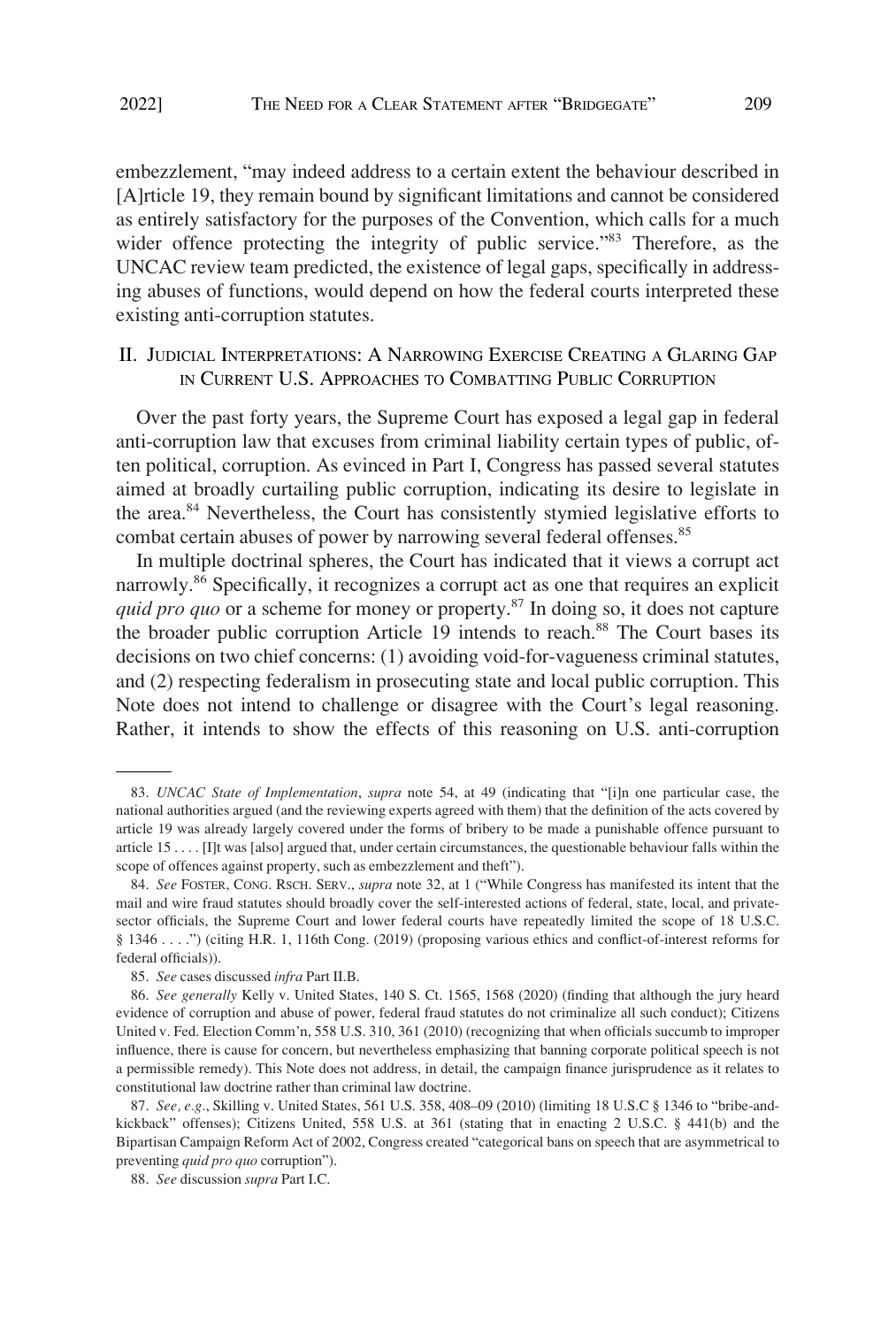<span id="page-13-0"></span>efforts. It argues that this narrow construction of federal corruption statutes excuses from criminal liability many of the more sophisticated forms of political corruption witnessed in politics today, such as the corruption at issue in "Bridgegate."

Section A highlights the Court's overarching concerns with broad federal anticorruption law: vagueness and federalism. Section B then details the handful of key Supreme Court decisions that created significant gaps in the federal government's ability to combat public corruption on both federal and state levels. Section C describes the problematic gaps these decisions have created in prosecuting public corruption, particularly political corruption.

### *A. The Court's Two Overarching Concerns in Broad Corruption Constructions*

In its several opinions, discussed below, the Court has echoed two overarching concerns with broadly interpreting federal corruption statutes. First, the Court consistently expresses concern that broader criminal anti-corruption statutes would be too vague and therefore unconstitutional.<sup>89</sup> This concern stems from the Court's long-standing desire to interpret criminal laws narrowly to provide citizens clear, defined boundaries between lawful and unlawful conduct and to prevent over-prosecution.90 The concern raises particular flags in the corruption arena, as the Court does not want to give overzealous prosecutors the ability to prosecute or punish political opponents for differing views in order to meet political objectives.<sup>91</sup> Additionally, crimes of corruption and fraud are difficult to define in specific terms, as corrupt practices evolve regularly to avoid regulation and detection.<sup>92</sup> The Court fears a slippery-slope scenario in which federal prosecutors or courts use broadlyconstrued statutory language to capture a whole array of governmental conduct, such as mere underperformance, negligence, or ethically questionable behavior, that does not fall within the orbit of criminal behavior. $93$ 

Second, the Court wants to preserve the states' abilities to exercise their police powers. Again, general constitutional principles of federalism long-recognized by

<sup>89.</sup> *See, e.g.*, *id.* ("Reading the statute to proscribe a wider range of offensive conduct, we acknowledge, would raise the due process concerns underlying the vagueness doctrine.").

<sup>90.</sup> *See, e.g.*, McNally v. United States, 483 U.S. 350, 359–60 (1987), *superseded by statute,* 18 U.S.C. § 1346, *as recognized in* Kelly, 140 S. Ct. at 1571.

<sup>91.</sup> *See* McDonnell v. United States, 136 S. Ct. 2355, 2372–73 ("[The Court] cannot construe a criminal statute on the assumption that the Government will 'use it responsibly' . . . . [T]he Court . . . declined to rely on 'the Government's discretion' to protect against overzealous prosecutions . . . , concluding instead that 'a statute in this field that can linguistically be interpreted to be either a meat axe or a scalpel should reasonably be taken to be the latter.'") (first citing United States v. Stevens, 559 U.S. 460, 480 (2010); and then citing United States v. Sun-Diamond Growers of Cal., 526 U.S. 298, 408, 412 (1999)).

<sup>92.</sup> *See generally* Skilling, 561 U.S. at 415–24 (2010) (Scalia, J. concurring in part) (lamenting the indeterminacy in "honest services" case law in which courts struggled to define the duties central to the "fraud" offense or the "ascertainable standards of guilt").

<sup>93.</sup> *See id.* at 411.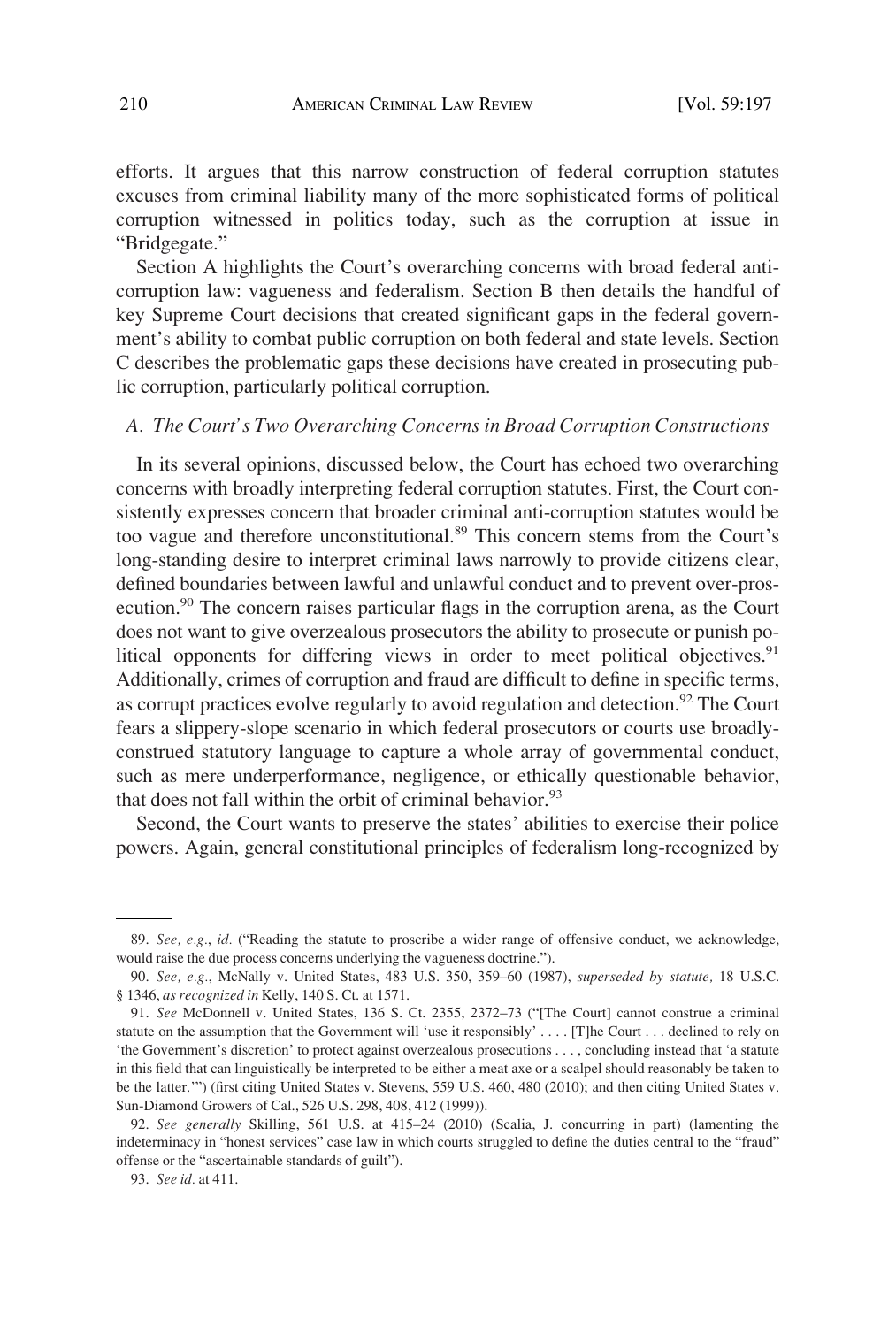<span id="page-14-0"></span>the Court intend to respect the divide in powers between the federal and state governments.<sup>94</sup> Traditionally, police powers, including the power to criminalize certain acts, have been left to the states.<sup>95</sup> To establish a federal crime, Congress must clearly state its interest in criminalizing an act under federal law, and it must possess jurisdiction to prosecute such behavior under one of its constitutionally enumerated powers.<sup>96</sup> Because the Court believes Congress has only clearly articulated its desire to criminalize certain types of public corruption, such as bribery, the Court has indicated that it will not broaden existing statutes to capture "public corruption" generally, as doing so would significantly reconfigure the states' police powers in this area of criminal law.<sup>97</sup> But in reality, the Court has not only refused to broaden the statutes; it has also effectively narrowed the statutes to exclude conduct Congress intended to criminalize.

As explained in Part III, any federal solution to enhance the United States' ability to fight abuses of power must address these two overarching judicial concerns. In its anti-corruption jurisprudence, discussed below, the Court has clearly and consistently indicated that it will not be the institution to expand the scope of anticorruption law.98

#### *B. Judicial Interpretations in Key Corruption Cases*

In the several decisions discussed below, the Court has created significant gaps in the federal government's ability to combat public corruption on federal, state, and local levels. The first four cases do not directly involve public, political corruption. Nevertheless, they reveal how the Court's previous interpretations of federal corruption laws led to sophisticated political corruption going unpunished in the Court's two most recent cases, *McDonnell v. United States* and *Kelly v. United States*, commonly known as the "Bridgegate" case.

<sup>94.</sup> *See, e.g.*, Cleveland v. United States, 531 U.S. 12, 24–25 (2000) (stating that "unless Congress conveys its purpose clearly, it will not be deemed to have significantly changed the federal-state balance in the prosecution of crimes") (internal citations and quotations omitted).

<sup>95.</sup> *C.f.* United States v. Morrison, 529 U.S. 598, 618 (2000) ("[W]e can think of no better example of the police power, which the Founders denied the National Government and reposed in the States, than the suppression of . . . crime and vindication of its victims.").

<sup>96.</sup> *See* U.S. CONST., art. I, § 8.

<sup>97.</sup> *See, e.g.*, Kelly v. United States, 140 S. Ct. 1565, 1574 (2020) (explaining that by interpreting the property fraud statutes more broadly, "the Federal Government could use the criminal law to enforce (its view of) integrity in broad swaths of state and local policymaking").

*See* Richard Messick, *Where the Real Blame for Letting Bridgegate Defendants Off Lies: Part II – The*  98. *Congress*, GLOBAL ANTICORRUPTION BLOG (June 3, 2020), [hereinafter Messick, *Blame Part II*], [https://perma.](https://perma.cc/J2L2-TQPG)  [cc/J2L2-TQPG;](https://perma.cc/J2L2-TQPG) Richard Messick, *Where the Real Blame for Letting Bridgegate Defendants Off Lies: Part I*, GLOBAL ANTICORRUPTION BLOG (May 3, 2020), [hereinafter Messick, *Blame Part I*], [https://perma.cc/26VV-](https://perma.cc/26VV-ULK7)[ULK7](https://perma.cc/26VV-ULK7).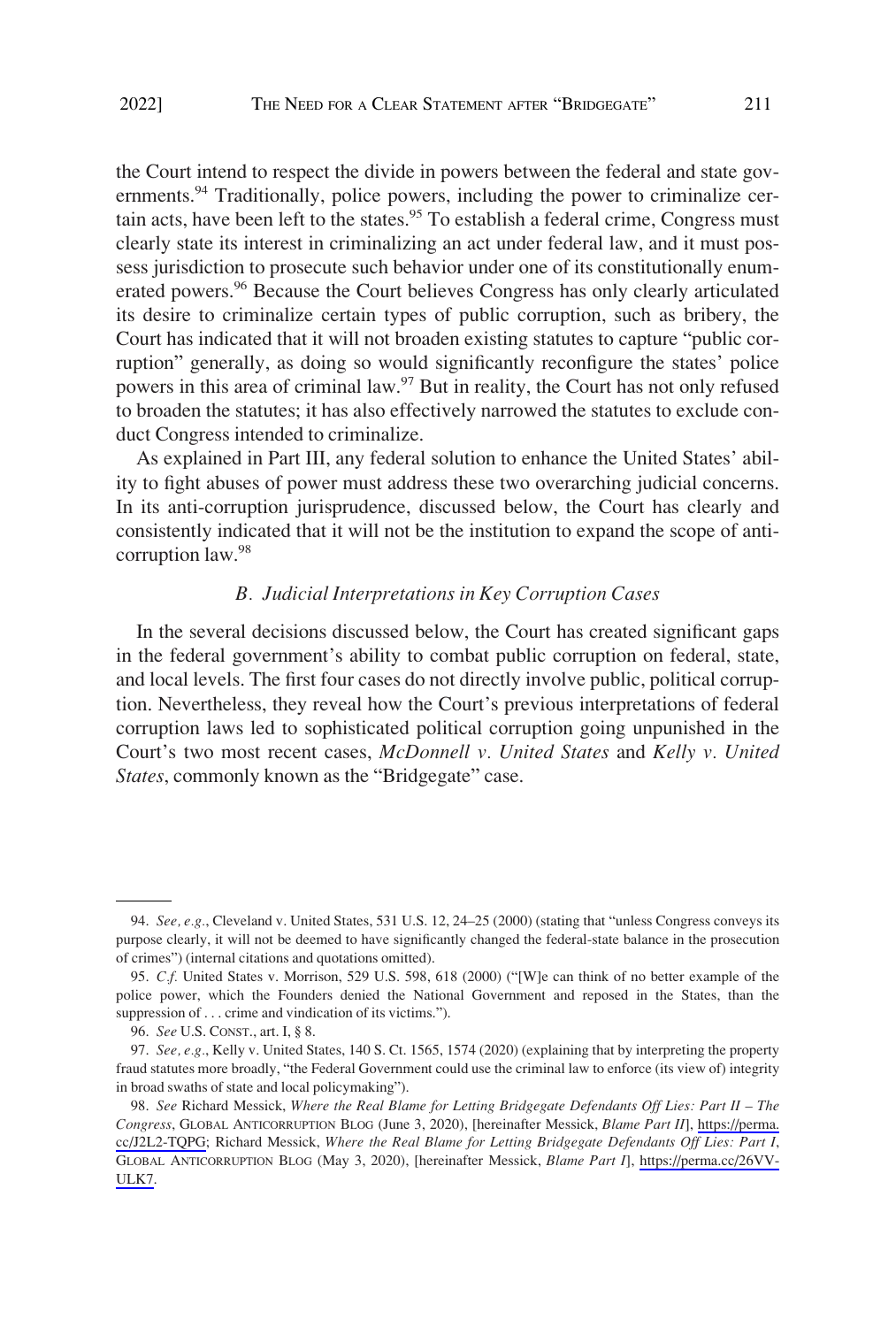## <span id="page-15-0"></span>1. *McNally v. United States* (1987)

In *McNally v. United States*,<sup>99</sup> the Court held that the mail and wire fraud statutes are limited to the protection of money or property rights; they do not extend to the protection of citizens' intangible right to honest and impartial government, or "honest services."<sup>100</sup> The Court looked to the statute's legislative history, asserting that Congress had explicitly recognized the meaning of "to defraud" to refer "to wronging one in his property rights by dishonest methods or schemes," and as "usually signif[ying] the deprivation of something of value by trick, deceit, chicane, or overreaching."101 Because Congress had not explicitly expressed its desire for the mail fraud statute to cover other fraudulent schemes beyond those related to property rights, the Court chose not to interpret the statute more broadly.<sup>102</sup>

The Court explained that when there are two rational readings of a criminal statute, one harsher than the other, it should only choose the harsher one when Congress has spoken in clear and definite language.<sup>103</sup> Accordingly, it would rather construe the statute narrowly than construe it in a manner that leaves the outer boundaries ambiguous and involves the federal government in setting standards of disclosure and good government for local and state officials, thus upsetting the balance of power that federalism seeks to achieve.<sup>104</sup>

In response to the decision, Congress acted a year later, passing 18 U.S.C. § 1346, which includes "honest services" fraud as fraudulent conduct criminalized by the mail and wire fraud statutes.<sup>105</sup> It states that "the term 'scheme or artifice to defraud' includes a scheme or artifice to deprive another of their intangible right of honest services."106 Therefore, Congress clearly indicated its intent to criminalize a broader range of public corruption,  $107$  specifically

<sup>99.</sup> McNally v. United States, 483 U.S. 350 (1987), *superseded by statute,* 18 U.S.C. § 1346, *as recognized in*  Kelly v. United States, 140 S. Ct. 1565, 1571 (2020). In this case, petitioner Gray, a former public official of Kentucky, and petitioner McNally, a private individual, along with Hunt, the chairman of the Kentucky Democratic Party, created a self-patronage scheme to award the state's insurance business to one specific insurance agency in exchange for kickbacks directed to other insurance companies in which Hunt and Gray had financial interests. *Id.* at 352–54.

<sup>100.</sup> *Id.* at 356.

<sup>101.</sup> *Id.* at 357–59 (discussing Congress's 1909 codification of Durland v. United States, 161 U.S. 306 (1896) and quoting Hammerschmidt v. United States, 265 U.S. 182, 188 (1924)).

<sup>102.</sup> *Id.* 

<sup>103.</sup> *Id.* at 359–60 (internal citations omitted).

<sup>104.</sup> *Id.* 

<sup>105. 18</sup> U.S.C. § 1346.

<sup>106.</sup> *Id.* 

<sup>107.</sup> Most of the "honest services" cases pre-*McNally* involved public officials who "made governmental decisions with the objective of benefitting themselves or promoting their own interests, instead of fulfilling their legal commitment to provide the citizens with their loyal service and honest government." FOSTER, CONG. RSCH. SERV., *supra* note 32, at 6 (citing McNally v. United States, 483 U.S. 350, 362-63 (1987) (Stevens, J., dissenting), *superseded by statute*, 18 U.S.C. § 1346, *as recognized in* Kelly v. United States, 140 S. Ct. 1565 (2020)). "Regardless of whether the betrayed party (the citizenry) was or would be financially harmed, under this theory, the violation lay in the deprivation of that party's intangible right to the official's 'honest services.'" *Id.*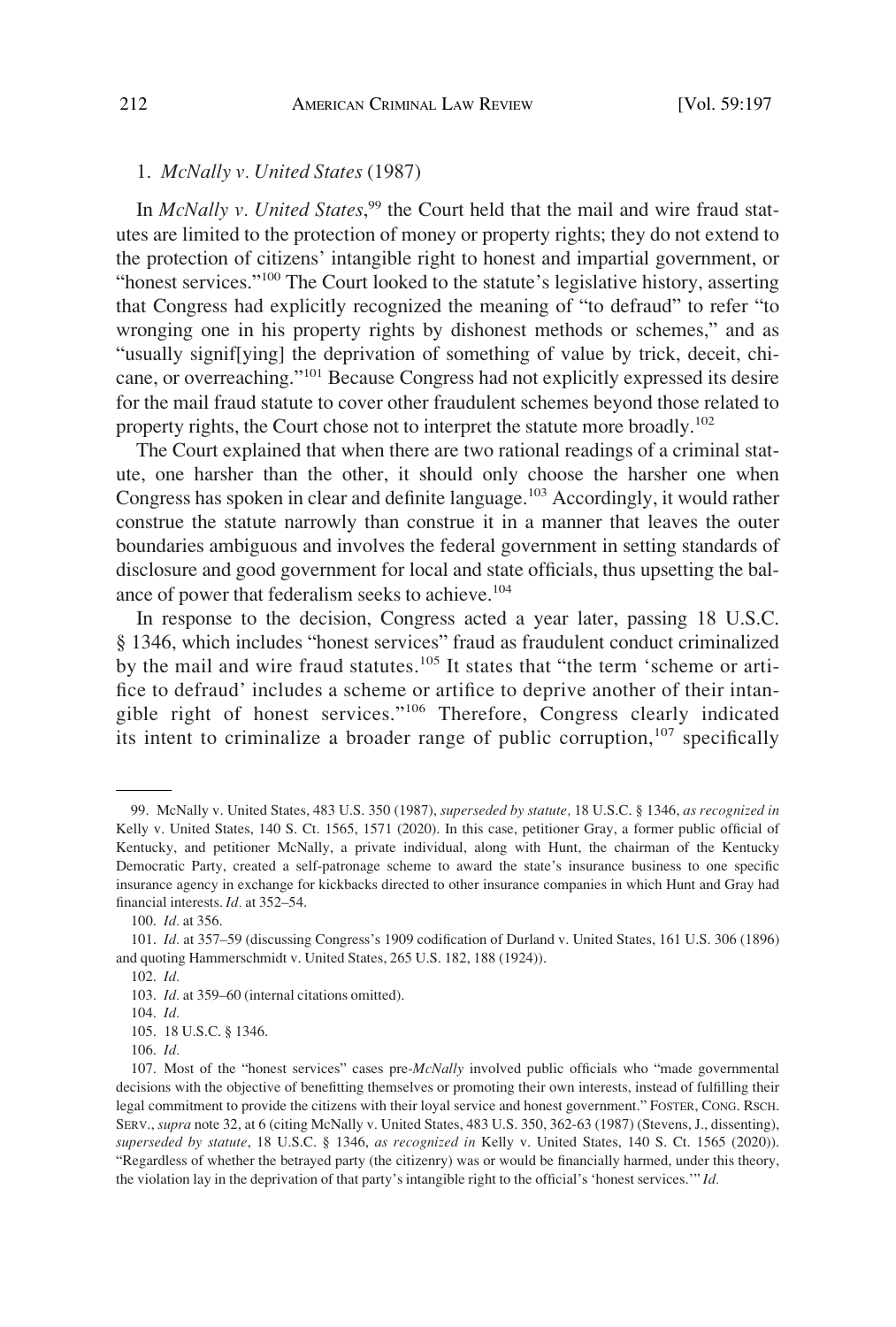<span id="page-16-0"></span>

corruption dealing with undisclosed self-interest as exemplified in *McNally*. 108 Nevertheless, the Court narrowed the honest services statute's ability to combat this type of corruption in the years to come.

## 2. *Cleveland v. United States* (2000)

In *Cleveland v. United States*, 109 the Court again limited the mail fraud statute's scope, this time to exclude regulatory fraud, holding that the object of the fraud must be "property" in the victim's hands.<sup>110</sup> Accordingly, state and municipal licenses do not constitute "property" under § 1341 when possessed by the official licensor.<sup>111</sup> Reversing the lower court's decision, the Court defined the state government's interest in state-issued licenses as regulatory rather than proprietary, emphasizing that the state's video poker licensing statute established a typical regulatory program long characterized as an exercise of state police powers.<sup>112</sup>

The Court rejected the Government's argument that the licenses were property in the state's hands before their issuance,<sup>113</sup> believing that that the Government was inviting it "to approve a sweeping expansion of federal criminal jurisdiction in the absence of a clear statement by Congress."114 It also noted that in expanding the mail and wire fraud statutes after *McNally*, Congress only criminalized honest services fraud even though federal courts had, under *McNally*, dismissed other forms of public corruption, including licensing fraud.<sup>115</sup> Therefore, to the extent that the word "property" in § 1341 was ambiguous, the Court resolved this ambiguity narrowly and in favor of lenity.<sup>116</sup>

114. *Id.* at 24.

115. *Id.* at 19–20.

<sup>108.</sup> *See Id.* at 8 (indicating that Congress responded to the Court's invitation to speak by passing legislation to overturn the *McNally* decision to re-instate the broader pre-*McNally* case law, at least in part, possibly in full) (citing 134 CONG. REC. H11, 108-01 (daily ed. Oct. 21, 1988)).

<sup>109. 531</sup> U.S. 12 (2000). In this case, petitioners made false statements in their applications for state video poker licenses to fraudulently conceal their ownership interests in their video poker truck stop business. *Id.* at 15– 17. According to the Government, they concealed their interests because they had tax and financial problems that could have undermined their eligibility for a video poker license. *Id.* at 16–17.

<sup>110.</sup> *Id.* at 15.

<sup>111.</sup> *Id.* at 20–21, 26.

<sup>112.</sup> *Id.* at 21, 27 (explaining that the program licenses, subject to certain conditions, engagement in pursuits that private actors may not undertake without official authorization).

<sup>113.</sup> The Government offered two reasons why the state had a proprietary interest in the video poker licenses: 1) the state received a substantial sum of money in exchange for each license and continued to receive payments from the licensee as long as the license remained in effect; and 2) the state had significant control over issuing, renewing, suspending, and revoking licenses. The Court rejected both of these justifications. *Id.* at 21–26.

<sup>116.</sup> *Id.* at 25, 27 (reiterating that, absent a clear statement from Congress, the Court will not read the mail fraud statute to "place under federal superintendence" a vast array of conduct traditionally policed by the states) (internal citation omitted).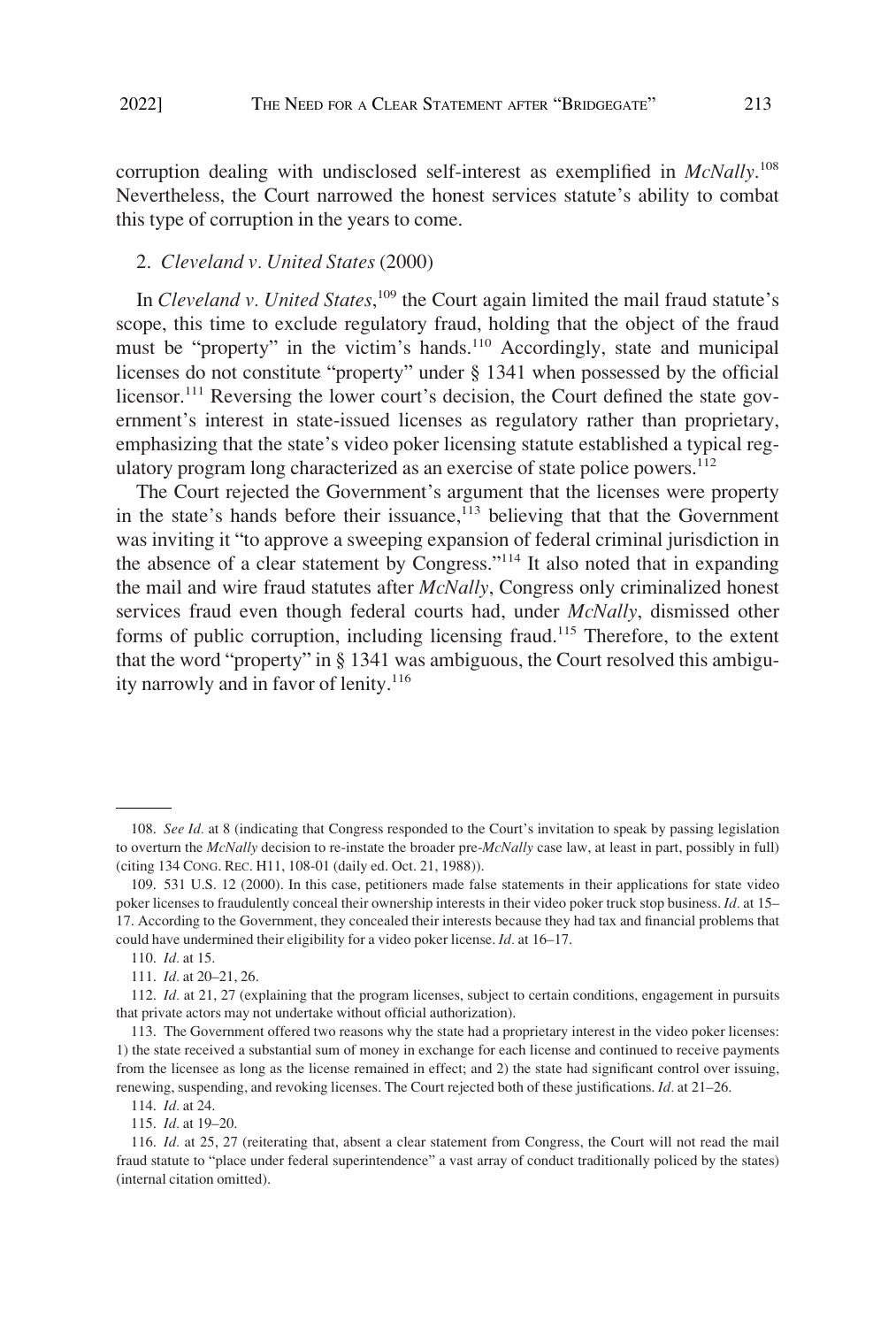#### <span id="page-17-0"></span>3. *Skilling v. United States* (2010)

In *Skilling v. United States*,<sup>117</sup> the Court significantly limited the federal government's ability to prosecute honest services fraud by holding that 18 U.S.C. § 1346 only criminalizes "bribery and kickback schemes" involving a quid pro quo.<sup>118</sup> The Court expressed significant concerns about the statute's vagueness, noting that the case law was in "considerable disarray" as to the kinds of schemes that would qualify as honest services fraud.<sup>119</sup> However, rather than striking down the statute as unconstitutionally vague, the Court interpreted it narrowly to apply only to traditional bribery and kickbacks.120 This decision's effect was widespread: "[it] withdrew from the reach of Section 1346 a significant category of cases that had been prosecuted as honest services fraud up to that point: cases involving more general financial self-dealing or conflicts of interest, where no bribes or kickbacks are given." $^{121}$ 

#### 4. *McDonnell v. United States* (2016)

In *McDonnell v. United States*, the Court again significantly narrowed both the federal bribery statute and the honest services fraud statute when it held that arranging a meeting with a fellow public official, speaking to another public official, or organizing an event on public property, without more, does not fit the definition of an "official act" under the federal bribery statute.<sup>122</sup> Petitioner, former Virginia Governor Robert McDonnell, and his wife, Maureen McDonnell, were federally indicted on honest services fraud charges and Hobbs Act extortion charges related to their acceptance of \$175,000 in loans, gifts, and other benefits from Jonnie Williams while McDonnell was in office.<sup>123</sup> Williams' business had developed a nutritional supplement, and he hoped that with McDonnell's help, Virginia's public universities would perform research on it.<sup>124</sup>

McDonnell and his wife accepted transportation on a private plane, over \$20,000 in designer clothing, and a Rolex from Williams.<sup>125</sup> They also asked for and received a \$50,000 loan for their rental properties and a \$15,000 gift for their

<sup>117. 561</sup> U.S. 358 (2010). Petitioner Jeffrey Skilling, the former CEO of Enron, faced charges for, among other things, defrauding Enron and its shareholders of the intangible right of honest services as a fiduciary of Enron by manipulating financial reports, engaging in securities fraud, and making false representations. *Id.* at 369.

<sup>118.</sup> *Skilling*, 561 U.S. at 358, 408–09.

<sup>119.</sup> *Id.* at 405.

<sup>120.</sup> *Id.* 

<sup>121.</sup> FOSTER, CONG. RSCH. SERV., *supra* note 32, at summary.

<sup>122.</sup> McDonnell v. United States, 136 S. Ct. 2355, 2367–72 (2016).

<sup>123.</sup> *Id.* at 2357.

<sup>124.</sup> *Id.* at 2361.

<sup>125.</sup> *Id.* at 2362–63 (noting that the McDonnells also vacationed with Williams at his vacation home, where McDonnell borrowed Williams's Ferrari); Erin Dooley & Arlette Saenz, *The Lavish Life and Broken Marriage That Put Bob McDonnell and His Wife In Court*, ABC NEWS (July 30, 2014), [https://abcnews.go.com/Politics/](https://abcnews.go.com/Politics/lavish-life-broken-marriage-put-bob-mcdonnell-wife/story?id=24776455) [lavish-life-broken-marriage-put-bob-mcdonnell-wife/story?id=24776455.](https://abcnews.go.com/Politics/lavish-life-broken-marriage-put-bob-mcdonnell-wife/story?id=24776455)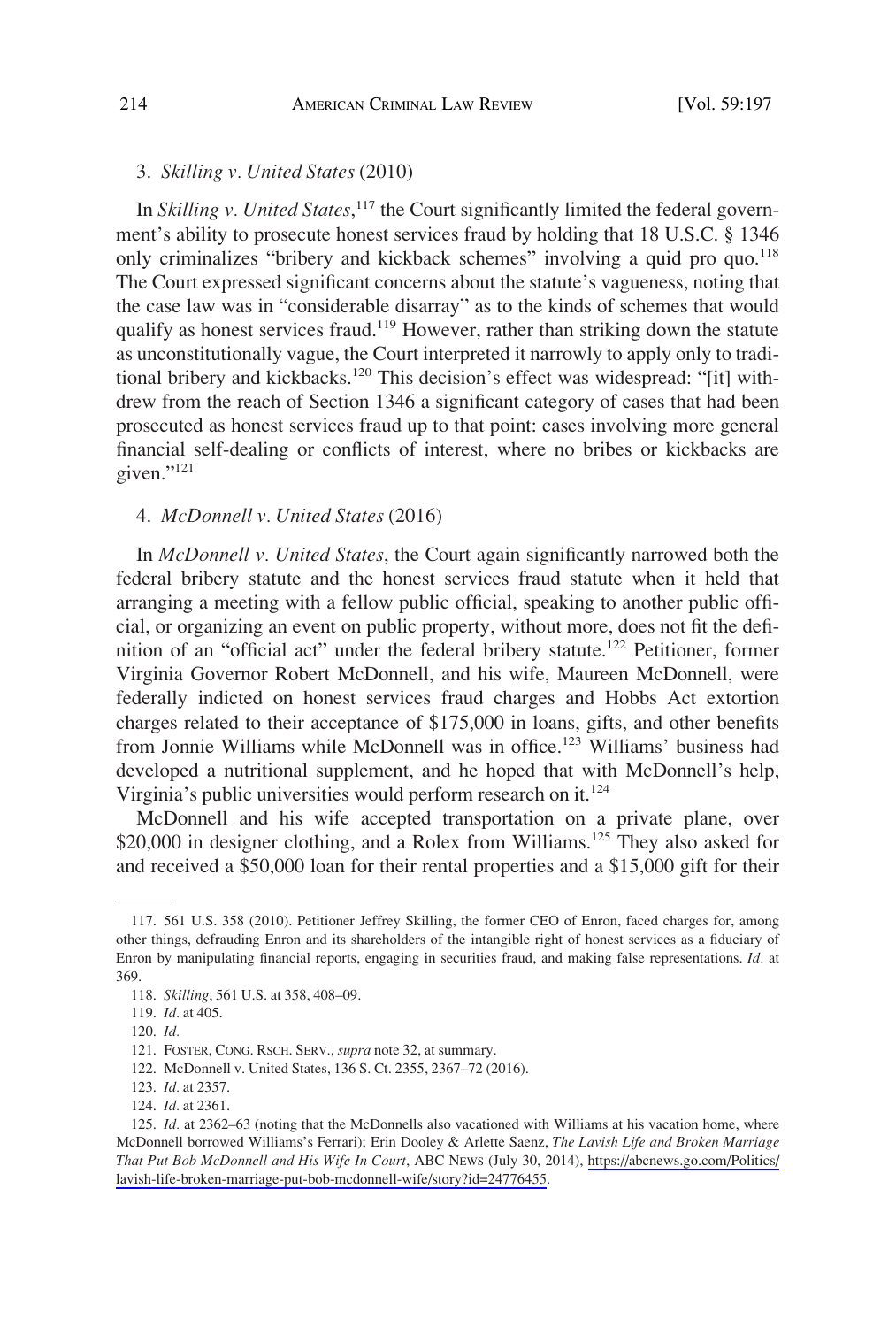<span id="page-18-0"></span>daughter's wedding from Williams while they were experiencing "severe financial difficulties" as a family.<sup>126</sup> In exchange, on at least five occasions, McDonnell arranged meetings between Williams and Virginia public officials, hosted events for Williams' company at the governor's mansion, and contacted other government officials concerning the research studies.<sup>127</sup>

Nevertheless, Chief Justice Roberts, writing for a unanimous Court, determined that these types of acts did not fall under the narrow statutory definition of an "official act," or a decision or an action on a "question, matter, cause, suit, proceeding or controversy," under the federal bribery statute.<sup>128</sup> Again, in refusing to construe the statute more broadly, the Court raised concerns about vagueness and federalism.<sup>129</sup> The Court reversed and remanded the lower court's decision, resulting in McDonnell's eventual acquittal.<sup>130</sup>

#### 5. *Kelly v. United States* (2020)

Finally, in its latest public corruption case, the Court unanimously held that the mail and wire fraud statutes did not apply to the petitioners' scheme to realign Fort Lee, New Jersey's access lanes to the George Washington Bridge because it did not involve taking property of the Port Authority.<sup>131</sup> In 2013, Bridget Anne Kelly, deputy chief of staff to former New Jersey Governor Chris Christie, and her co-defendant, Bill Baroni, a Port Authority of New York and New Jersey official, wanted to punish Fort Lee's mayor for refusing to endorse Christie's reelection bid.132 To do so, they schemed to impose traffic gridlock on Fort Lee by limiting its access lanes to the George Washington Bridge, the world's busiest bridge.<sup>133</sup> They were able to disguise this political retribution with a cover story: they were conducting a traffic study.<sup>134</sup> For four days, traffic was at a standstill. School buses stood in place for hours, an ambulance struggled to reach the victim of a heart attack, and police struggled to respond to a report of a missing child.<sup>135</sup>

The defendants faced charges for wire fraud, fraud on a federally funded program, and conspiracy.<sup>136</sup> The prosecutors had to prove that they engaged in deception and that the object of their fraud was money or property.137 When arguing the case, one defense attorney said the federal fraud statutes "do not prohibit lying to

136. *Id.* at 1571.

<sup>126.</sup> *McDonnell*, 136 S. Ct. at 2362–64; Dooley & Saenz, *supra* note 125.

<sup>127.</sup> *McDonnell*, 136 S. Ct. at 2357.

<sup>128.</sup> *Id.* at 2374–75 (citing the statutory definition for an "official act" under 18 U.S.C. § 201(a)(3)).

<sup>129.</sup> *Id.* at 2372–73.

<sup>130.</sup> *Id.* at 2375.

<sup>131.</sup> Kelly v. United States, 140 S. Ct. 1565, 1572 (2020).

<sup>132.</sup> *Id.* at 1569

<sup>133.</sup> *Id.* at 1569–70.

<sup>134.</sup> *Id.* 

<sup>135.</sup> *Id.* at 1570 (noting that the city mayor tried to reach Baroni by phone, leaving a message that his call was about an "urgent matter of public safety"—Baroni never called back).

<sup>137.</sup> *See id.*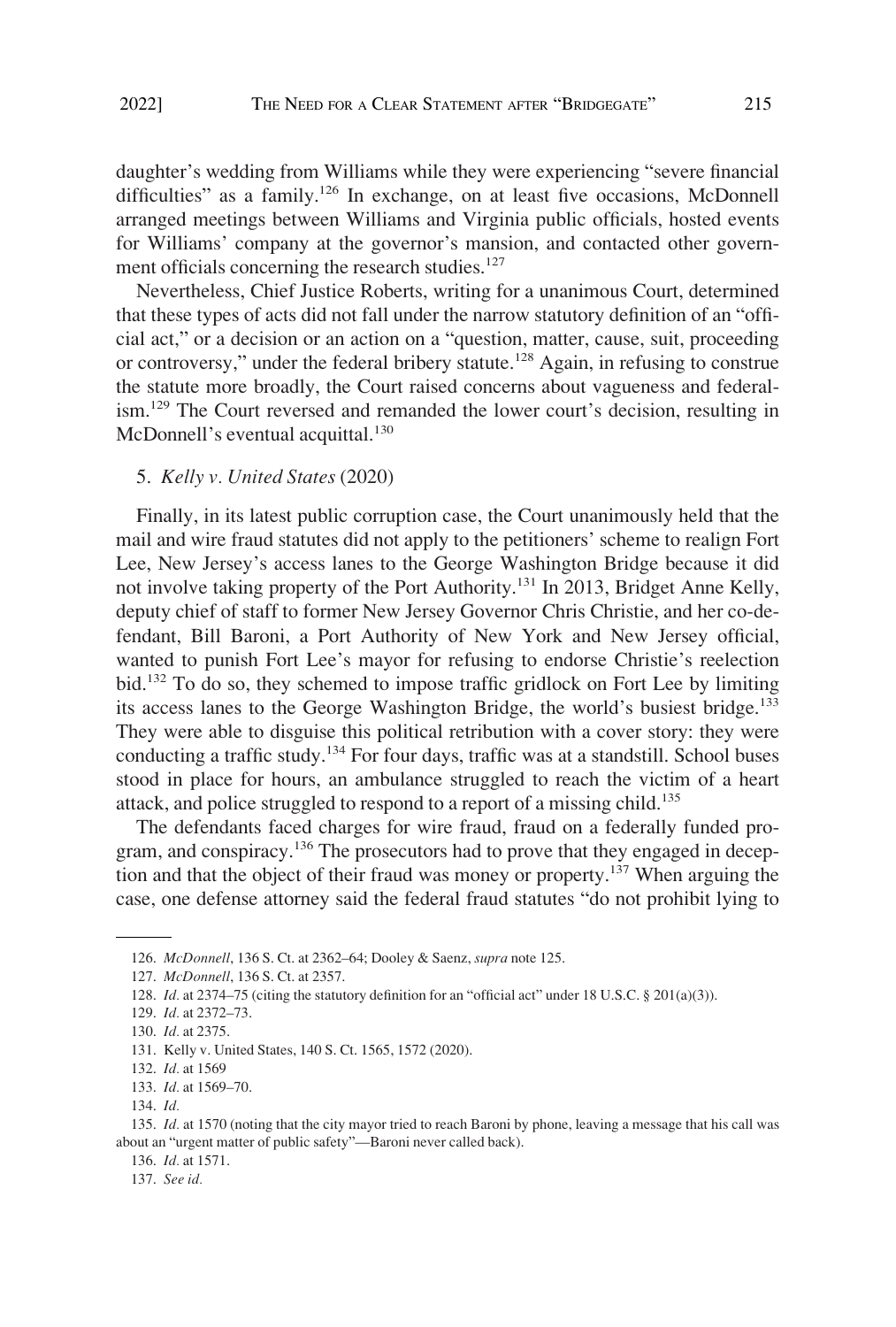<span id="page-19-0"></span>take unauthorized state action. They prohibit lying to obtain property. And that simply is not what occurred in this case."<sup>138</sup> He was right.

Although the Court acknowledged that this case involved "an abuse of power," it held that realignment of the city's access lanes to the bridge did not involve taking the property of the Port Authority, which administered the bridge, and thus could not support the defendants' fraud convictions.<sup>139</sup> Rather, the defendants' conduct was purely an exercise of regulatory authority.<sup>140</sup> Rejecting the lower courts' broader interpretations of the bribery and fraud statutes, $141$  the Court again expressed its concern that expanding the federal criminal fraud laws to set standards of disclosure and good governance for local and state officials would interfere with state and local policymaking. $142$ 

This concern did have some merit: New Jersey has a state statute<sup>143</sup> that broadly defines abuse of powers to include instances when an official knowingly commits an unauthorized exercise of official functions to harm another.<sup>144</sup> The defendants would have likely been convicted under this statute by local prosecutors for using their regulatory power to improperly enact political revenge, harming an entire city.145 However, it is possible that federal prosecutors pressured state prosecutors to give the case to them.<sup>146</sup> Nevertheless, the defendants were acquitted and walked free.<sup>147</sup> The behavior exhibited in this case is precisely what UNCAC Article 19, as interpreted by Member States, intends to criminalize: a public official's abuse of functions for an improper purpose, in violation of laws detailing the official's authorized powers, that does not involve achieving a personal financial benefit or evidence of quid pro quo or theft.

## *C. The Glaring Gap in Current U.S. Approaches*

By narrowing statutory provisions intended to combat public corruption, the Court has created a glaring gap in U.S. efforts to fight domestic public corruption, particularly in the political sphere at the state and local levels. Specifically, unlike

<sup>138.</sup> Transcript of Oral Argument at 4–5, 20, Kelly v. United States, 139 S. Ct. 2777 (2019) (No. 18-1059) (noting another defense attorney stated: "[A] public official who is acting politically and not for personal gain does not commit fraud by lying about his reason for an official decision if the decision was generally within his authority").

<sup>139.</sup> *Kelly*, 140 S. Ct. at 1574.

<sup>140.</sup> *Id.* at 1572–73.

<sup>141.</sup> *See* Brown, *supra* note 6, at 152–53 (discussing the lower courts' broad interpretations of the bribery and fraud statutes).

<sup>142.</sup> *Kelly,* 140 S. Ct. at 1574.

<sup>143.</sup> *See* discussion *supra* Part I.C.

<sup>144.</sup> NJ REV. STAT. § 2C:30–2 (2013).

<sup>145.</sup> Messick, *Blame Part I*, *supra* note 98.

<sup>146.</sup> *See id.* 

<sup>147.</sup> *Id.*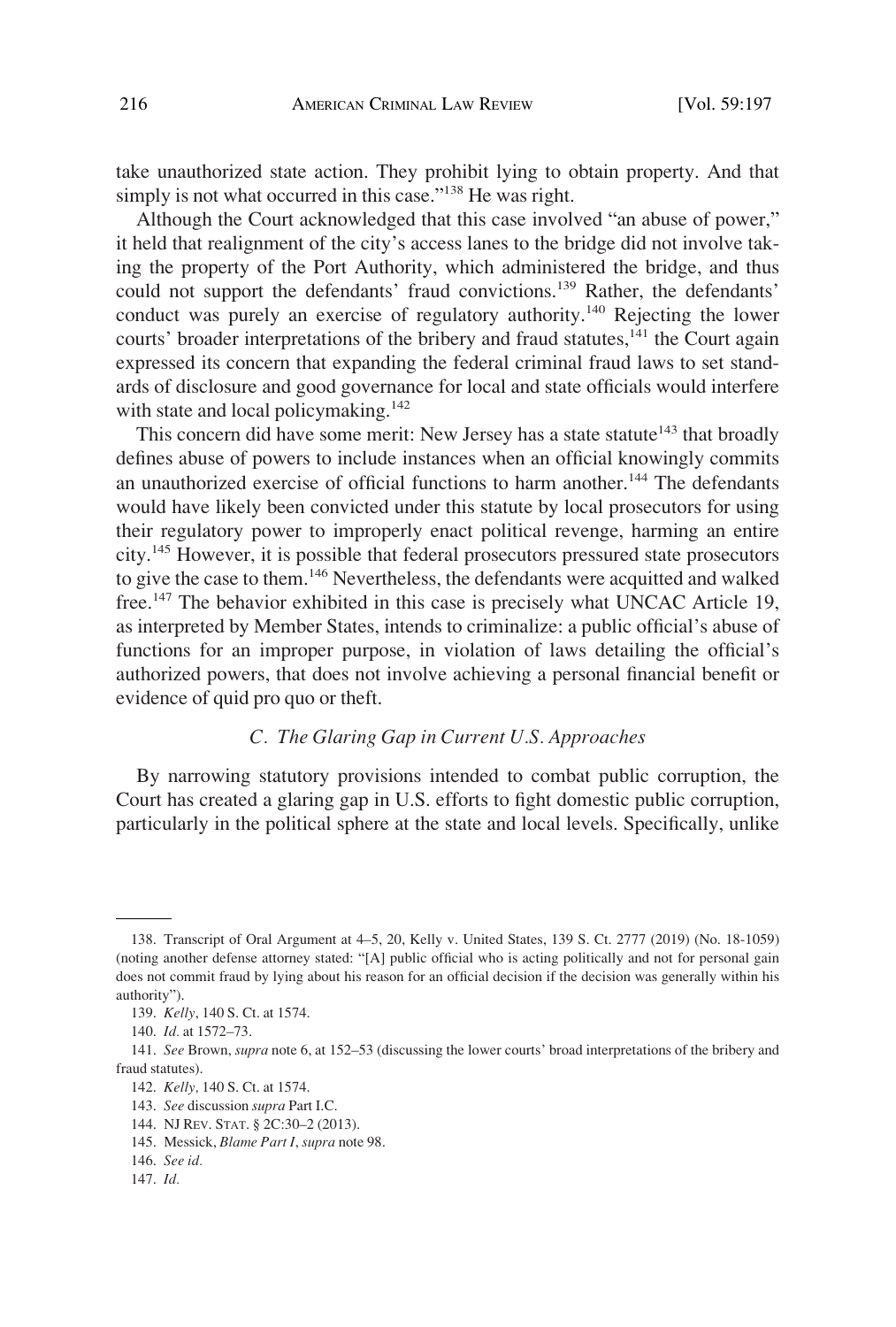UNCAC Article 19, the current corruption statutes fail to criminalize behavior that does not involve an act for personal financial benefit or evidence of a quid pro quo or theft. This Section explores the several problems created by this gap, showing that Congress needs to use federal law to fill it.

First, the Court's construction diminishes both the federal and state governments' abilities to prosecute sophisticated forms of public, often political, corruption.<sup>148</sup> By narrowing the scope of existing federal corruption laws to focus solely on direct quid pro quos or fraudulent acts involving money or property, the Court created the opportunity for public officials to improperly wield power and influence using sophisticated, indirect schemes.<sup>149</sup> Indeed, politicians have used the Court's recent decisions to their advantage: in multiple cases charging politicians with crimes like bribery and fraud, defendants' legal briefs cite *Skilling* and *McDonnell* to defend against the charges.<sup>150</sup> Lower courts have heeded the Court's message, vacating several criminal convictions of politicians.<sup>151</sup>

Defenders of *Kelly*,<sup>152</sup> highlighting the strength of federalism, assert that those criticizing the Court's approach overstate the decision's effects on combatting

*See, e.g.*, Fred Wertheimer, *Symposium: McDonnell Decision Substantially Weakens the Government's*  148. *Ability to Prevent Corruption and Protect Citizens*, SCOTUSBLOG (June 28, 2016), [https://www.scotusblog.com/](https://www.scotusblog.com/2016/06/symposium-mcdonnell-decision-substantially-weakens-the-governments-bbility-to-prevent-corruption-and-protect-citizens/)  [2016/06/symposium-mcdonnell-decision-substantially-weakens-the-governments-bbility-to-prevent-corruption-and](https://www.scotusblog.com/2016/06/symposium-mcdonnell-decision-substantially-weakens-the-governments-bbility-to-prevent-corruption-and-protect-citizens/)[protect-citizens/;](https://www.scotusblog.com/2016/06/symposium-mcdonnell-decision-substantially-weakens-the-governments-bbility-to-prevent-corruption-and-protect-citizens/) *see also* Nicholas C. Johnson, *Legal Public Corruption: How and Why Congress Needs to Reinstate Honest Services Fraud*, 13 APPALACHIAN J.L. 105, 106, 121 (2013) (arguing that *Skilling* hampered the federal government's "ability to effectively prosecute state and local officials" and urging Congress to pass legislation that "would not fail the void-for-vagueness test"); Nicole M. Argentieri & Matt Cowan, *Federal Public Corruption Prosecution After 'Bridgegate'*, LAW.COM (June 16, 2020, 10:30AM), [https://www.law.com/](https://www.law.com/newyorklawjournal/2020/06/16/federal-public-corruption-prosecution-after-bridgegate/?slreturn=20201009181827)  [newyorklawjournal/2020/06/16/federal-public-corruption-prosecution-after-bridgegate/?slreturn=20201009181827](https://www.law.com/newyorklawjournal/2020/06/16/federal-public-corruption-prosecution-after-bridgegate/?slreturn=20201009181827); Litman, *supra* note 7.

<sup>149.</sup> See, e.g., Jesse McKinley, *Bruno, Ex-State Senate Chief, Is Acquitted of Fraud in Retrial*, N.Y. TIMES (May 16, 2014), [https://www.nytimes.com/2014/05/17/nyregion/joseph-bruno-former-state-senate-leader-is-acquitted.](https://www.nytimes.com/2014/05/17/nyregion/joseph-bruno-former-state-senate-leader-is-acquitted.html)  [html](https://www.nytimes.com/2014/05/17/nyregion/joseph-bruno-former-state-senate-leader-is-acquitted.html) (explaining that a federal court vacated ex-New York State Senate majority leader Joseph L. Bruno's fraud convictions after *Skilling*; he was later found not guilty at retrial).

<sup>150.</sup> Ciara Torres-Spelliscy, *Elegy for Anti-Corruption Law: How the Bridgegate Case Could Crush Corruption Prosecutions and Boost Liars*, 69 AM. U. L. REV. 1689, 1695–96, 1696 n.38 (2020) ("For example, in 2013, ex-Illinois Governor, Rod Blagojevich, appealed his convictions. At points, he cited Citizens United in support of his argument: 'Blagojevich's decision to ask [a particular individual] to help fundraise . . . did not make it a crime.' In 2017, Blagojevich's cert. petition cited to *McDonnell* and *McCutcheon*." (internal citations omitted)).

*See id.* at 1695–96; *see also* United States v. Silver, 864 F.3d 102, 105–06 (2d Cir. 2017) (vacating and 151. remanding a conviction of the former Speaker of the New York Assembly for honest services fraud, Hobbs Act extortion, and money laundering after a nearly one-month jury trial because "the District Court's instructions on honest services fraud and extortion do not comport with *McDonnell*"); United States v. Bruno, 661 F.3d 733, 739–40 (2d Cir. 2013) (vacating former New York State Senator's convictions of honest services mail fraud for his failure to disclose conflicts of interest "in light of *Skilling*"); Grace Segers, *Percoco Verdict Proves Corruption Won't Go Unpunished, After All*, CITY & STATE N.Y. (Mar. 13, 2018), [www.cityandstateny.com/](http://www.cityandstateny.com/articles/politics/new-york-state/percoco-found-guilty-corruption-charges.html)  [articles/politics/new-york-state/percoco-found-guilty-corruption-charges.html](http://www.cityandstateny.com/articles/politics/new-york-state/percoco-found-guilty-corruption-charges.html) (noting that charges against former New York state officials for conspiracy to commit honest services fraud and solicitation of bribes and gratuities were vacated based on *McDonnell v. United States*).

<sup>152.</sup> See Brown, *supra* note 6, at 142–45 (discussing a new "anti-corruption" federalism re-aligning the allocation of responsibilities between the two levels of governments in fighting state and local corruption); *see also* Randall D. Eliason, *On 'Bridgegate,' the Supreme Court Got It Right*, WASH. POST (May 7, 2020, 8:54 PM),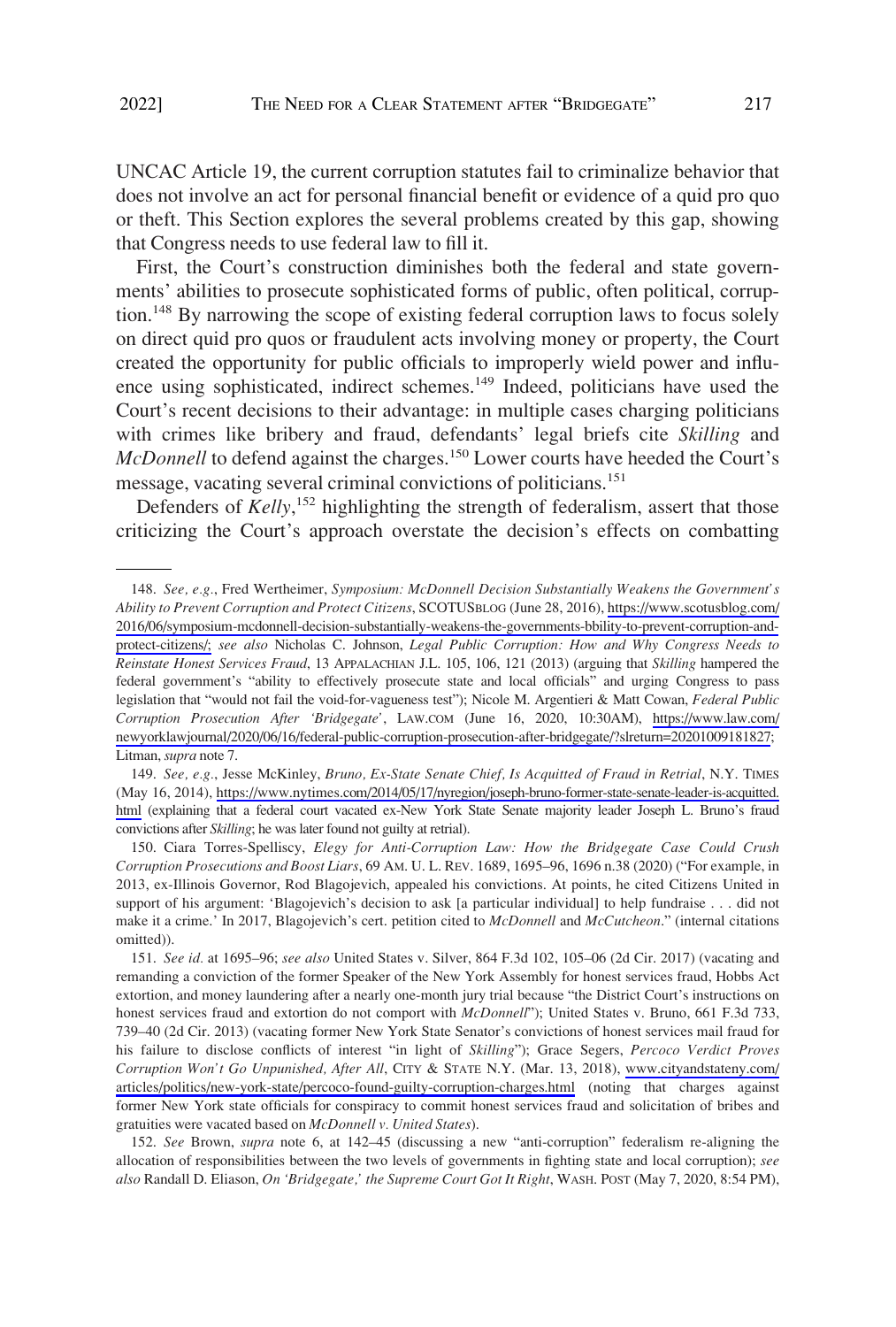public corruption.<sup>153</sup> But their argument fails to account for practical realities. Historically, state and local prosecution of corruption has seen mixed success.154 Although states have generally strengthened their anti-corruption efforts, they still vary greatly in their abilities to effectively monitor and prosecute public corruption, as local politics and limited enforcement tools stymie efforts to root out corruption close to home.<sup>155</sup> This leads to inconsistent enforcement across the country:156 when officials abuse their functions in states without laws criminalizing this abuse, the official misconduct often cannot be prosecuted. Moreover, the Court has potentially erected barriers to state-court interpretations of certain state criminal statutes to reach "abuse of functions" corruption because the same constitutional vagueness concerns that plague federal anti-corruption statutes would equally apply to state statutes of similar scope.<sup>157</sup> While more data certainly needs to be gathered to assess state and local enforcement efforts,<sup>158</sup> the present circumstances point to the need for a uniform, federal approach that still respects the federalist balance.

Second, the Court's interpretation of current domestic anti-corruption statutes creates inconsistent approaches in the United States' efforts to address domestic and foreign corruption via criminal law. On the one hand, anti-corruption advocates praise the United States<sup>159</sup> as one of the most progressive actors in combatting foreign public corruption and private sector corruption due to the FCPA's broad extraterritorial reach.<sup>160</sup> On the other hand, the United States struggles to

154. Argentieri & Cowan, *supra* note 6.

159. According to the OECD:

The United States has further increased its strong enforcement of the U.S. Foreign Corrupt

<https://perma.cc/RR4V-MS8S>. *But see* Corinne Ramey, *Was 'Bridgegate' Criminal, or Just Dirty Politics?*, WALL ST. J. (June 30, 2019), [https://perma.cc/4BPS-PPPC.](https://perma.cc/4BPS-PPPC)

*See, e.g.,* Richard Messick, *Law Profs: Stop the Overheated Rhetoric About Bridgegate*, GLOBAL 153. ANTICORRUPTION BLOG (May 13, 2020), <https://perma.cc/H9WQ-PGY7>(noting that Professor Litman's claim that the Court's corruption jurisprudence makes it "almost impossible" to put a crooked politician in jail is "plain nonsense") (quoting Litman, *supra* note 7).

<sup>155.</sup> *Id.*; Litman, *supra* note 7 (noting that state and local prosecutors may be elected or appointed by party officials dependent on party apparatuses; indicating that this is the case in New York, where federal prosecutors brought all but one of the cases against high-profile state legislators since 2007).

<sup>156.</sup> *See* Argentieri & Cowan, *supra* note 6.

<sup>157.</sup> *See* Litman, *supra* note 7.

<sup>158.</sup> *See* Messick, *Blame Part II*, *supra* note 98 (calling for Congress to collect data on state-level prosecutions to determine whether local prosecutors "are falling down on the job").

Practices Act (FCPA), maintaining its prominent role in the fight against transnational corruption. This outstanding achievement results from a combination of enhanced expertise and resources to investigate and prosecute foreign bribery, the enforcement of a broad range of offences in foreign bribery cases, the effective use of non-trial resolution mechanisms, and the development of published policies to inncentivize companies' cooperation with law enforcement agencies.

*See Foreign Corrupt Practices Act: An Overview*, U.S. DEP'T OF JUST., [https://www.justice.gov/](https://www.justice.gov/criminal-fraud/foreign-corrupt-practices-act)  160. [criminal-fraud/foreign-corrupt-practices-act](https://www.justice.gov/criminal-fraud/foreign-corrupt-practices-act) (last updated Feb. 3, 2017). OECD, Implementing the OECD Anti-Bribery Convention: Phase 4 Report—United States 7 (Oct. 16, 2020).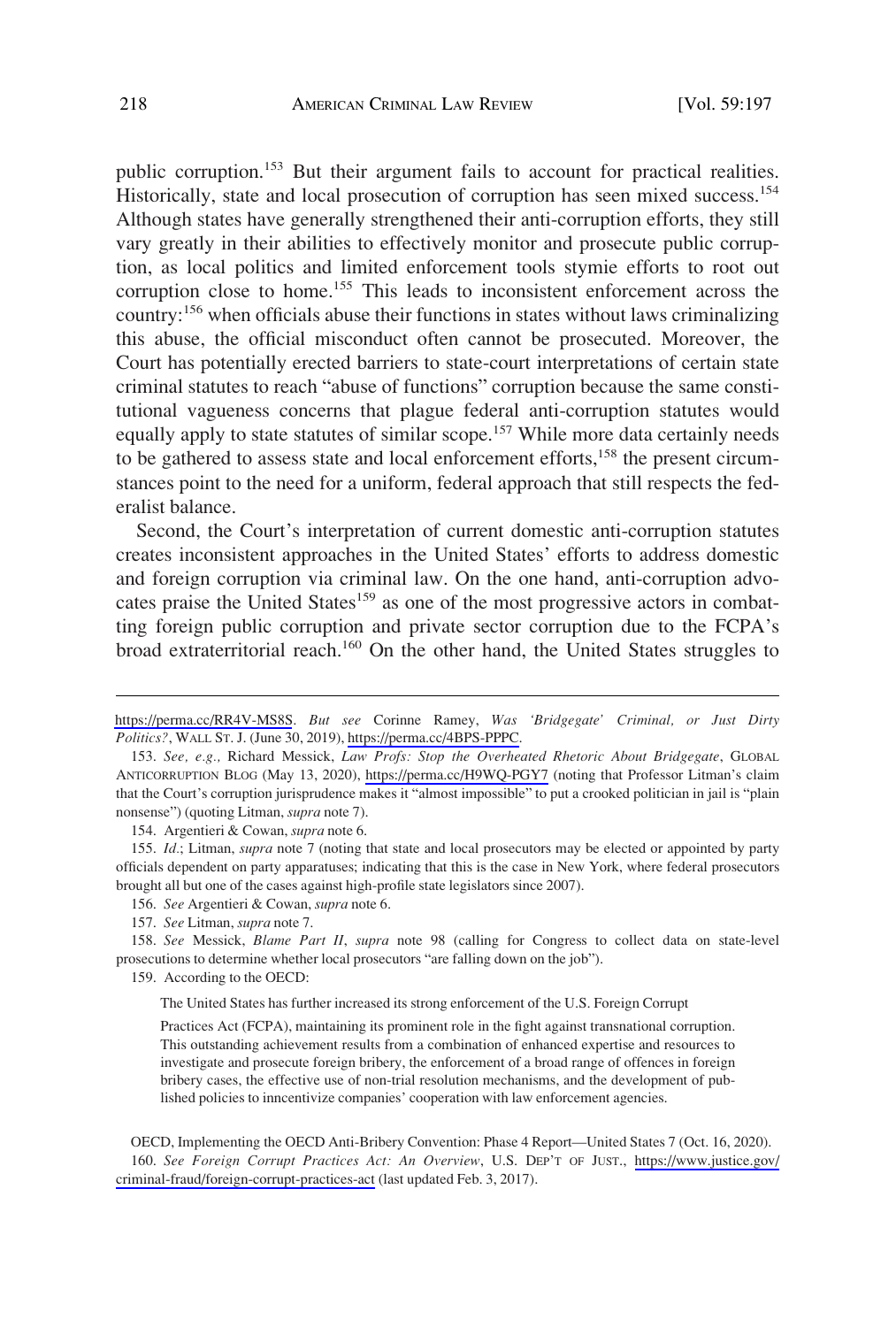combat domestic public corruption consistently on federal and state levels due, in large part, to an institutional commitment to narrowly defining corrupt acts. This narrow interpretation deviates from the internationally recognized "abuse of functions" concept in the UNCAC and other national legal systems recognizing that public corruption exists beyond quid pro quos and schemes to obtain money or property.161

Third, the gap created by the Court's construction contributes to the sense that sophisticated political corruption pervades many American systems, and such public corruption—or even the appearance that corruption exists and goes unpunished —can cause large-scale deleterious effects on U.S. political, economic, and social systems.<sup>162</sup> In recent years, this sort of public political corruption has led the United States to a precarious place: As of 2017, in a survey conducted by Transparency International, seven out of ten people indicated their belief that the U.S. government is failing to fight corruption.<sup>163</sup> In the past five years, two former state governors involved in plainly unethical state action have avoided any legal punishment.<sup>164</sup> Most recently, in 2020, the United States earned its lowest, most "corrupt," score in the Corruption Perceptions Index since 2012, which ranks countries by their perceived levels of public corruption according to experts and businesspeople.<sup>165</sup>

Although it is recognized that public sector corruption on federal and state levels has widespread negative impacts on society,<sup>166</sup> political corruption, at both grand<sup>167</sup> and petty levels,<sup>168</sup> can significantly affect American governance. Specifically, if unchecked, it can affect core government functions by creating a

*Corruption Perceptions Index*, TRANSPARENCY INT'L (2020), [https://www.transparency.org/en/cpi/2020/](https://www.transparency.org/en/cpi/2020/index/usa) 165. [index/usa](https://www.transparency.org/en/cpi/2020/index/usa) (using a scale of zero to 100 to rank countries, where zero is highly corrupt and 100 is very clean).

166. ROSE-ACKERMAN & PALIFKA, *supra* note 5, at 51–92; IMF, *supra* note 58, at 5 (reporting that public corruption hinders economic and social investment by creating additional social costs and unequal distributional consequences).

*Grand Corruption*, TRANSPARENCY INT'L, [https://www.transparency.org/en/corruptionary/grand-](https://www.transparency.org/en/corruptionary/grand-corruption)167. [corruption](https://www.transparency.org/en/corruptionary/grand-corruption) (last visited Oct. 28, 2021) ("The abuse of high-level power that benefits the few at the expense of the many, and causes serious and widespread harm to individuals and society. It often goes unpunished.").

<sup>161.</sup> *See UNCAC State of Implementation*, *supra* note 54, at 47–49.

<sup>162.</sup> *See, e.g.*, IMF, *supra* note 58, at III.

*Corruption in the USA: The Difference a Year Makes*, TRANSPARENCY INT'L (Dec. 12, 2017), [https://](https://www.transparency.org/en/news/corruption-in-the-usa-the-difference-a-year-makes#) 163. [www.transparency.org/en/news/corruption-in-the-usa-the-difference-a-year-makes#.](https://www.transparency.org/en/news/corruption-in-the-usa-the-difference-a-year-makes#)

<sup>164.</sup> *See* Kelly v. United States, 140 S. Ct. 1565 (2020) (recognizing that N.J. Governor Chris Christie's chief of staff did not commit mail fraud when she created an elaborate political retribution scheme that intentionally caused stand-still traffic in the world's busiest bridge for four days); McDonnell v. United States, 136 S. Ct. 2355 (2016) (indicating that former Virginia Governor Robert McDonnell did not commit fraud when he received over \$175,000 in gifts from a Virginia businessman in exchange for setting up a meeting with public officials and hosting events for his business in the Governor's mansion).

<sup>168. &</sup>quot;Everyday abuse of entrusted power by public officials in their interactions with ordinary citizens, who often are trying to access basic goods or services in places like hospitals, schools, police departments and other agencies." *Petty Corruption*, TRANSPARENCY INT'L, [https://www.transparency.org/en/corruptionary/petty](https://www.transparency.org/en/corruptionary/petty-corruption)[corruption](https://www.transparency.org/en/corruptionary/petty-corruption) (last visited Oct. 28, 2021).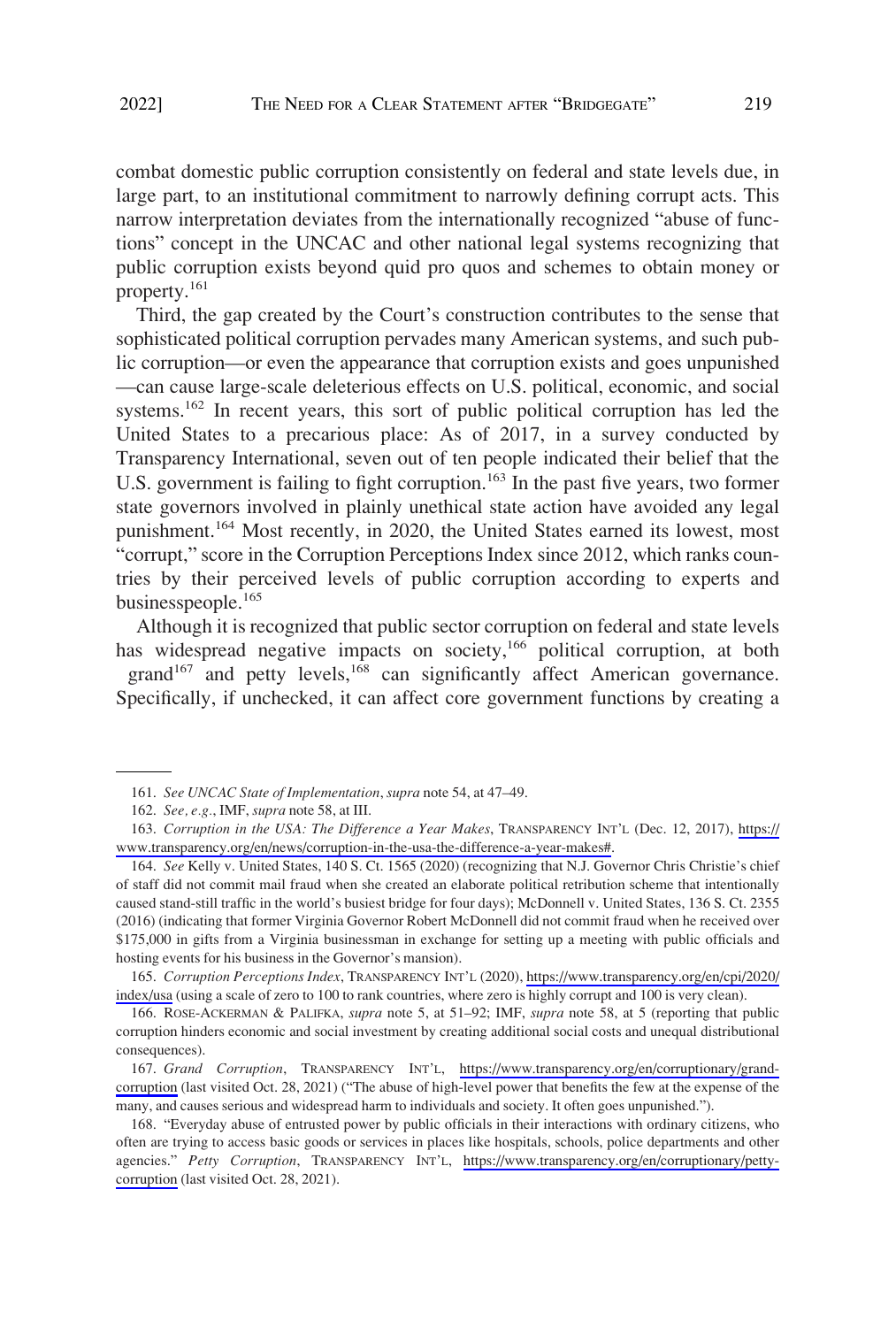<span id="page-23-0"></span>"pay-to-play" culture,<sup>169</sup> and it sparks political instability and conflict by creating a sense that the electoral process is "rigged" and delegitimized.<sup>170</sup>

Given recent developments in the United States and the Court's recent decision in *Kelly*, the time is right to reevaluate America's approach to combatting public corruption, particularly in the political sphere. Therefore, in Part III, this Note proposes a legislative solution that addresses public officials' abuses of functions to close the current gap in U.S. anti-corruption law.

# III. PROPOSED SOLUTION: A CLEAR STATEMENT FROM CONGRESS IN THE FORM OF AN "ABUSE OF FUNCTIONS" FEDERAL CRIMINAL OFFENSE

Since *McNally*, the Court has repeatedly stated that "[i]f Congress desires to go further, it must speak more clearly than it has."<sup>171</sup> In light of the Court's consistent narrowing of existing federal anti-corruption law, combatting sophisticated forms of public corruption by attempting to expand legal interpretations of the existing laws appears futile. Instead, this Note proposes that Congress consider adopting a new criminal statute that more broadly captures public officials' abuses of functions while in office and that conforms with the emerging international standard of a general "abuse of functions" criminal offense.

Section A recommends that Congress first create a Statement of Purpose for this new statutory offense that adopts a broader definition of criminal corruption within the U.S. legal regime. Section B proposes draft language and elements of the new offense using the emerging legal standard exhibited in UNCAC Article 19, the Law Commission's recent proposal to create a new statutory offense of corruption in public office, and U.S. state law. To address the Court's vagueness and federalism concerns, it considers definitive language, potential jurisdictional hooks, and

I do worry that one potential consequence of repeatedly declaring that the all of U.S. politics is corrupt, that corporations and billionaires buy both policy and politicians, that both parties are in the pocket of the wealthy, that the system is "rigged," etc., is to make people feel like their votes don't really matter, or that which candidate or party wins the election won't make much difference to public policy outcomes. (I worry especially that young people who buy into the everybody-iscorrupt view of politics will be more inclined to affect a kind of fashionable cynicism that passes in some circles for worldly sophistication, and that as a result they will be more likely to disengage from the political process, or to vote for no-hoper third party candidates.) And even more worrisome, a belief that the whole process is irretrievably broken may increase the appeal of radical candidates who don't have much interest in or respect for ordinary approaches to governance. After all, what's the point of working within a system that's entirely, systemically corrupt?

Matthew Stephenson, *Is the U.S. Political System Characterized by "Legalized Corruption"? Some Tentative Concerns About a Common Rhetorical Strategy*, GLOBAL ANTICORRUPTION BLOG (Nov. 6, 2018), [https://perma.](https://perma.cc/22ZC-NAXA) [cc/22ZC-NAXA](https://perma.cc/22ZC-NAXA).

171. *See, e.g.*, Cleveland v. United States, 531 U.S. 12, 20 (2000) (citing McNally v. United States, 483 U.S. 350, 360 (1987), *superseded by statute*, 18 U.S.C. § 1346, *as recognized in* Kelly v. United States, 140 S. Ct. 1565 (2020)).

*See, e.g.*, Cynthia Canary & Ed. Wojcicki, *Dollarocracy: Pay-to-play culture still has a chokehold on*  169. *Illinois politics*, ILL. ISSUES (May 2007), [https://web.archive.org/web/20080512081832/http://illinoisissues.uis.](https://web.archive.org/web/20080512081832/http://illinoisissues.uis.edu/features/2007may/dollar.html) [edu/features/2007may/dollar.html.](https://web.archive.org/web/20080512081832/http://illinoisissues.uis.edu/features/2007may/dollar.html)

<sup>170.</sup> Matthew Stephenson explains these concerns as follows: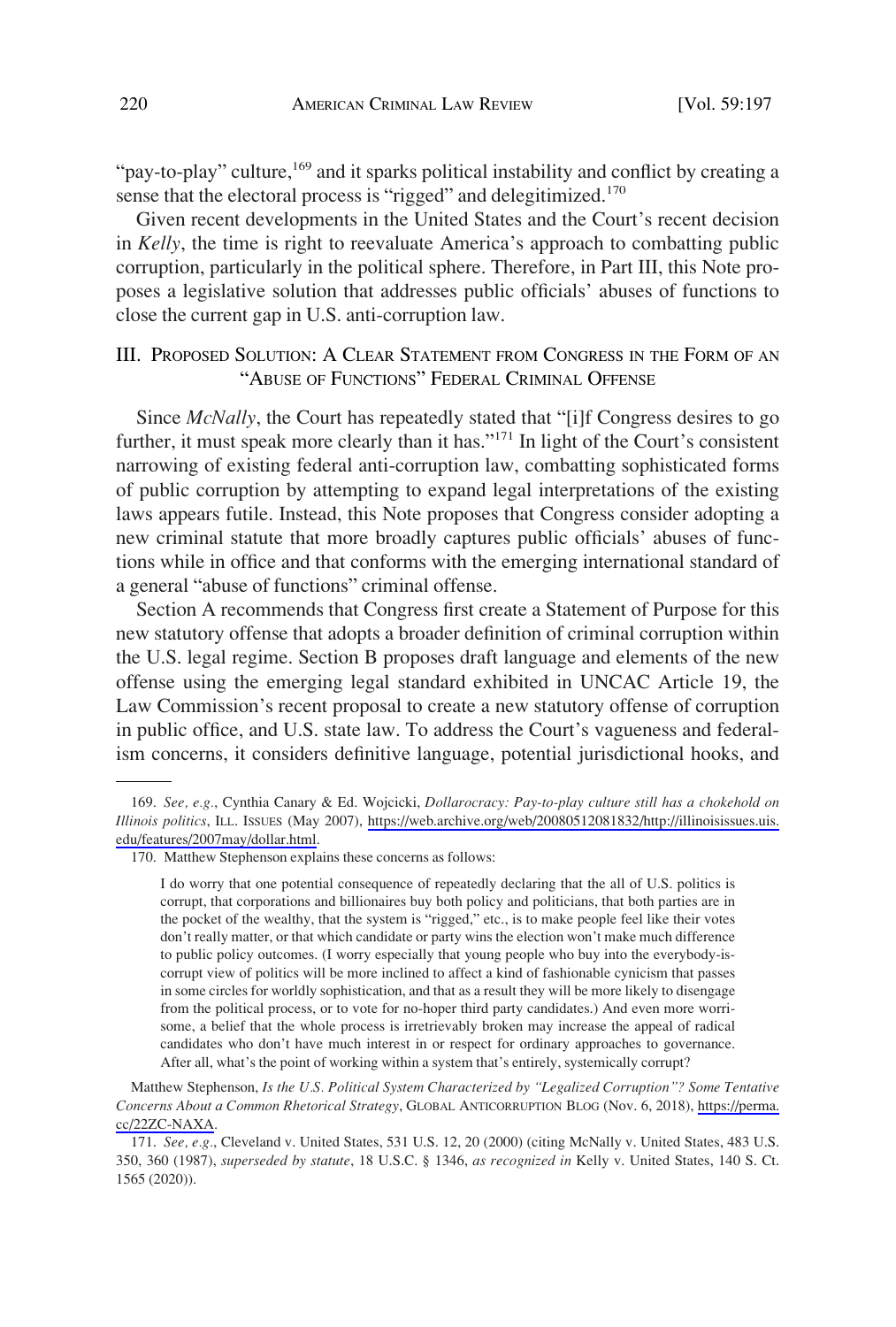<span id="page-24-0"></span>preemption issues in relation to state and local prosecution. Section C then explains how this new proposed offense would apply in the three cases detailed in the Introduction, including *McDonnell* and *Kelly*.

## *A. Statement of Purpose: Broadening the U.S. Criminal Legal Definition of Corruption*

To establish an effective criminal offense for abuse of functions, Congress should first consider adopting a broader definition of criminal corruption within a statutory Statement of Purpose. Because Congress has never explicitly defined its legal understanding of public corruption,<sup>172</sup> the Court has used its own interpretative tools to formulate a narrow understanding that Congress should now reformulate. $173$ 

Scholars have defined and redefined corruption over the years to sufficiently capture behavior recognized as "corrupt" within our public and private systems. Traditional scholarship recognizes corruption as "the abuse of an entrusted power for private gain."174 Applying that definition to public officials, corruption is the use of public office for personal gain.<sup>175</sup> In the legal context, this definition has focused on a transactional view of corruption, in which one person seeks to influence another's actions and uses an agreed-upon exchange of money or property to do so.176 Under this approach, "political hardball," or "pay-to-play politics," in which politicians use their influential positions and power to gain political, rather than personal financial or proprietary, advantage, does not qualify as corruption.<sup>177</sup> This narrow understanding of corruption has significantly influenced the way the Court interprets corruption-related criminal law.178

However, several scholars have recently discussed broader definitions of corruption that capture more sophisticated behavior, such as political corruption and misuse of public office—behavior that many commonly recognize as corrupt.<sup>179</sup> Jacob Eisler argues for a broader corruption framework, stating that

[c]orruption is . . . intimately related to positive duties of government. Corruption can be understood as deviation from political integrity (itself informed by deep concepts such as sovereign legitimacy and the right to use

177. *See* Brown, *supra* note 6, at 148.

<sup>172.</sup> *See* Brown, *supra* note 6, at 148 (noting that there is no general code of anti-corruption law governing state and local officials).

<sup>173.</sup> *See* discussion *supra* Part II.

<sup>174.</sup> ROSE-ACKERMAN & PALIFKA, *supra* note 5, at 9 (citing Transparency International's definition of corruption).

<sup>175.</sup> Brown, *supra* note 6, at 147.

<sup>176.</sup> *See* Stephenson, *supra* note 170.

<sup>178.</sup> *See* discussion *supra* Part II.

*See, e.g.,* Ian Millhiser, *The Supreme Court's "Bridgegate" Decision Leaves a Big Hole in America's*  179. *Anti-Corruption Laws*, VOX (May 7, 2020, 12:50 PM), <https://perma.cc/T5LZ-NZJJ?type=image> (stating that "*Kelly* could open the door to widespread corruption" because there is no federal ban on officials using their power to punish political opponents or potentially reward political supporters).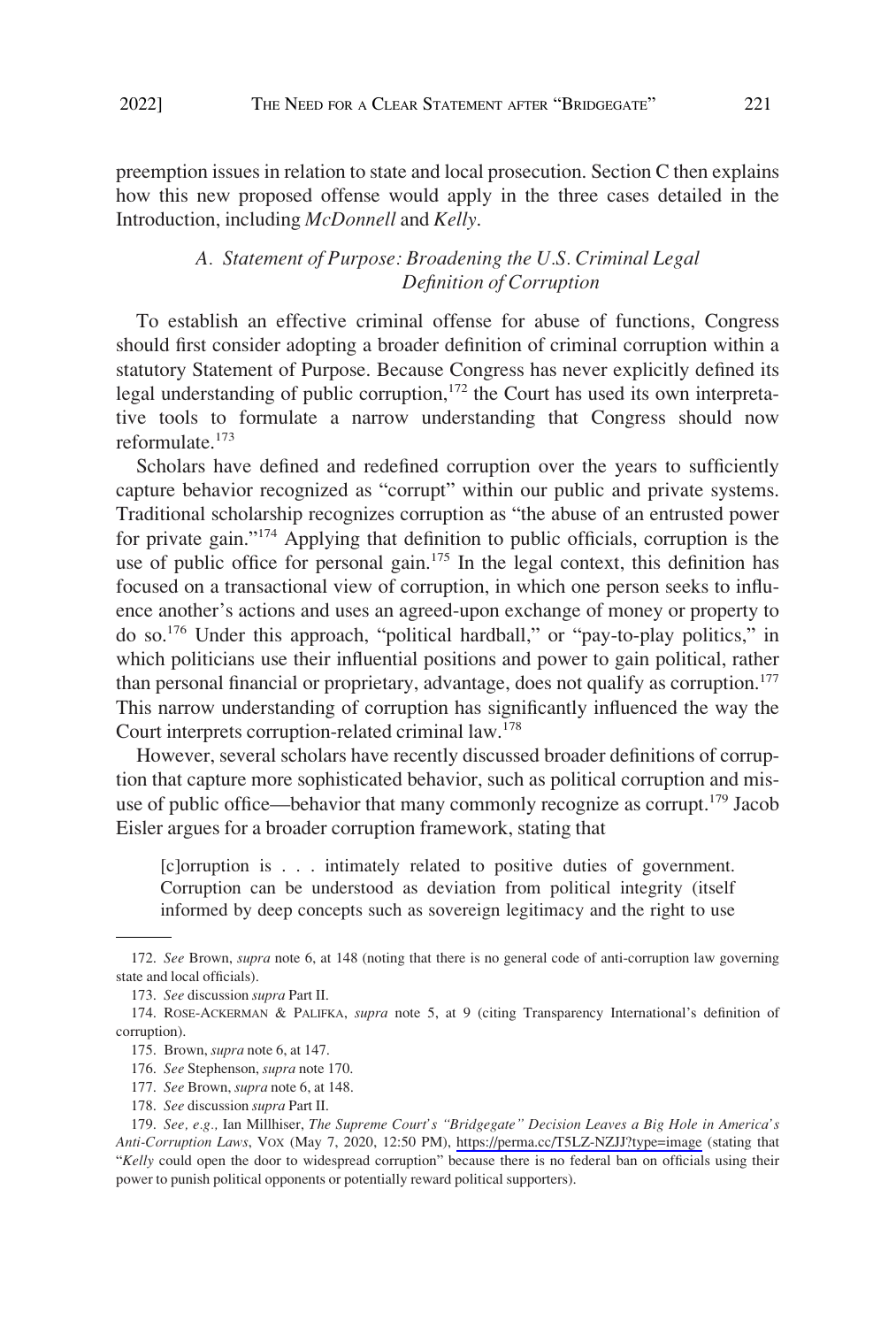<span id="page-25-0"></span>the collective power of the state), and a particular corrupt act can be understood as the violation of a political duty.<sup>180</sup>

Similarly, although discussing the definition of corruption in the context of constitutional, rather than criminal, law, Professor Zephyr Teachout understands corruption in the American tradition as something that "does not just include blatant bribes and theft from the public till, but encompasses many situations where politicians and public institutions serve private interests at the public's expense."<sup>181</sup>

Both scholars adopt a broader understanding of corruption, termed "institutional corruption."182 Institutional corruption occurs "where the duties of public officials are abused not for explicitly private gain, but in order to yield political benefit (which does not accrue to the official's personal welfare)."183 While effective at reconceptualizing the definition of corruption, this broader understanding has yet to work its way into the U.S. legal regime. Therefore, Congress should state clearly, in a Statement of Purpose, its intention to combat the harmful societal effects of abuses of functions by incorporating an institutional definition of corruption and an explanation as to why this broader form of corruption should be penalized.

# *B. "Abuse of Functions" Offense*

Congress should then create a criminal offense for a public official's "abuse of functions" to fill the gap in current U.S. corruption law. This Section looks to three principal sources to identify an emerging legal standard for this new offense: UNCAC Article 19, the Law Commission's 2020 Misconduct in Public Office Report, and the select U.S. state laws discussed in Part I. It then proposes elements for the new federal offense in light of this standard and the Court's doctrinal concerns.

First, as noted in Part I, UNCAC Article 19 establishes an international "abuse of functions" standard: a public official commits a criminal offense of abuse of functions when he or she intentionally performs or fails to perform an act, in violation of laws, in the discharge of his or her functions, for the purpose of obtaining an undue advantage for himself or herself or for another person or entity, or to cause harm to another.<sup>184</sup> Under this approach, an official must violate another law, legal duty, or regulation to be found guilty.<sup>185</sup>

<sup>180.</sup> Jacob Eisler, *McDonnell and Anti-Corruption's Last Stand*, 50 U.C. DAVIS L. REV. 1619, 1627 (2017).

<sup>181.</sup> ZEPHYR TEACHOUT, CORRUPTION IN AMERICA: FROM BENJAMIN FRANKLIN'S SNUFF BOX TO CITIZENS UNITED 2 (Harvard Univ. Press 2014).

<sup>182.</sup> *See* Eisler, *supra* note 180, at 1630–31 (discussing theories of Dennis Thompson).

<sup>183.</sup> *Id.* at 1630; *see also* Brown, *supra* note 6, at 147 (noting that practices such as logrolling and patronage are examples of other conduct that fit within this broader context); Stephenson, *supra* note 170 (discussing the limitations of the transactional model of corruption).

<sup>184.</sup> U.N. Convention Against Corruption Art. 19, *opened for signature* Oct. 31, 2003, 2349 U.N.T.S. 41 (entered into force Dec. 14, 2005); U.N. OFF. ON DRUGS AND CRIME, LEGISLATIVE GUIDE FOR THE IMPLEMENTATION OF THE UNITED NATIONS CONVENTION AGAINST CORRUPTION: SECOND REVISED EDITION 2012, ¶ 291 (2012).

<sup>185.</sup> *See* discussion *supra* Part I.C.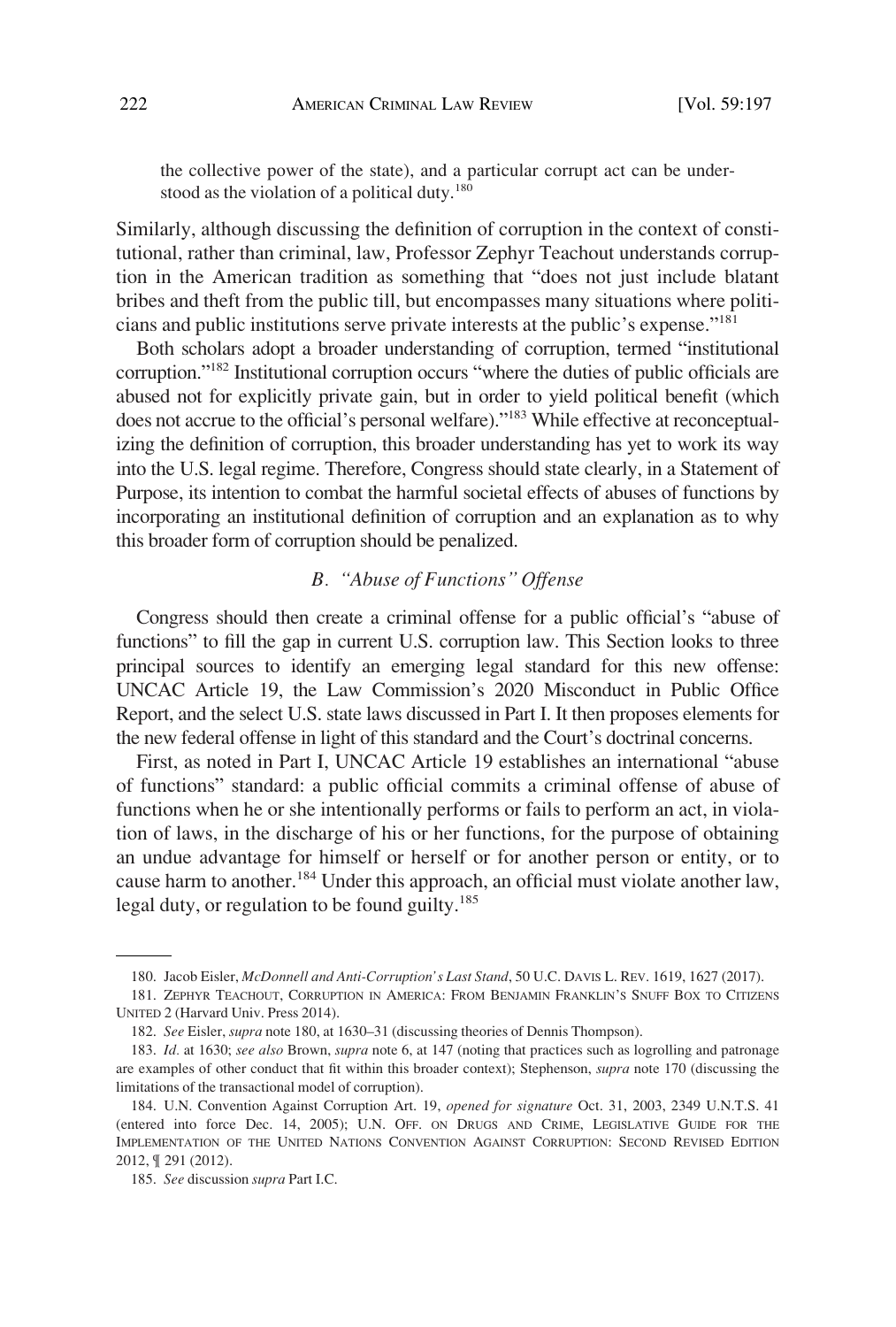Second, the Law Commission's recent proposal for a "corruption in public office" statutory criminal offense serves as a useful template. The Law Commission recently undertook an extensive review of the United Kingdom's "misconduct in public office" common law offense after its rise in usage in recent years.<sup>186</sup> To remedy broad concerns about the common law offense's vagueness, the Law Commission recommended that the common law offense be replaced with two new statutory offenses: corruption in public office and breach of a duty in public office.<sup>187</sup> This Note considers the first statutory proposal, corruption in public office, as a guide for creating a similar offense in the United States. Given the similarities between the legal concerns identified by the Law Commission and those of the U.S. Supreme Court, and between the United Kingdom's and the United States' legal traditions, the Law Commission's recommendations are particularly useful for proposing reforms to the U.S. legal regime.

The Law Commission's proposed offense of "corruption in public office" goes further than UNCAC Article 19 in that it does not require that a public official violate another existing law or regulation to be found guilty of this offense.<sup>188</sup> It proposes the following draft language for the offense:

(1) It is an offence for a public office holder to use, or fail to use, a power or position of his or her public office for the purpose of achieving a benefit for himself or herself, or a benefit or detriment for another person, if: (a) a reasonable person would consider the use or failure seriously improper, and (b) the public office holder knew that a reasonable person would consider the use or failure seriously improper.

(2) It is a defence if the public office holder can prove that the conduct was, in all the circumstances, in the public interest.<sup>189</sup>

Assuming that a "seriously improper" use or failure includes a violation of laws, this proposed approach satisfies the UNCAC Article 19 provisions. But it goes further: it reaches additional lawful conduct that is deemed objectively seriously improper based on the reasonable person standard.

Third, multiple U.S. states have passed varying abuse of functions criminal offenses that either meet or exceed the constituent elements of UNCAC Article 19.190 For example, the New Jersey "official misconduct" offense requires that with "purpose to obtain a benefit for himself or another or to injure or to deprive

<sup>186.</sup> L. COMM'N, MISCONDUCT IN PUBLIC OFFICE: SUMMARY 2 (2020) [hereinafter U.K. MISCONDUCT SUMMARY], [https://s3-eu-west-2.amazonaws.com/lawcom-prod-storage-11jsxou24uy7q/uploads/2020/12/MIPO](https://s3-eu-west-2.amazonaws.com/lawcom-prod-storage-11jsxou24uy7q/uploads/2020/12/MIPO-final-summary.pdf)[final-summary.pdf.](https://s3-eu-west-2.amazonaws.com/lawcom-prod-storage-11jsxou24uy7q/uploads/2020/12/MIPO-final-summary.pdf)

<sup>187.</sup> Misconduct in Public Office, L. COMM'N, [https://www.lawcom.gov.uk/project/misconduct-in-public](https://www.lawcom.gov.uk/project/misconduct-in-public-office/)[office/](https://www.lawcom.gov.uk/project/misconduct-in-public-office/); U.K. MISCONDUCT SUMMARY, *supra* note 186, at 2, 4, 10 (indicating that the "breach of a duty in public office" refers to when a public office holder is subject to a duty to prevent death or serious injury).

<sup>188.</sup> *See* U.K. MISCONDUCT SUMMARY, *supra* note 186, at 7.

<sup>189.</sup> *Id.* at 7.

<sup>190.</sup> *See supra* Part I.C.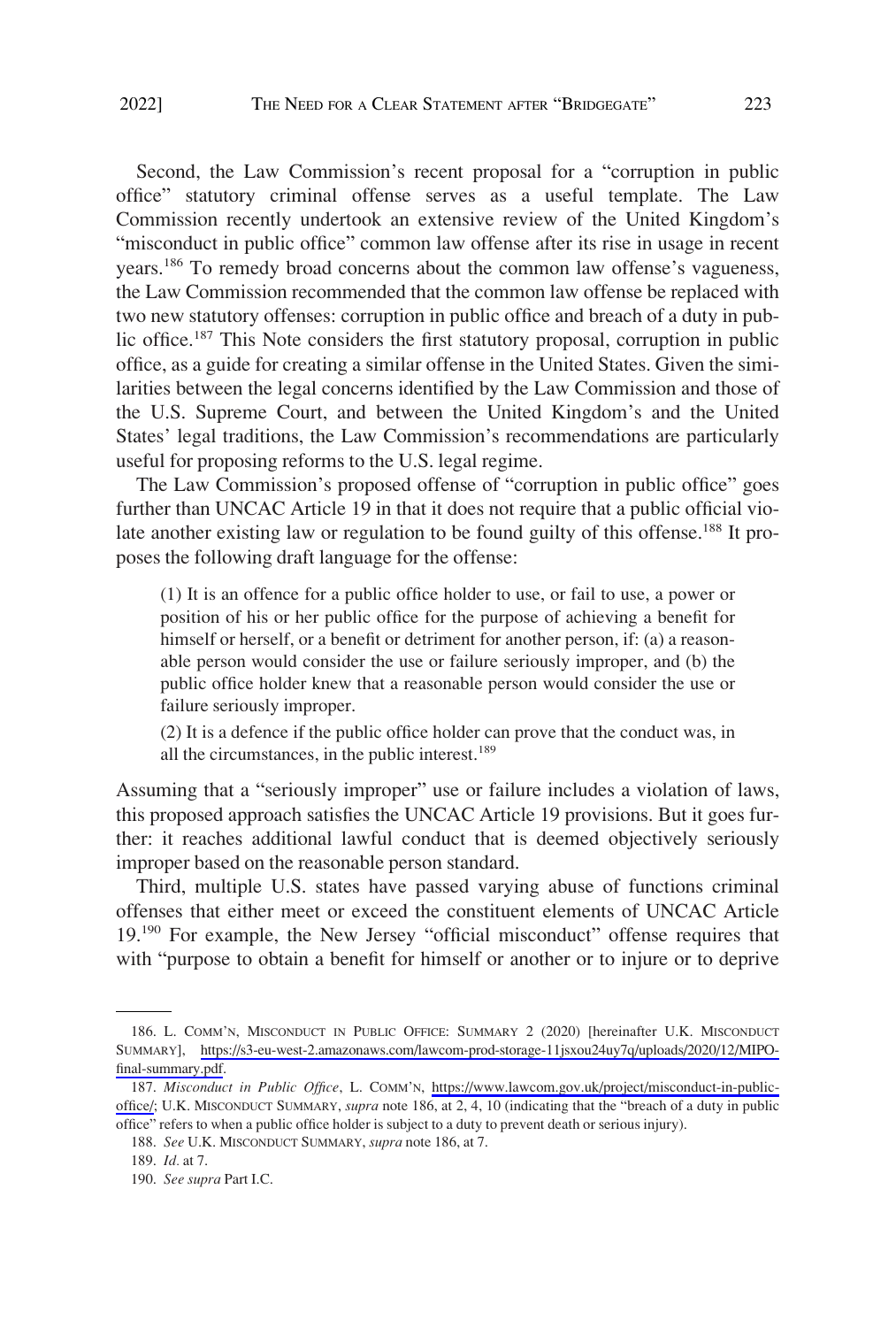<span id="page-27-0"></span>another of a benefit," a public servant commit an act related to his office constituting an "unauthorized exercise of his official functions" or "knowingly refrain[] from performing a duty which is imposed upon him by law or is clearly inherent in the nature of his office."191 This statute therefore requires the violation of a law, regulation, or legal duty in order to punish the conduct. On the other hand, the Delaware "official misconduct" offense *does not* require that an official violate existing laws: it captures several different types of conduct, including when a public official, intending to obtain a personal benefit or harm another, (i) acts in an unauthorized exercise of government official functions, (ii) refrains from legal duties, (iii) performs official functions to serve the official's own property or financial interests that would not be reasonably justified, or (iv) performs official functions in a way intended to practice discrimination.<sup>192</sup>

These three approaches reveal an emerging "abuse of functions" legal standard that protects the integrity of public office by capturing corrupt behavior beyond acts for a personal benefit involving *quid pro quo* bribery, theft, or fraud for personal financial or proprietary gain. Under this standard, the public official must intentionally act or refrain from acting, using his or her position or power, to achieve undue advantage or cause undue disadvantage. Some approaches implement the UNCAC element requiring that the official violate existing laws, while others have further broadened the offense to simply require that the official's conduct be objectively unreasonable based on the circumstances. The United States should recognize the emerging legal standard by implementing a general abuse of functions criminal offense at the federal level, closing the legal gap created by the Court's interpretations of existing federal corruption statutes.

#### 1. Proposed Elements of Offense

Based on the emerging standard described above, this Note proposes that the abuse of functions offense should contain five elements, $193$  discussed in detail below: (1) The defendant is, and knows he or she is, a public officeholder; (2) the defendant uses or fails to use his or her public position or power; (3) for the purposes of achieving a benefit for himself or herself or another or a detriment for another; (4) in an unlawful or unauthorized manner, or in a way that a reasonable person would consider the use or failure seriously improper in the circumstances; and (5) the defendant used the U.S. mail, a private commercial carrier, a wire or radio communication, or affected interstate or foreign commerce in any way or degree.<sup>194</sup> The Note then addresses federal preemption, arguing that this statute

<sup>191.</sup> N.J. STAT. ANN. § 2C:30-2 (West 2013).

<sup>192.</sup> DEL. CODE ANN. tit. 11, § 1211 (West 2020).

<sup>193.</sup> This Note does not address whether this proposed offense would be a misdemeanor or felony, or its potential criminal punishments. However, it generally recommends that Congress consider fines, restitution, and short periods of incarceration rather than lengthier prison sentences.

<sup>194.</sup> *See* Hobbs Act, 18 U.S.C. § 1951 (using the Commerce Clause as a jurisdictional hook).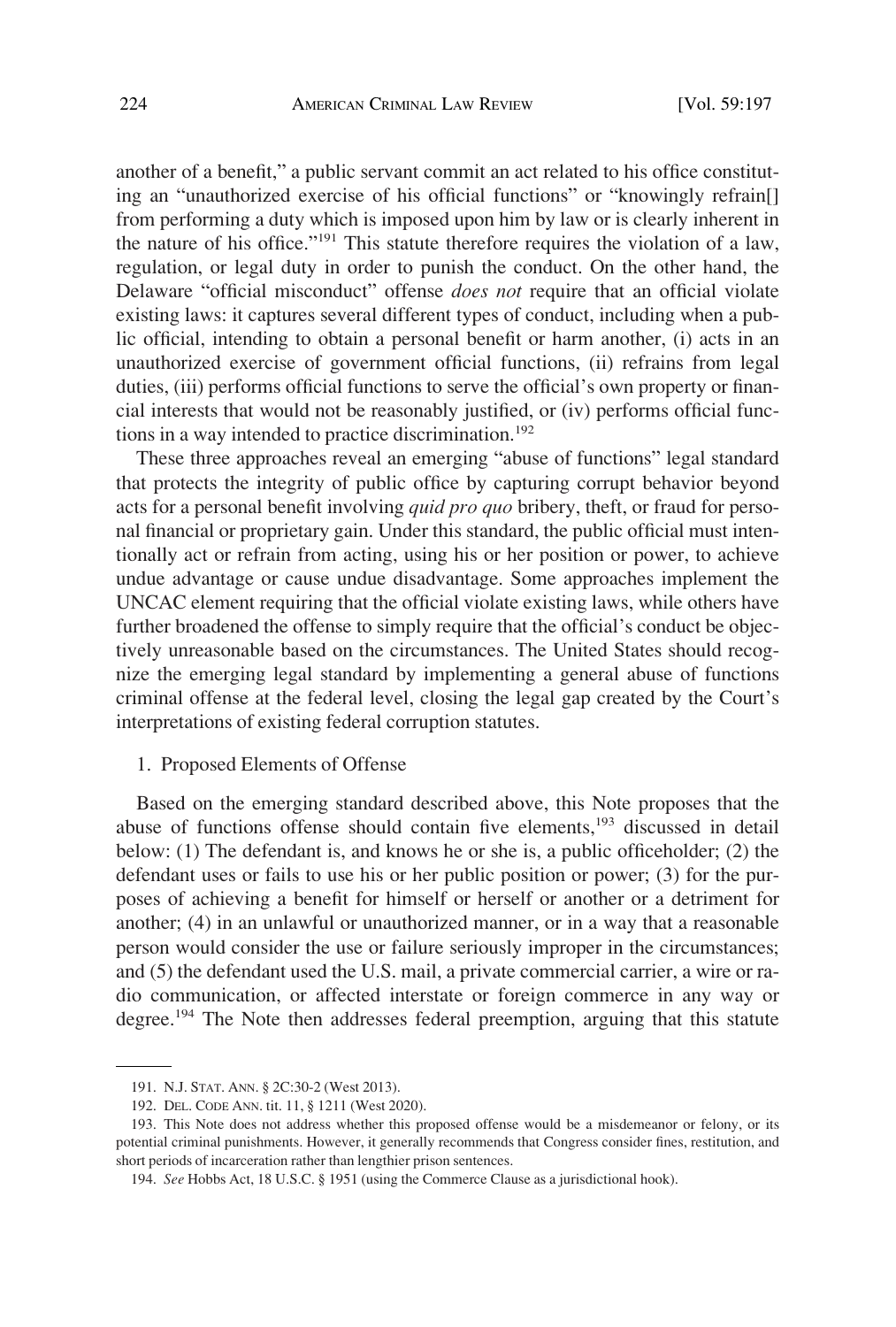can and should reach state and local corruption while also respecting federalism concerns related to state police powers.

Under Element One, a "public office holder" should be defined by providing a statutory list of positions that would qualify.<sup>195</sup> Depending on how broadly Congress wishes to draft the statute, Congress could choose any number of delineations to define a "public office holder" in this context. If it wanted to focus on criminalizing sophisticated forms of political corruption, the focus of this Note, this definition could be limited to publicly elected federal, state, and local officials and their political appointees and staff. However, if Congress desired to go further, it could create a statutory list of roles encapsulated in this element. Creating a list of qualifying positions will help Congress avoid any judicial vagueness concerns. Additionally, by limiting this statute to public officials, rather than also including those individuals in private positions of power, as it did with the honest services statute, it will provide courts with a more defined, narrower context to assess public impropriety.<sup>196</sup>

Element Two, that a defendant "uses or fails to use his or her public position or power," recognizes that corrupt conduct can occur by positive acts and by omissions.197 This language is designed to ensure that the statute targets corruption *in*  public office, rather than any kind of misconduct by someone who happens to have been elected or appointed to public office.<sup>198</sup> Additionally, concerning the phrase "position or power,"<sup>199</sup> Congress can further define the powers it intends to address using a non-exhaustive list of typical public powers common to those public officials covered in Element One. To capture powers excluded by the Court's current interpretations of public corruption in *Cleveland* and *Kelly*, Congress could specify that the statute applies to public officials' regulatory and licensing powers. By striking a balance between a broad definition and specific tailoring, Congress may enhance its ability to combat corruption and avoid vagueness concerns.

Element Three, "for the purposes of a benefit or detriment," is a broad phrase directed at the defendant's intent rather than the consequences of the action.<sup>200</sup> The

<sup>195.</sup> See U.K. LAW COMMISSION, MISCONDUCT IN PUBLIC OFFICE: REPORT, § 5.48 (2020) [hereinafter U.K. MISCONDUCT RECOMMENDATION], [https://s3-eu-west-2.amazonaws.com/lawcom-prod-storage-11jsxou24uy7q/](https://s3-eu-west-2.amazonaws.com/lawcom-prod-storage-11jsxou24uy7q/uploads/2020/12/Misconduct-in-public-office-WEB11.pdf) [uploads/2020/12/Misconduct-in-public-office-WEB11.pdf.](https://s3-eu-west-2.amazonaws.com/lawcom-prod-storage-11jsxou24uy7q/uploads/2020/12/Misconduct-in-public-office-WEB11.pdf)

<sup>196.</sup> *See* Skilling v. United States, 561 U.S. 358, 416–22 (2010) (Scalia, J. concurring in part) (discussing how the Court is unable to pull out a definitive standard to assess the duty of "honest services" as applied to both public officials and private persons).

<sup>197.</sup> *See* U.K. MISCONDUCT RECOMMENDATION, *supra* note 195, § 5.64.

<sup>198.</sup> *See id.* §§ 5.53, 5.60 (detailing that in developing this recommended language, the Law Commission looked at approaches in comparable common law jurisdictions that encompass conduct committed in the course of one's public office, including Hong Kong, Canada, Australia, Ireland, and New Zealand (exact language included in the Report)).

<sup>199.</sup> The Law Commission recommended language to capture misconduct that goes beyond the mere exercise of a public power by recognizing that an office holder may, by abusing something other than "power" in the formal legal sense, act with criminal purpose in a seriously inappropriate way. It notes that this is in line with the broad language of UNCAC Article 19, which proscribes "abuse of functions or position." *Id.* §§ 5.61–5.63.

<sup>200.</sup> *See id.* § 5.70; *UNCAC State of Implementation*, *supra* note 54, at 50.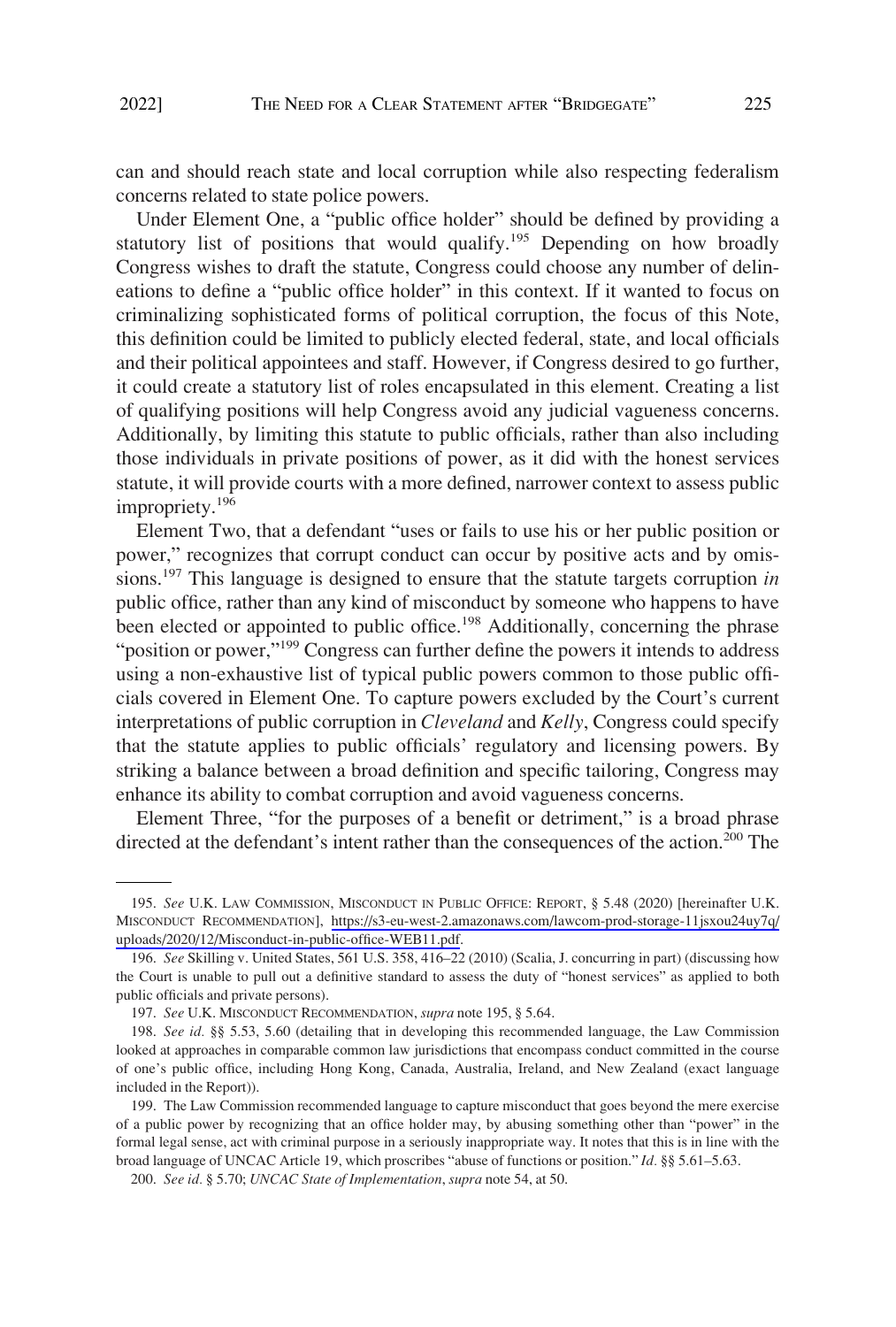Law Commission notes that this language is meant to address the UNCAC's "undue advantage" language, in addition to inflictions of detriment and conflicts of interest.<sup>201</sup> Congress can then define, in a non-exhaustive list, what constitutes a "benefit or detriment." The Law Commission provides several examples, including "financial gain and loss," "physical benefits and harm," "reputational benefits and harm," "relationship benefits and harm," "political benefits," and "sexual benefits."<sup>202</sup> Given the Court's federalism concerns, to avoid encroaching on the states' police powers by creating a statute that could be seen to broadly condemn all sorts of behavior, Congress should consider focusing this statute predominantly on financial, physical, and political benefits and harms. This should sufficiently address a broader range of conduct, including that exhibited in *McDonnell* and "Bridgegate," without too much federal interference with state and local prosecutions.

Element Four, "in an unlawful manner, or in a way that a reasonable person would consider the use or failure seriously improper in the circumstances," incorporates the UNCAC Article 19 "violation of laws" element, and, in the alternative, an objective reasonableness test derived from the Law Commission's recommendations and some U.S. state laws. This element provides courts and juries a clear, well-established legal standard to use when assessing this sort of conduct.<sup>203</sup> At first glance, "seriously improper" appears to be fairly vague language. However, Congress should list factors to consider when assessing a defendant's behavior. These factors could include, among other things:

- the extent to which this conduct breaches existing criminal and non-criminal laws and regulations directed at official conduct;<sup>204</sup>
- � the extent to which the behavior involved dishonesty or a conflict of interest;
- � the extent to which it involved a breach of trust—particularly in relation to vulnerable individuals;
- � the degree of any undue benefit that was conferred on the defendant or another person;
- � the extent to which harm was caused to one or more affected individuals;
- � the extent to which the conduct undermined public confidence in the institution to which the public office relates, or public institutions more generally; 205 and
- � the extent to which the public officeholder can show that the conduct was, in all the circumstances, in the public interest.<sup>206</sup>

<sup>201.</sup> U.K. MISCONDUCT RECOMMENDATION, *supra* note 195, § 5.70.

<sup>202.</sup> *Id.* (providing in each case a specific example of the kind of behavior that would constitute the offense).

<sup>203.</sup> *See id.* § 5.80; *see also* Hisham M. Ramadan, *Reconstructing Reasonableness in Criminal Law: Moderate Jury Instructions Proposal*, 29 J. LEGIS. 233, 233 (2003) ("The concept of reasonableness or 'reasonable person' has become one of the cornerstones in criminal law.").

<sup>204.</sup> *See, e.g.*, U.N. Convention Against Corruption Art. 19, *opened for signature* Oct. 31, 2003, 2349 U.N.T. S. 41 (entered into force Dec. 14, 2005).

<sup>205.</sup> *See* U.K. MISCONDUCT RECOMMENDATION, *supra* note 195, § 5.83.

<sup>206.</sup> *See* U.K. MISCONDUCT SUMMARY, *supra* note 186, at 7.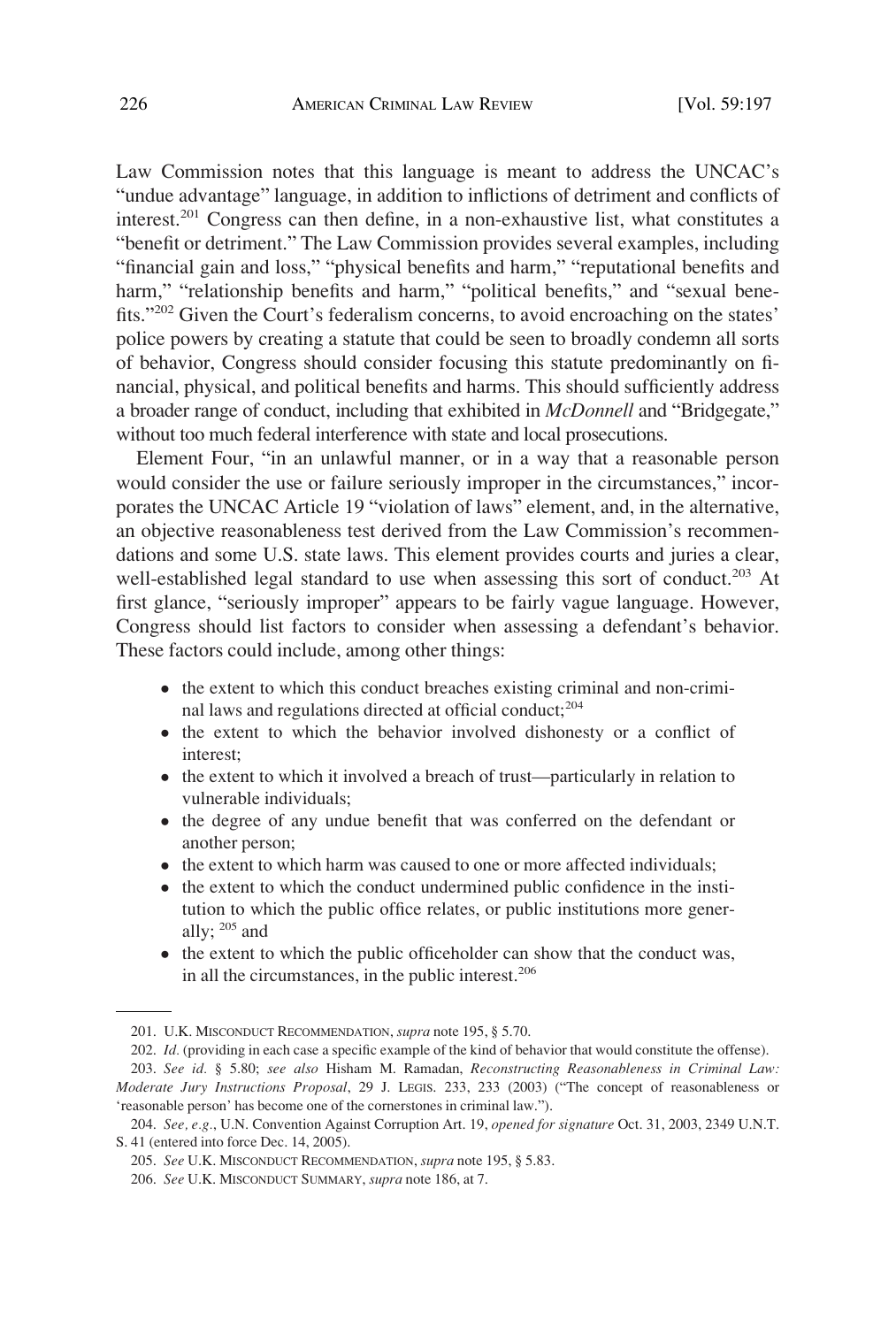Although these factors do include individual phrases that may be difficult to define, such as "an undue benefit," the factors, when taken together, provide a clear picture of the types of questions a factfinder or court should consider when applying the objective reasonableness test. In particular, by including the conduct's potential effect on public confidence, this element incorporates a broader understanding of public corruption's effect on the political process. Additionally, by including the term "seriously," in addition to "improper," this element intentionally sets a high bar that only captures the nature and gravity of corruption that should be considered criminal, not just improper.<sup>207</sup> Last, instead of including a separate public interest defense, as recommended by the Law Commission,<sup>208</sup> this Note includes a public interest factor under this element. Because Element Four includes an objective reasonableness test for the factfinder, the public interest factor should be included in the factors considered in weighing the conduct's reasonableness.<sup>209</sup>

Finally, Element Five includes a necessary jurisdictional hook to reach state and local corruption: that the defendant used the U.S. mail, a private commercial carrier, a wire or radio communication, or affected interstate or foreign commerce in any way or degree. In recognizing the broader negative effects of public corruption, Congress must emphasize that its power to police such behavior on a state and local level stems from one of its constitutionally enumerated powers under Article I, Section 8. Congress should consider using the same powers it has relied on for its other anti-corruption statutes, including its power to regulate commerce<sup>210</sup> and its power to regulate the mail.<sup>211</sup>

<sup>207.</sup> See U.K. MISCONDUCT RECOMMENDATION, *supra* note 195, §§ 5.81–5.83.

<sup>208.</sup> *See* U.K. MISCONDUCT SUMMARY, *supra* note 186, at 7.

<sup>209.</sup> This Note recommends against including an additional element, the subjective reasonableness element, that the Law Commission includes in its proposed offense. The Law Commission suggests that to be found guilty of corruption in public office, it must also be found that "the defendant realised an ordinary decent person would regard the behaviour as seriously improper." *See* U.K. MISCONDUCT RECOMMENDATION, *supra* note 195, § 5.84. This incorporates a subjective element, creating a two-stage objective then subjective test to assess the defendant's conduct. *See id*. § 5.85. The two-stage test would be as follows: "(1) was the use, or failure to use the position or power such that an ordinary reasonable person would consider it to be seriously improper? (the objective test) If yes: (2) must the defendant have realised that their conduct was, by those standards, seriously improper? (the subjective test)." *Id.* The Law Commission recommends this approach because this corruption offense would potentially criminalize behavior that would not be criminal in other contexts, so it asserts that it is important to ensure that the official was aware that what he or she was doing would be recognized by a reasonable person to be wrong (although not necessarily criminal) before criminal liability is imposed. *Id.*  § 5.93. However, providing fact-finders with a two-part objective-subjective reasonableness test will likely create confusion and uncertainty in assessing this offense, so Congress should seriously consider avoiding this approach. Given the Court's repeated concerns about creating clearly defined criminal law, this hybrid test would likely face intense judicial scrutiny. Instead, an objective reasonableness test, incorporating a high standard to condemn not just improper behavior, but "seriously" improper behavior, should suffice in avoiding overcriminalization of smaller, less egregious acts.

<sup>210.</sup> U.S. CONST. art. I, § 8, cl. 3.

<sup>211.</sup> *Id.* cl. 7.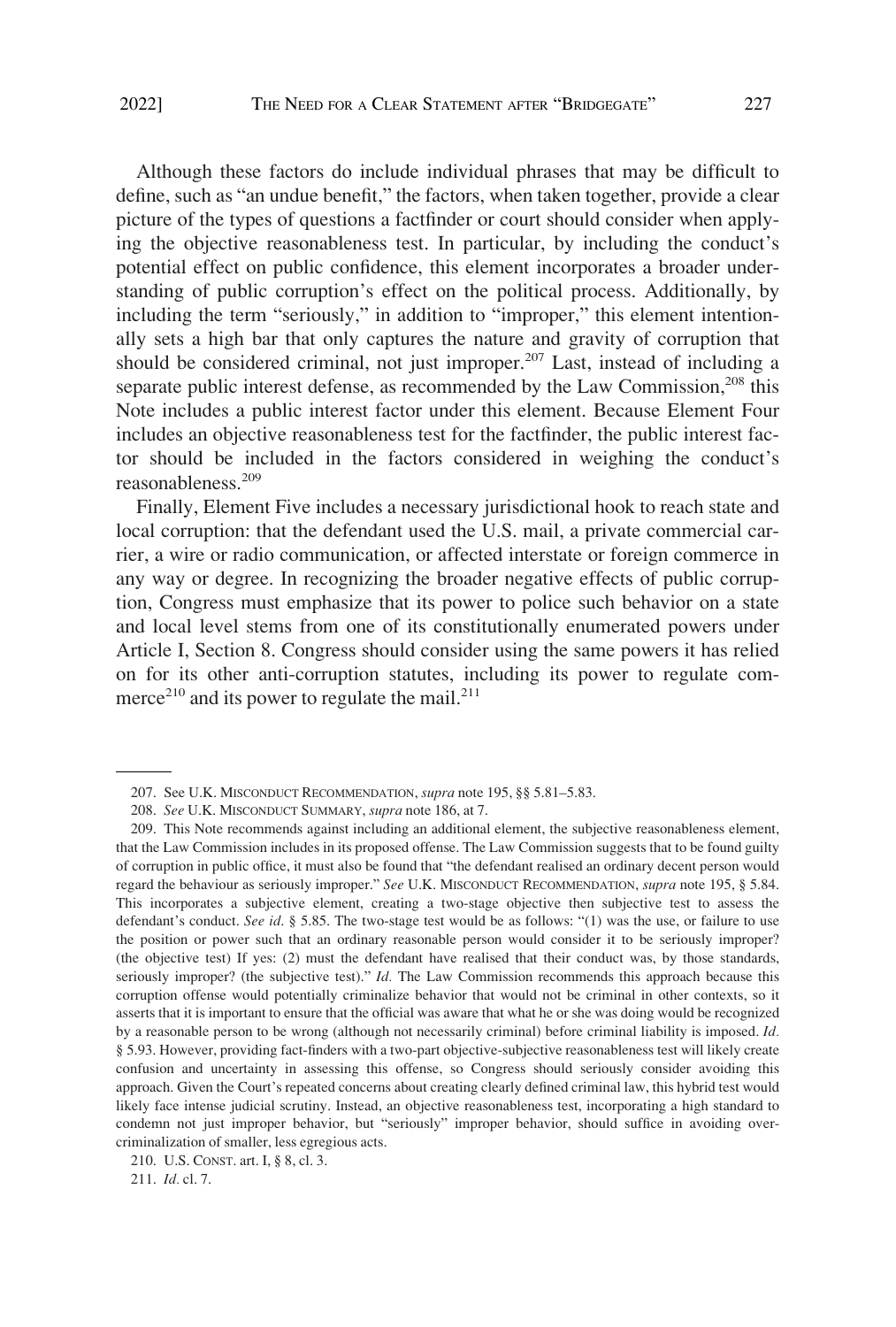<span id="page-31-0"></span>To justify expanding legislation in this area, the statute, perhaps in the Statement of Purpose, should include evidence of the potential impact of public corruption on the country's legal, economic, and social development. This will relate Congress's power to legislate in this area to one of its enumerated powers. In doing so, Congress should also include a justification as to why this power to prosecute should not be fully left to the states.<sup>212</sup> Addressing the Court's federalism concerns head-on means the Court will likely have a much more difficult time claiming that Congress has failed to clearly state both its intent to preempt state police power in this area of criminal law and its justification for doing so.

#### 2. Preemption

To respect the Court's federalism concerns, Congress should preserve some state prosecutorial power in this area. Therefore, as it has done in other federal legislative acts,<sup>213</sup> Congress should create a statutory floor<sup>214</sup> to protect state prosecution of local corruption. In cases where a state law contains a broader or roughly equal scope as the relevant federal act, state and local officials must be given a first right to prosecute the case.<sup>215</sup> Federal officials may then only pursue prosecution when: (1) state and local officials decline to prosecute under state laws that meet the statutory floor; or (2) no applicable state law meets the abuse of functions floor; or (3) the state has prosecuted on state criminal charges, and the federal government wants to pursue separate federal charges. This floor will preserve certain police powers for state governments<sup>216</sup> while standardizing a baseline effort to combat corruption that impacts the country on a national level.

214. See id. at 1587–88 (defining a legal "floor" as the requirement that after a federal standard has been set, no one is permitted to adopt a less protective or lenient approach; this approach implies that state and local lawmakers, and common law regimes too, can impose requirements or create incentives for greater protection of risk); *see also* NAT'L POL'Y & LEGAL ANALYSIS NETWORK TO PREVENT CHILDHOOD OBESITY, FUNDAMENTALS OF PREEMPTION 3 (2010), [https://www.publichealthlawcenter.org/sites/default/files/resources/nplan-fs](https://www.publichealthlawcenter.org/sites/default/files/resources/nplan-fs-fundamentals-2010.pdf)[fundamentals-2010.pdf](https://www.publichealthlawcenter.org/sites/default/files/resources/nplan-fs-fundamentals-2010.pdf) ("[F]loor preemption could be desirable if it truly establishes a minimum statewide or federal standard and still leaves local governments to pursue even better . . . protections.").

215. Currently, the DOJ exercises discretion in deferring prosecution to another jurisdiction based on factors determined by the department. U.S. Dep't of Just., Just. Manual § 9-27.240 (2018), [https://www.justice.gov/jm/](https://www.justice.gov/jm/jm-9-27000-principles-federal-prosecution) [jm-9-27000-principles-federal-prosecution.](https://www.justice.gov/jm/jm-9-27000-principles-federal-prosecution) Congress should therefore expressly include the states' first right to prosecute abuses of functions to formalize the federal-state balance.

216. This approach addresses federalism concerns echoed by several legal scholars in this area. See Joshua Sellers, *Contributions, Bribes, and the Convergence of Political and Criminal Corruption*, 45 FLA. ST. UNIV. L. REV. 657, 690 n.173 (2018), citing: George D. Brown, *Applying Citizens United to Ordinary Corruption: With a Note on Blagojevich, McDonnell, and the Criminalization of Politics*, 91 NOTRE DAME L. REV. 177, 187–88 (2015); Sara Sun Beale, *Comparing the Scope of the Federal Government's Authority to Prosecute Federal Corruption and State and Local Corruption: Some Surprising Conclusions and a Proposal*, 51 HASTINGS L. J. 669, 700–01 (2000); Roderick M. Hills, Jr., *Corruption and Federalism: (When) Do Federal Criminal Prosecutions Improve Non-Federal Democracy?*, 6 THEORETICAL INQ. L.113, 154 (2005) ("[T]he federal role in

<sup>212.</sup> *See* discussion *supra* Part II.C.

<sup>213.</sup> *See, e.g.*, William Buzbee, *Asymmetrical Regulation: Risk, Preemption, and the Floor/Ceiling Distinction*, 82 N.Y.U. L. REV. 1547, 1567–68 (2007) (citing the Clean Water Act's anti-pollution standards as a "paradigmatic example[]" of regulatory floor-setting).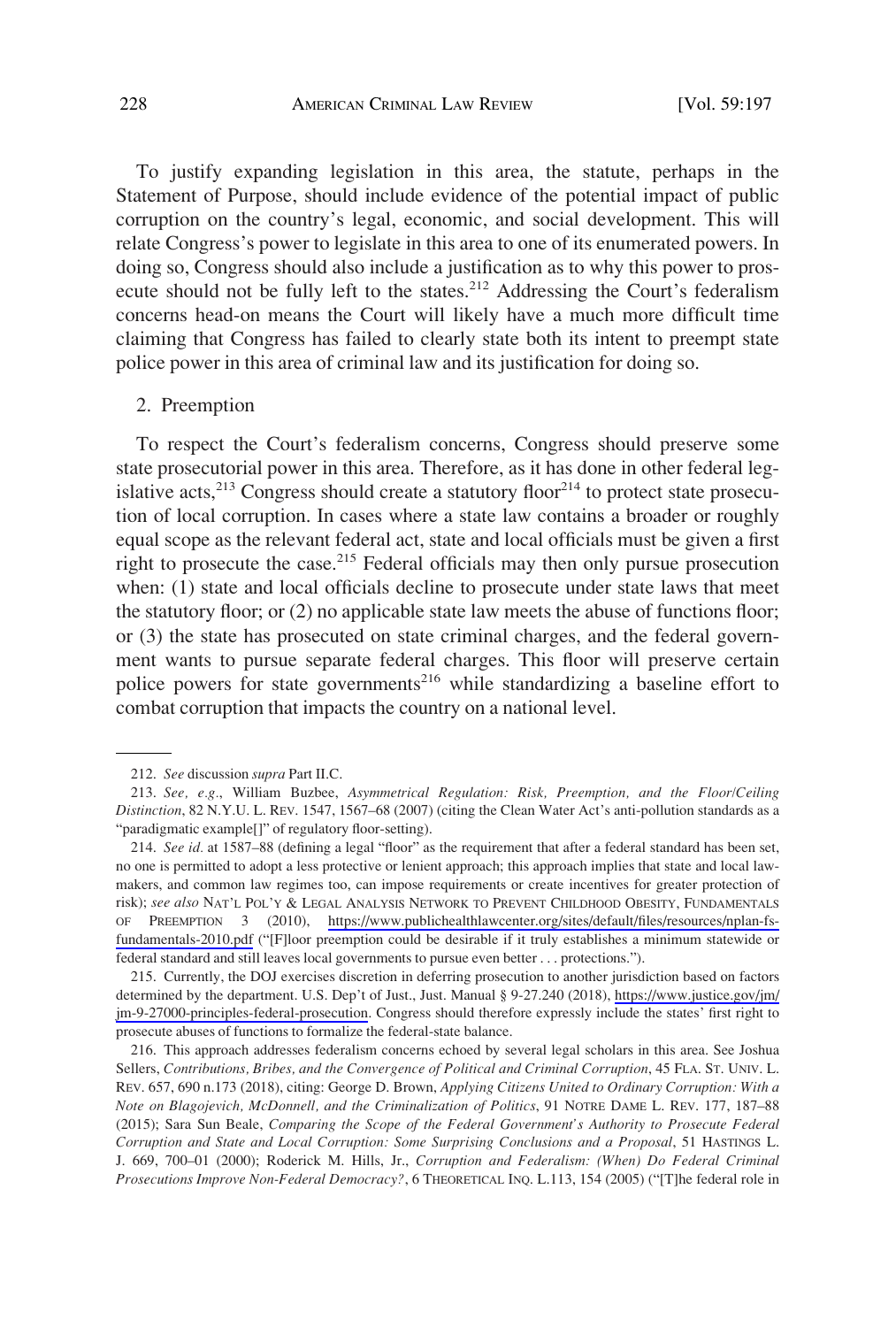# *C. Application of "Abuse of Functions" to Recent Corruption Cases*

<span id="page-32-0"></span>Depending on its construction, this new "abuse of functions" criminal offense would capture the conduct detailed in the Introduction's three examples—conduct that is corrupt but does not necessarily involve an act for personal financial gain, or quid pro quo bribery, theft, or fraud. In Example One,<sup>217</sup> *McDonnell*, Governor McDonnell's behavior would likely be an "abuse of functions," even though all of the evidentiary elements of official bribery could not be met. Under the proposed offense, McDonnell's behavior would constitute an unauthorized use of his power as Virginia governor or, alternatively, a seriously improper use under the circumstances, for the purposes of achieving a personal benefit of gifts worth \$175,000 in total. Because Virginia does not have a state-level abuse of functions offense, federal prosecutors would prosecute the case.

In Example Two,218 *United States v. Tavares*, 219 the high-ranking Massachusetts probation officials and state legislators would likely be found guilty of "abuse of functions" for playing political favoritism in their hiring scheme that violated state hiring protocols. Although the officials did not act for personal financial benefit or commit an official *quid pro quo*, they acted for political benefit—to achieve favorable legislation for their agency and benefits for the legislatures' preferred job candidates. Therefore, their conduct would likely be considered use of their public positions and power for the purposes of achieving benefits for themselves in an unauthorized, seriously, and objectively improper manner. Because Massachusetts does not have a state-level abuse of functions offense, the case would be prosecuted federally.

Finally, in Example Three, $220$  "Bridgegate," the defendants' politically corrupt conduct would be captured by the "abuse of functions" offense. As state officials, they used their regulatory power in an unauthorized way, or alternatively, in an objectively, seriously improper way, to punish, or cause political detriment, to a political foe. Even if the defendants argued that their actions did not violate any laws, a reasonable person would likely consider the behavior seriously improper in the circumstances based on several factors, including the harm caused and its potential to undermine public confidence. Nevertheless, because New Jersey has a

219. 844 F.3d 46 (1st Cir. 2016).

policing non-federal corruption should be strong but narrow — ideally, to shine the bright light of federal prosecutions on non-federal practices that are unquestionably corrupting because they are already condemned by state law. U.S. Attorneys have no special expertise on the wisdom of campaign finance reform or conflicts of interest."); and Charles N. Whitaker, *Federal Prosecution of State and Local Bribery: Inappropriate Tools and the Need for a Structured Approach*, 78 VA. L. REV. 1617, 1619–21 (1992). *See also* Eisler, *supra* note 180, at 1627 ("An immediate policy solution to enable civic anticorruption enforcement is state-led enforcement with federal cooperation, which would address federalism concerns and distance such prosecutions from federal judicial review.").

<sup>217.</sup> *See supra* note 1 and accompanying text.

<sup>218.</sup> *Id.* 

<sup>220.</sup> *See supra* note 1 and accompanying text.